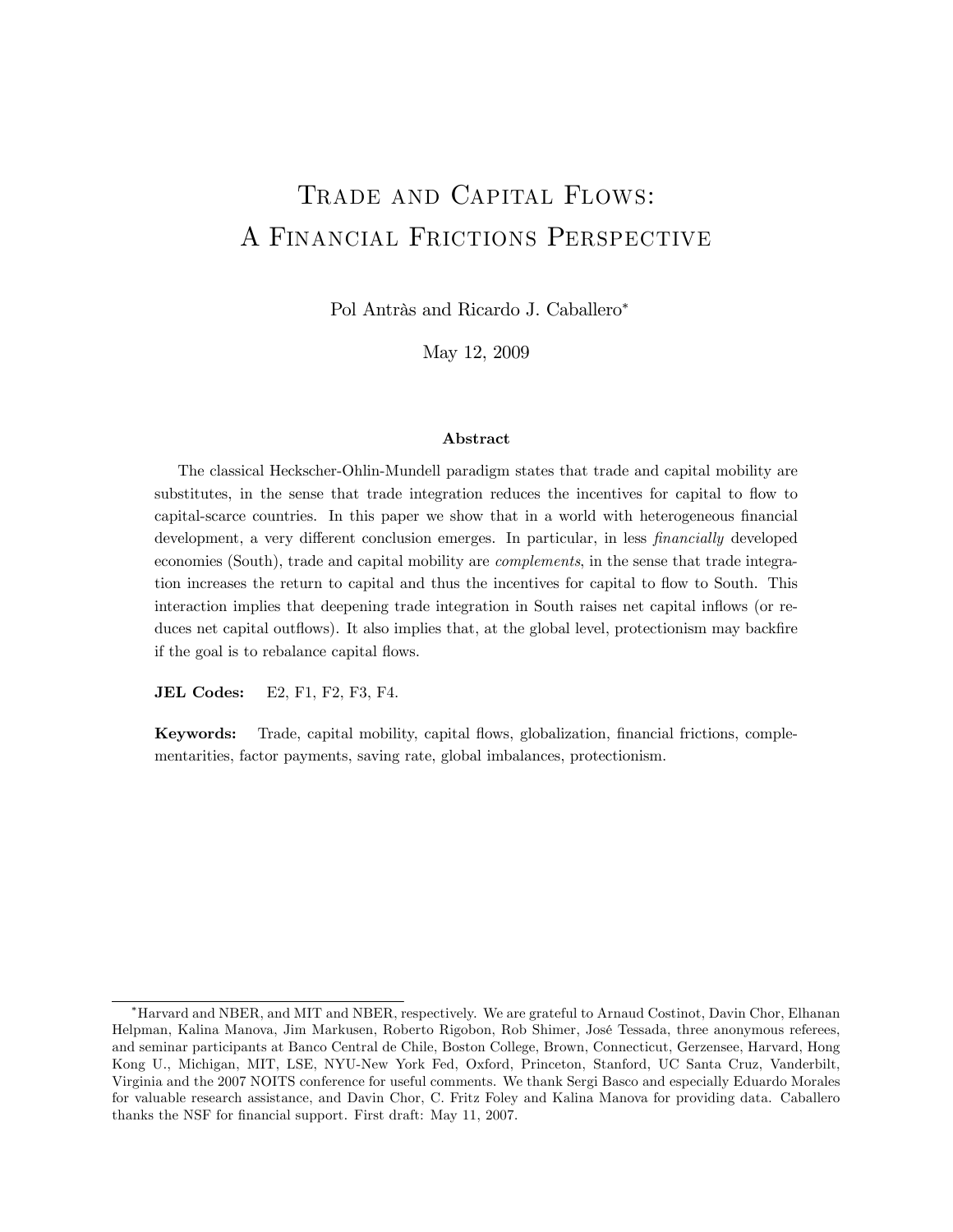## 1 Introduction

The process of globalization involves the integration of goods and financial markets of heterogeneous economies. While these two dimensions of integration are deeply intertwined in practice, the economics literature has kept them largely separate. International trade deals with the former while macroeconomics with the latter. In this paper we argue that such separation is not warranted when financial frictions are an important source of heterogeneity across countries and sectors. In particular, we show that in this context trade and net capital flows are *complements* in less financially developed countries: A process of trade integration increases the incentives for capital to flow into these economies. In this context, a financially underdeveloped economy that opens the capital account without liberalizing trade is likely to experience capital outflows. An aggressive trade liberalization can reverse these outflows. At the global level, a rise in protectionism may exacerbate rather than reduce the so called "global imbalances."

While some of these implications may resonate with practitioners, they are in stark contrast with those that follow from the classical Heckscher-Ohlin-Mundell paradigm (HOM). In the neoclassical two-good, two-factor model, less developed economies are characterized as being capital scarce, and the model predicts that a process of trade integration reduces the incentives for capital to flow into these economies. Hence, trade and capital mobility are substitutes from the point of view of capital-scarce economies. Furthermore, in the absence of trade frictions, international specialization has the potential to bring about factor price equalization (FPE) with the rest of the world, making international capital mobility altogether irrelevant.<sup>1</sup>

The key difference between our model and the HOM one, aside from the dynamic aspects that allow us to talk about savings and capital flows rather than just factor location, is the presence of financial frictions. Motivated by the findings of King and Levine (1993), Shleifer and Vishny (1997), Rajan and Zingales (1998), Manova (2008), and many others, we highlight two dimensions of heterogeneity in financial frictions. First, there is cross-country heterogeneity. The ability to pledge future output to potential financiers is higher in rich "North" than in developing "South." Second, there is cross-sectoral heterogeneity. Even when operating under a common financial system, producers in certain sectors find it more problematic to obtain financing than producers in others sectors. Paraphrasing Rajan and Zingales (1998), some sectors are more "dependent" on financial infrastructure than others. In this context, both trade and capital flows become market mechanisms to circumvent the misallocation of capital induced by financial frictions in South. If we close the trade channel, then both physical and financial capital outflows from South become the vehicle through which the return to savers and the sectoral allocation of capital are improved in South. In contrast, with free trade, it is the reorganization of domestic production in South that

<sup>&</sup>lt;sup>1</sup>The notion of substitutability in the Heckscher-Ohlin model has been interpreted in alternative ways to the one we emphasize here. For instance, it is sometimes associated with the prediction that international capital movements tend to reduce international trade flows. Other times, it is associated with the feature that trade and capital movements are alternative means to bring about factor price equalization across countries. As we shall see, in our model, capital movements may well increase trade flows across countries and factor price equalization only attains when both free trade and free capital mobility are allowed.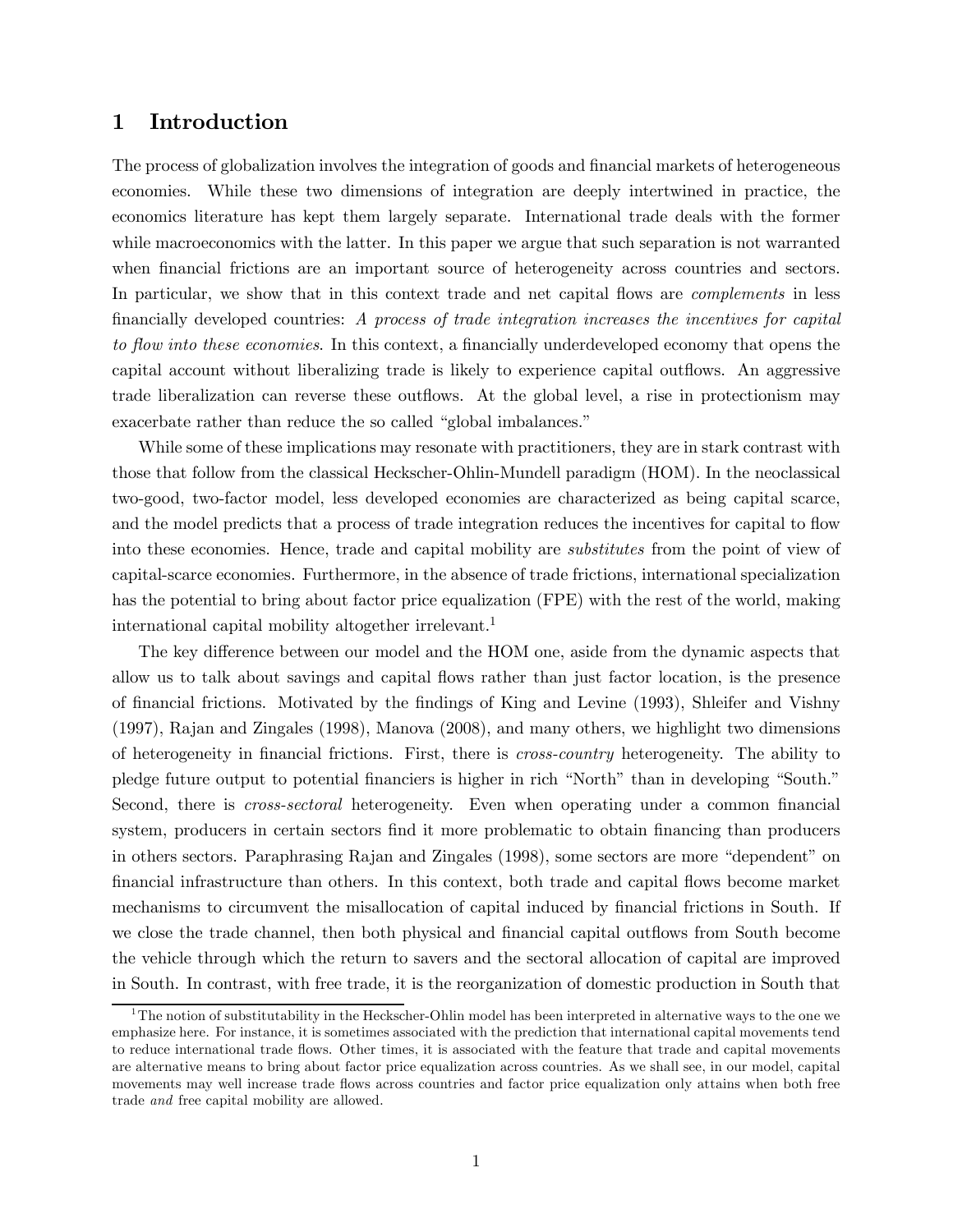does the heavy-lifting, and by doing so raises the return on capital in South and palliates or even reverses capital outflows.

In order to formalize these insights, in section 2 we develop a standard  $2 \times 2$  (two-factor, twosector) general equilibrium model of international trade in which firms hire capital and labor to produce two homogenous goods. To capture the role of heterogeneous financial frictions across countries and sectors in the simplest possible way, we enrich the standard model by incorporating a financial market imperfection in one of the sectors, while initially making the two sectors symmetric in every other respect. The financial friction limits the amount of capital allocated to the sector affected by it.

We first consider the autarkic equilibrium of this simple economy in which goods and factor markets have to clear domestically. In such a case, countries with worse financial institutions feature a lower relative price of the unconstrained sector's output (since a disproportionate share of resources ends up being allocated to this sector) and also feature relatively depressed wages and rental rates of capital. If we now allow capital to move across countries that differ only in financial development, capital flows from the financially underdeveloped South to the financially developed North.

These closed (to trade) economy outcomes are in sharp contrast to those when South can freely trade with a financially developed North. We show that in that case, South (incompletely) specializes in the unconstrained sector and thus becomes a net importer of the output of the "financially dependent" sector. From the point of view of South, trade integration raises the relative price of the unconstrained sector's output and the real rental rate of capital. Trade does not bring about factor price equalization and the rental rate of capital ends up being higher in South than in North. This implied reversal in the direction of capital flows follows from the fact that in the free trade equilibrium, wages in the South remain depressed relative to those in North, which when combined with goods price equalization (a condition absent in the closed economy), ensures that capitalists earn a higher real return in South than in North.

Although we initially derive our conclusions for the case in which South is a small open economy and preferences and technologies are Cobb-Douglas, we later demonstrate that the *complementarity* between trade and capital mobility remains valid for general homothetic preferences and symmetric neoclassical production technologies. In particular, in a world in which countries differ only in financial development and sectors differ only in financial dependence, trade integration reduces the gap between the rental rate of capital in North and South, and with free trade, the rental rate of capital is higher in the less financially developed South.

Our benchmark model isolates the effects of cross-country and cross-sectoral heterogeneity in financial frictions on the structure of trade and capital flows. In section 4 we develop a more general model that introduces Heckscher-Ohlin determinants of international trade into our static model. In this general model, it continues to be the case that, regardless of factor intensity differences across sectors, trade integration raises the rental rate of capital in the South as long as South has comparative advantage in the unconstrained sector. We further show that South will necessarily have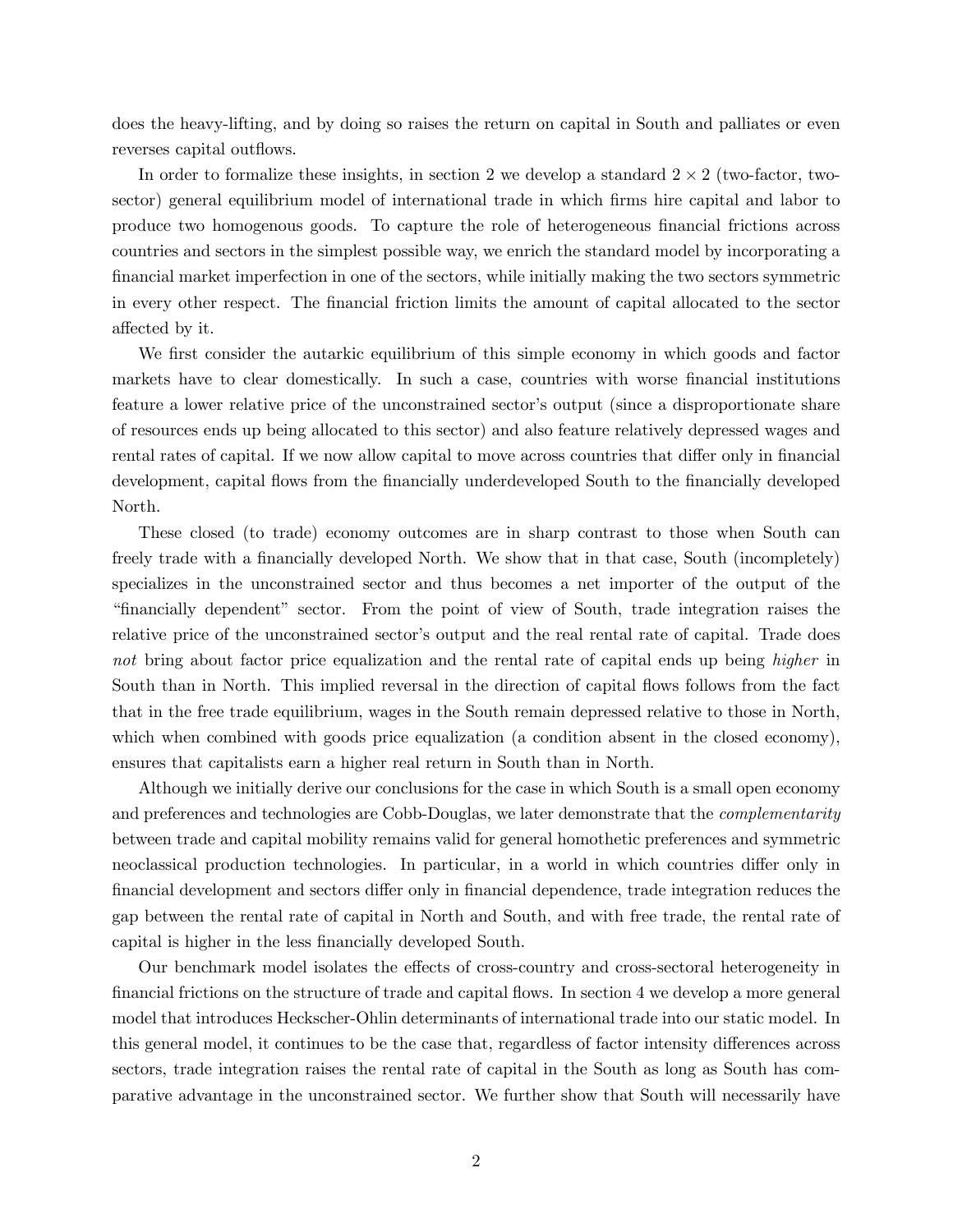comparative advantage in the unconstrained sector as long as differences in financial development across countries are sufficiently large. In the presence of large differences in aggregate capital-labor ratios across countries, certain asymmetries in production technologies across sectors could however translate into South gaining comparative advantage in the constrained sector. For instance, if the unconstrained sector happened to be much more capital intensive than the constrained sector, then the autarky relative price of the unconstrained sector might well be lower in the capital-abundant North than in South. Nevertheless, we find no empirical evidence suggesting that such troublesome cross-sectoral asymmetries in technology are relevant in the real world.

All the statements up to now follow from a static model where the only possible type of capital flows involves reallocation of a given stock of physical capital across countries. In section 5 we develop a dynamic model that illustrates that our mechanism has similar implications for capital flows driven by the allocation of savings across economies. Under the plausible assumption that neither labor income nor entrepreneurial rents are capitalizable, our model implies that countries with underdeveloped financial markets feature relatively low return to savers under trade and financial autarky, but relatively high return to savers with free trade and financial autarky. It follows that, again, trade and capital inflows are complements in South.

Our paper relates to several literatures in international finance and international trade. From the point of view of international finance, the closest models are those studying the role of financial frictions in shaping capital flows. These models are typically cast in terms of one-sector models, where capital flows is the only mechanism to increase the return to capital in financially underdeveloped countries. The literature highlighting this mechanism is large and includes Gertler and Rogoff (1990), Boyd and Smith (1997), Shleifer and Wolfenzon (2002), Reinhart and Rogoff (2004), Kraay et al. (2005), Caballero, Farhi and Gourinchas (2008), as well as the recent (working) papers by Aoki, Benigno and Kiyotaki (2006), and Mendoza, Quadrini and Rios-Rull (2007). There is also a trade literature emphasizing the role of the interaction between financial development and financial dependence in shaping international trade flows. It includes the work of Bardhan and Kletzer (1987), Beck (2002), Matsuyama (2005), Wynne (2005), Ju and Wei (2006), Becker and Greenberg (2007) and Manova (2008). These papers, however, focus on deriving (and testing) implications for trade flows and do not allow for capital mobility.<sup>2</sup> In terms of complementarities between trade and capital flows, our paper shares with Markusen (1983), though his notion of complementarity is quite distinct from ours. In particular, Markusen (1983) shows that capital mobility can increase gross trade flows in a variety of models in which comparative advantage is not driven by differences in capital-labor ratios across countries. In our paper, we focus on a different type of complementarity, one that runs from trade integration to net capital flows. Another difference between Markusen (1983) and our paper is that he did not explore the role of financial frictions, which are of course central in our context.<sup>3</sup> Finally, in terms of comparative statics, our extended

<sup>&</sup>lt;sup>2</sup>To be precise, section 2 of Matsuyama (2005) includes a discussion of capital flows, but the analysis in that section is developed in terms of a one-sector model and is thus more related to the international finance papers mentioned above.

<sup>3</sup>Martin and Rey (2006) study the effects of trade integration (modelled as an increase in market size) on the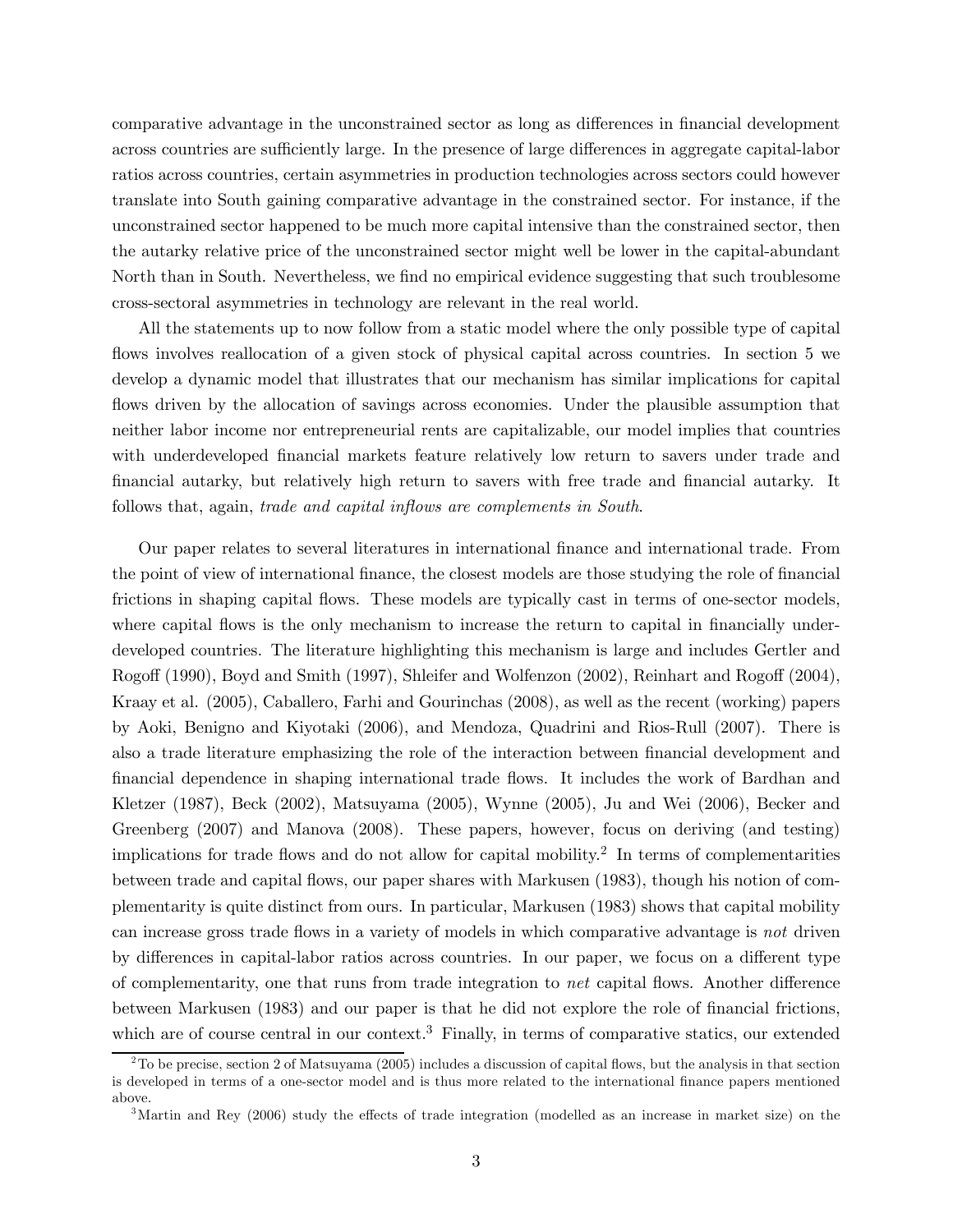model with Heckscher-Ohlin elements has some similarities with the specific-factors model of Jones (1971) and Samuelson (1971). Although capital is not sector-specific in our model, its allocation across sectors is pinned down by the parameters governing the tightness of the financial constraint. Amano (1977), Brecher and Findlay (1983), Jones (1989) and Neary (1995) study capital mobility within variants of the specific-factors model, but the conclusions generally depend on the *assumed* pattern of specialization and factor mobility.

## 2 A Stylized Model of Trade with Financial Frictions

In this section we develop our benchmark model. In order to isolate the main mechanism in the paper, we make a series of simplifying assumptions that we later relax in sections 4 and 5. In particular, our benchmark model is static, imposes a specific log-linear structure and abstracts from standard Heckscher-Ohlin determinants of comparative advantage.

#### 2.1 The Environment

Consider an economy that employs two factors (capital  $K$  and labor  $L$ ) to produce two homogenous goods  $(1 \text{ and } 2)$ . The country is inhabited by a continuum of measure  $\mu$  of entrepreneurial capitalists (or simply entrepreneurs), a continuum of measure  $1 - \mu$  of rentier capitalists (or simply rentiers), and a continuum of measure  $L$  of workers. All capitalists are endowed with  $K$  units of capital and each worker supplies inelastically one unit of labor, so the aggregate capital-labor ratio of the economy is  $K/L$ , with a fraction  $\mu$  of K being in the hands of entrepreneurs and the remaining fraction being held by rentiers. We denote the rental rate of capital by  $\delta$  and the wage rate by w.

All agents have identical Cobb-Douglas preferences and devote a fraction  $\eta$  of their spending to sector 1's output, which we take as the numeraire:

$$
U = \left(\frac{C_1}{\eta}\right)^{\eta} \left(\frac{C_2}{1-\eta}\right)^{1-\eta}.
$$
\n(1)

Production in both sectors combines capital and labor according to:

$$
Y_i = Z(K_i)^{\alpha} (L_i)^{1-\alpha}, \ \ i = 1, 2, \tag{2}
$$

where  $K_i$  and  $L_i$  are the amounts of capital and labor employed in sector i and Z is a Hicks-neutral productivity parameter. From a technological point of view, entrepreneurial and rentier capital are perfect substitutes. Notice also that, for the time being, we focus on symmetric technologies to eliminate any source of comparative advantage other than financial development.

Goods and labor markets are perfectly competitive, and factors of production are freely mobile across sectors. If the capital market is also perfectly competitive, then the autarky equilibrium of

likelihood of a financial crash in an emerging country. Their model emphasizes a risk-sharing rationale for capital flows, which is absent in our framework.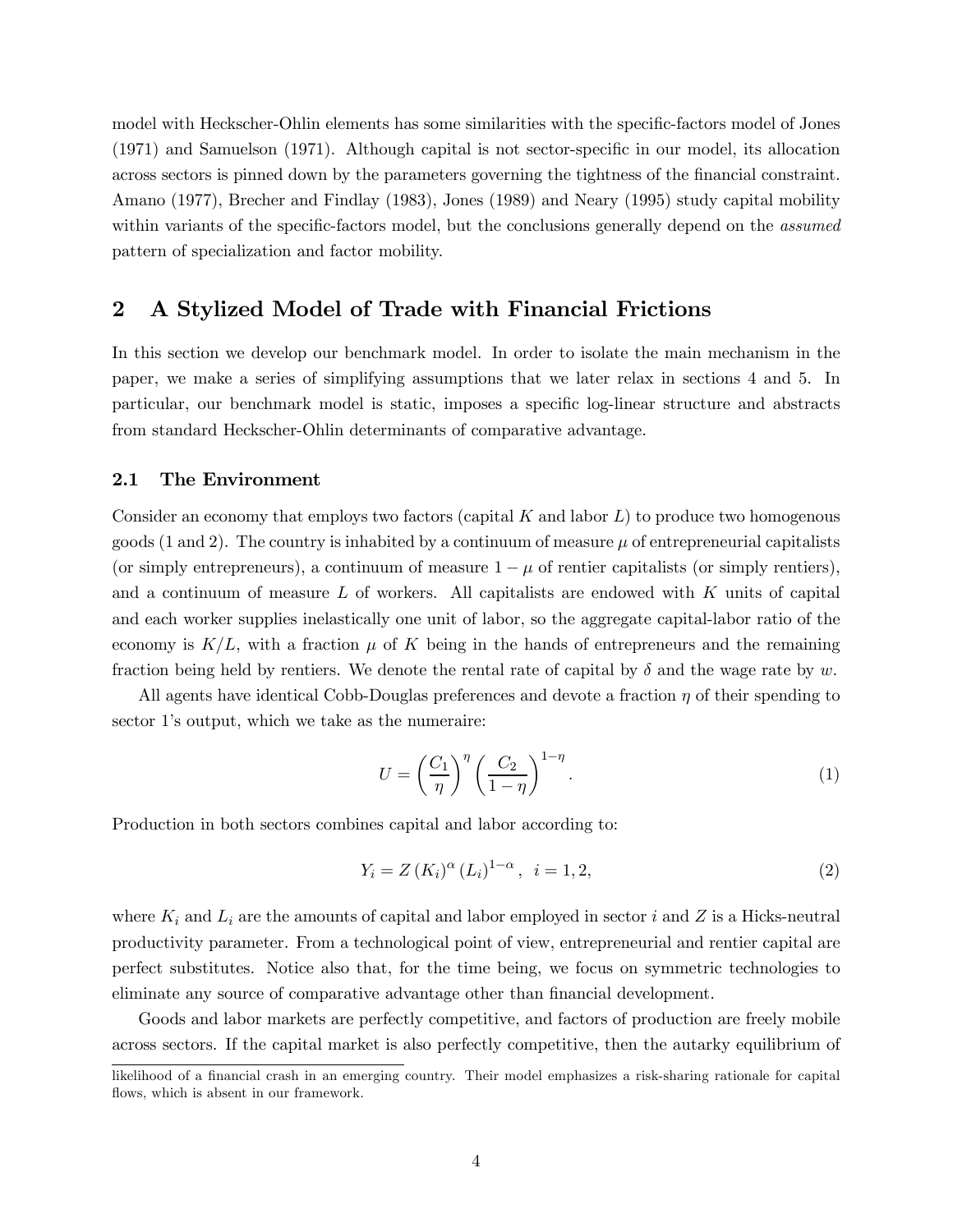this economy is straightforward to characterize. In particular, given identical technologies in both sectors, the marginal rate of transformation is equal to −1 and thus the relative price of sector 2's output, p, is equal to 1. It is then easily verified that the economy allocates a fraction  $\eta$  of K and L to sector 1, and the remaining fraction  $1 - \eta$  to sector 2. If this frictionless economy is open to international trade and faces an exogenously given relative price  $p$ , then it completely specializes in sector 1 if  $p < 1$  and completely specializes in sector 2 if  $p > 1$ .

### 2.2 Financial Friction

We shall assume, however, that the capital market has a friction. Consistently with the empirical literature discussed in the introduction, we assume that the financial friction has an asymmetric effect in the two sectors. To simplify matters, we assume that financial contracting in sector 2 is perfect in the sense that producers in that sector can hire any desired amount of capital at the equilibrium rental rate  $\delta$ .

Conversely, there is a financial friction in sector 1, which we associate with the production process in that sector as being relatively "complex." We appeal to this complexity to justify the following two assumptions: (i) that only entrepreneurs know how to produce in sector 1 (i.e., their "human capital" is essential in that sector), and (ii) that because of informational frictions, producers in that sector (i.e., entrepreneurs) can only borrow a limited amount of capital. We capture the latter capital market friction in a stark (though standard in the literature) way by assuming that lenders are only willing to lend to entrepreneurs a multiple  $\theta-1$  of the entrepreneur's capital endowment, so entrepreneur i's investment is constrained by

$$
I^i \le \theta K^i = \theta K, \quad \text{for } \theta > 1.
$$
 (3)

For the purposes of this paper we need not take a particular stance on what is the friction behind this borrowing constraint. It could be related to an ex-post moral hazard problem, to limited commitment or to adverse selection. In Appendix A.1, we develop a simple microfoundation for the financial constraint in a model with limited commitment on the part of entrepreneurs.4

Regardless of the source of the constraint, it is clear that if  $\theta$  is sufficiently large, then entrepreneurs are able to jointly allocate a fraction  $\eta$  of capital to the constrained sector 1. In such a case, constraint (3) does not bind and the equilibrium is identical to that of the frictionless economy described above. Hereafter we focus on the more interesting case in which  $\theta$  is low enough so that (3) binds. This requires:

## Assumption 1:  $\mu\theta < \eta$ .

<sup>&</sup>lt;sup>4</sup>A simplifying assumption in our setup is that the credit multiplier  $\theta$  is independent of the rental rate  $\delta$ . Aghion, Banerjee and Piketty (1999) provide a microfoundation for this rental-rate insensitivity in a model with ex-post moral hazard and costly state verification. Our model in Appendix A.1 can also deliver such insensitivity, but we show that our main results are preserved in an alternative formulation in which  $\theta$  is a function of factor prices. See Tirole (2006) for an overview of different models of financial contracting.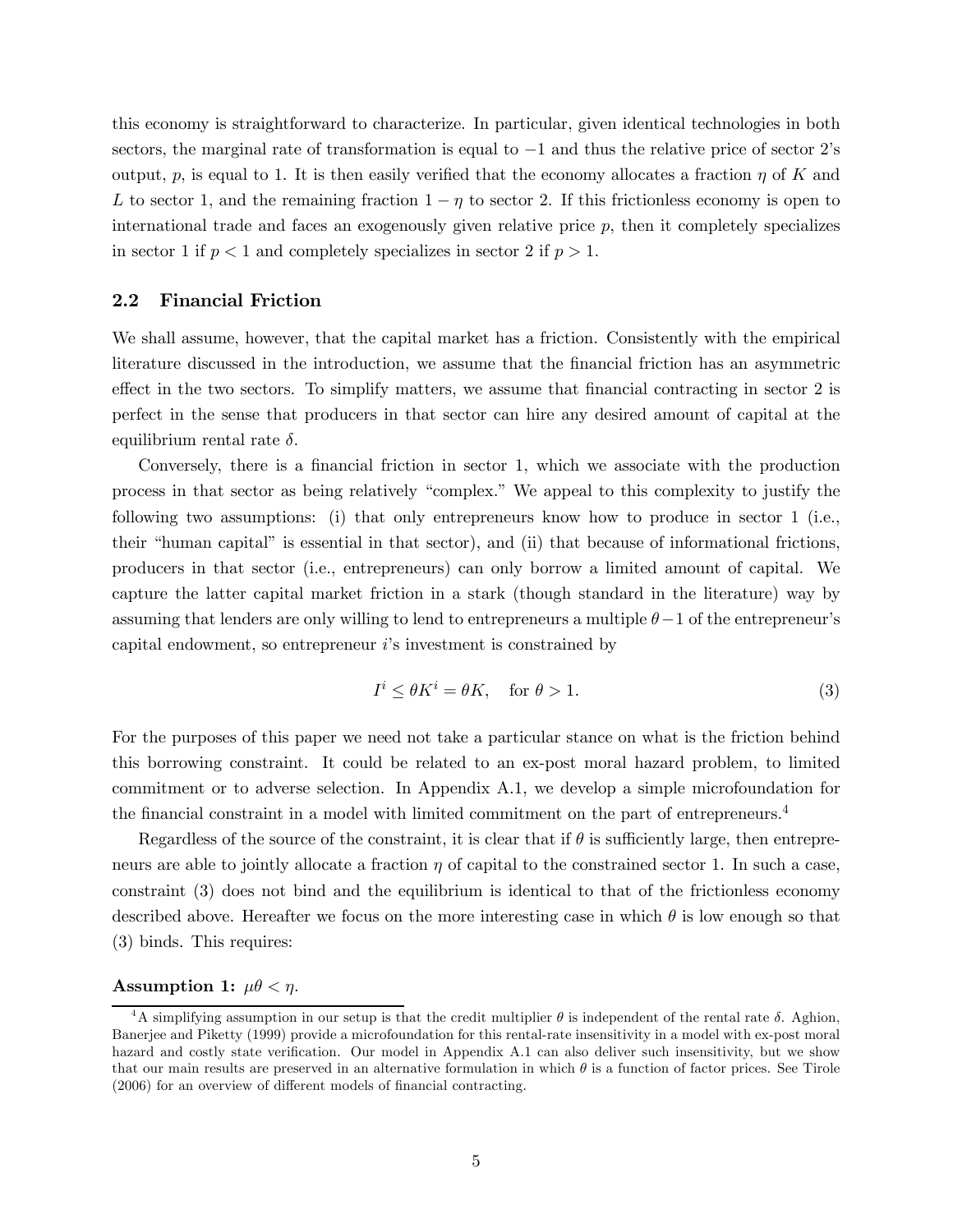#### 2.3 Closed Economy Equilibrium

We next turn to explore the autarky equilibrium of this economy with a particular emphasis on the determination of the rental rate of capital  $\delta$ . As noted above, under Assumption 1 the financial constraint (3) binds, each entrepreneur invests an amount  $\theta K$  (of which  $(\theta-1)K$  is borrowed), and the aggregate amount of capital allocated to sector 1 is:

$$
K_1 = \mu \theta K < \eta K. \tag{4}
$$

This imposes that entrepreneurs invest all their endowment of K in sector 1 and never become rentiers, but this is necessarily a feature of the equilibrium since, as we will see shortly, entrepreneurs can always obtain a higher return by doing so.

Because labor can freely move across sectors, it is allocated to equate the value of its marginal product, which using (4) implies

$$
(1 - \alpha) Z \left(\frac{\mu \theta K}{L_1}\right)^{\alpha} = p(1 - \alpha) Z \left(\frac{(1 - \mu \theta) K}{L - L_1}\right)^{\alpha},\tag{5}
$$

where, remember,  $p$  denotes the price of good 2 in terms of good 1 (the numeraire).

From the consumer's first order condition and goods market clearing we have

$$
(1 - \eta) Z \left(\mu \theta K\right)^{\alpha} (L_1)^{1 - \alpha} = p \eta Z \left((1 - \mu \theta) K\right)^{\alpha} (L - L_1)^{1 - \alpha},\tag{6}
$$

which together with the labor market condition in  $(5)$  implies that

$$
L_1 = \eta L \tag{7}
$$

and

$$
p = \left(\frac{\mu\theta\left(1-\eta\right)}{\eta\left(1-\mu\theta\right)}\right)^{\alpha} < 1,\tag{8}
$$

where the inequality follows again from Assumption 1.

As indicated by equations (4) and (7), in our benchmark model financial frictions do not distort the allocation of labor across sectors but shift capital to the unconstrained sector (sector 2). As a result, sector 2's output is "oversupplied" and its relative price p is depressed. The tighter is the financial constraint (the lower  $\theta$ ), the lower is the relative price p.

Financial frictions also have significant effects on the rental rate of capital  $\delta$ . To see this, notice that because only rentiers place their capital in sector 2, the rental rate of capital (in terms of the sector 2 output) will necessarily equal the marginal product of capital in that sector, that is

$$
\frac{\delta}{p} = \alpha Z \left( \frac{(1 - \mu \theta)}{(1 - \eta)} \frac{K}{L} \right)^{\alpha - 1}.
$$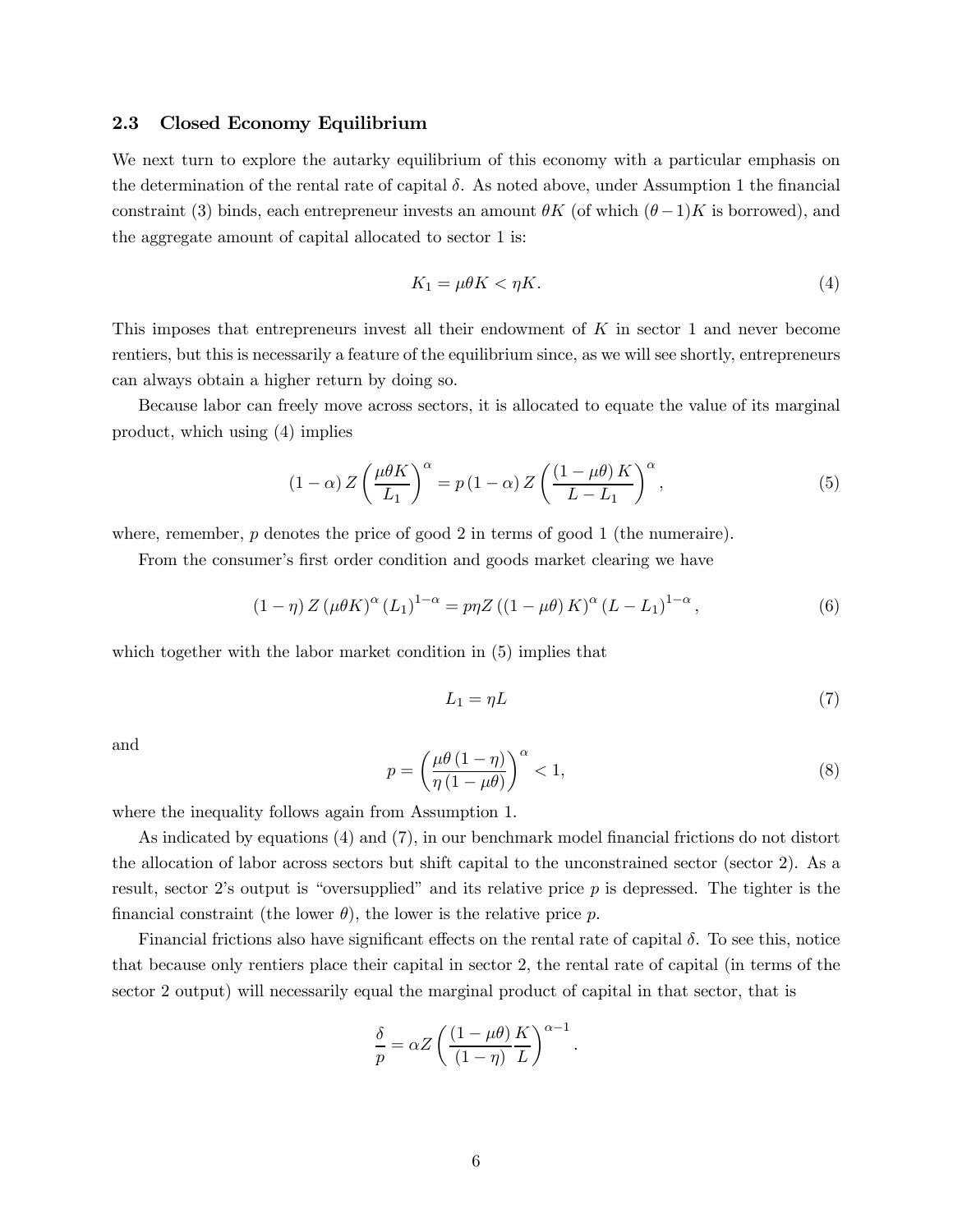Using equation (8), we then also have that

$$
\delta = \frac{\mu \theta (1 - \eta)}{(1 - \mu \theta)\eta} \alpha Z \left(\frac{\mu \theta K}{\eta L}\right)^{\alpha - 1}.
$$
\n(9)

Note that both  $\delta/p$  and  $\delta$  are increasing functions of the degree of financial contractibility  $\theta$ . Other things equal, less financially developed economies feature depressed rental returns to capital. The intuition for this result is clear: a tighter borrowing constraint reduces the ability of the constrained sector to attract capital, thus increasing the capital-labor ratio in the unconstrained sector and reducing its marginal product in terms of sector 2 output (i.e., reducing  $\delta/p$ ) and also in terms of the numeraire good (remember that p also falls in  $\theta$ ).

So far we have been silent on the return obtained by entrepreneurs. In the frictionless economy, entrepreneurial and rentier capital are perfect substitutes and both obtain a common rental rate  $\delta$ . However, when the borrowing constraint (3) binds, entrepreneurial capital becomes relatively scarce and entrepreneurs obtain a premium over the equilibrium rental rate of capital. In particular, their return per unit of capital is

$$
R = \delta + \lambda \theta,\tag{10}
$$

where  $\lambda$  is the Lagrange multiplier corresponding to the financial constraint (3).<sup>5</sup> In equilibrium, the marginal product of capital in the constrained sector 1 needs to equal  $\delta + \lambda$ , from which we obtain:

$$
\lambda = \left(1 - \frac{\mu\theta \left(1 - \eta\right)}{\left(1 - \mu\theta\right)\eta}\right) \alpha Z \left(\frac{\mu\theta}{\eta} \frac{K}{L}\right)^{\alpha - 1},\tag{11}
$$

which is strictly positive (under Assumption 1) and also decreasing in  $\theta$ . Hence, the shadow value of entrepreneurial capital is higher in economies with less developed financial markets. In sum, we have shown that:

**Proposition 1** In the closed economy equilibrium, an increase in financial contractibility  $\theta$  raises the relative price of the unconstrained sector and the real rental rate of capital, and reduces the shadow value of entrepreneurial capital.

It is worth noting that the last statement in the Proposition does not imply that the welfare of entrepreneurs is necessarily decreasing in  $\theta$ . In particular, it is easily verified that entrepreneurs would always favor an increase in  $\theta$  whenever the initial  $\theta$  is low and  $\alpha$  is large enough. Finally, it also straightforward to show that both real wages (measured in terms of the ideal price index associated with (1)) and welfare are increasing in  $\theta$ . In sum, economies with more developed financial systems necessarily attain higher real wages and welfare levels.

<sup>&</sup>lt;sup>5</sup>The return R follows from  $R = \theta(\delta + \lambda) - (\theta - 1)\delta$ . Notice that the fact that  $R > \delta$  justifies our assumption above that entrepreneurs invest all their endowment of capital in sector 1. Furthermore, given that we have constant returns to scale in all factors, the Lagrange multiplier  $\lambda$  would be common to all entrepreneurs even if their endowments of K were not identical. This feature will become useful in the dynamic version of the model.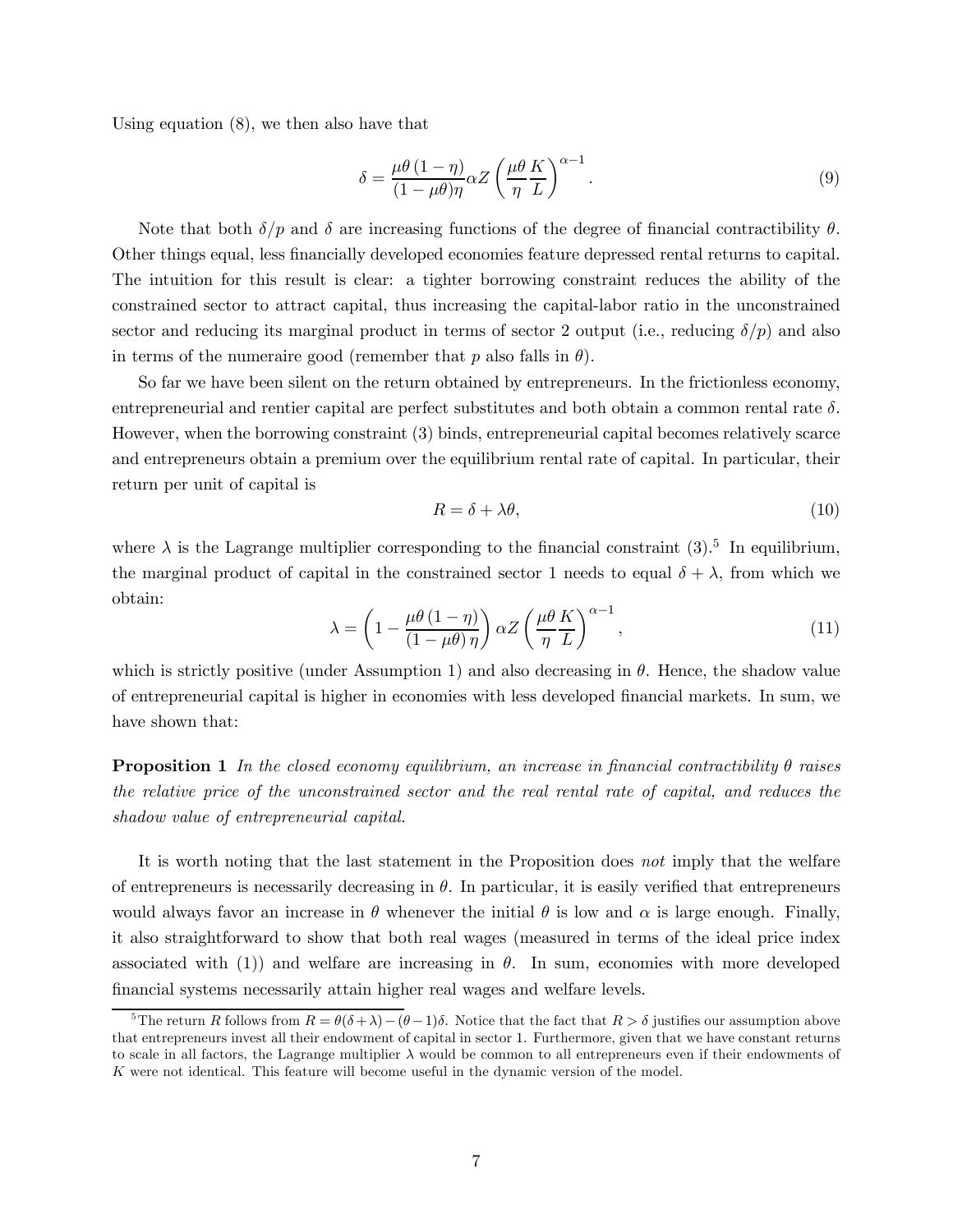#### 2.4 Open Economy Equilibrium

Consider now a world economy consisting of two countries (North and South) of the type described above. In order to isolate the role of financial development in shaping trade and capital flows, we assume that the two countries are identical in all respects except for their level of financial development and their size. In particular, both countries share common preferences and technologies as in  $(1)$  and  $(2)$  and are endowed with the same capital-labor ratio, but North is more financially developed  $(\theta^N > \theta^S)$  and it is also much larger (though we show in the next section that our substantive implications do not depend on this assumption). In the absence of trade in goods between these two countries, the equilibrium in each economy is as described above and we can conclude from Proposition 1 that the relative price p and the real rental rate of capital  $(\delta, \delta/p)$  are lower in the South than in the North.

We next compare this situation to one in which the North and the South can freely trade goods among themselves. Because we are particularly interested in the effects of trade liberalization in the South, we focus for now on the case in which North is so large relative to South, that the free trade equilibrium relative price  $p$  corresponds to the autarky one in the North, that is

$$
p = p_{aut}^N = \left(\frac{\mu \theta^N (1 - \eta)}{\eta (1 - \mu \theta^N)}\right)^{\alpha} < 1,
$$
\n(12)

In other words, South is now a small open economy facing a fixed world relative price  $p > p_{aut}^S$ (see Proposition 1). The second inequality in (12) reflects our assumption that financial constraints bind in the North as well. In section 4, we study the more general case of trade integration between two sizeable economies and also briefly consider the possibility that financial constraints do not bind in the North (see footnote 22).

#### 2.4.1 Trade Integration and the Rental Rate of Capital

Let us then study the equilibrium of a small open economy with a level of financial development given by  $\theta$ . As argued at the end of section 2.1, whenever facing a relative price  $p < 1$ , a frictionless small South would like to fully specialize in the production of good 1. However the borrowing constraint in that sector prevents this by limiting the aggregate allocation of capital to that sector to be no larger than  $\mu\theta K$ . Thus, as long as  $p < 1$ , Southern entrepreneurs continue to obtain a premium when allocating their capital to sector 1 and, as a result, the distribution of capital across sectors is identical to that in the closed economy.

Conversely, the allocation of labor across sectors is affected by the access to international trade in goods. Condition (5) equating the value of the marginal product of labor across sectors still needs to hold in equilibrium, but the allocation of labor no longer needs to be consistent with goods market clearing as dictated by equation (6) above. This is the distinguishing effect of international trade

<sup>&</sup>lt;sup>6</sup>For the sake of generality, we omit the superscript S when referring to Southern variables in this section. Our expressions also apply to a small open economy with  $\eta/\mu > \theta > \theta^N$ , though in that case trade integration leads to a decrease in p in that economy.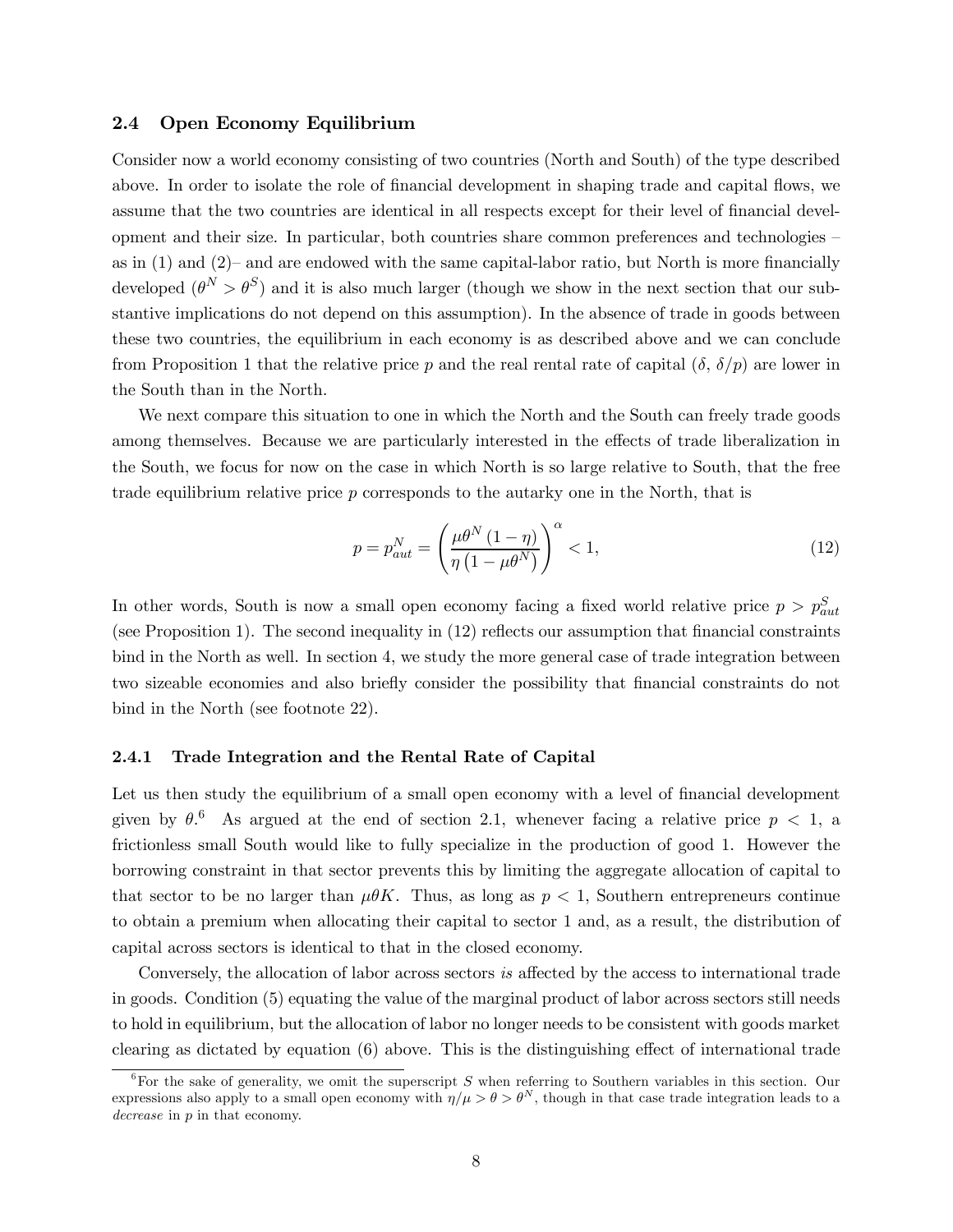in the model: it detaches the allocation of factors across sectors from local demand conditions. Instead, South faces an exogenously given relative price  $p$ , and thus  $(5)$  yields

$$
L_1 = \frac{\mu \theta L}{\left(1 - \mu \theta\right) p^{1/\alpha} + \mu \theta}.\tag{13}
$$

The amount of labor allocated to the financially constrained sector 1 is decreasing in  $p$  and increasing in  $\theta$ . Intuitively, a larger p raises the value of the marginal product of labor in sector 2, thus pulling labor away from sector 1. Similarly, a lower  $\theta$  increases the amount of capital allocated to the unconstrained sector 2, thus again raising the marginal product of labor in that sector.When the world relative price p happens to coincide with South's autarky price (i.e., when  $\theta^N = \theta$ ), then  $L_1$  coincides as well with the autarky allocation, i.e.,  $L_1 = \eta L$ . But when international trade allows South to face a less depressed relative price  $p$ , South tilts the allocation of labor toward the unconstrained sector 2, thus specializing in the less "financially dependent" sector. The result is intuitive: the depressed relative price  $p$  under autarky indicates that South has comparative advantage in the unconstrained sector and thus it is natural that South exports this good in the free trade equilibrium.<sup>7</sup>

The equilibrium rental rate of the small open economy is again pinned down by the marginal product of capital in the unconstrained sector. Using equations (4) and (13) we can express the real rental rate in terms of good 2 as

$$
\frac{\delta}{p} = \alpha Z \left( \left( (1 - \mu \theta) + \mu \theta p^{-1/\alpha} \right) \frac{K}{L} \right)^{\alpha - 1},
$$

which is clearly an increasing function of  $p$ . It is then obvious that the real rental in terms of the numeraire good 1 is also increasing in p.

$$
\delta = \alpha Z p \left( \left( (1 - \mu \theta) + \mu \theta p^{-1/\alpha} \right) \frac{K}{L} \right)^{\alpha - 1} \tag{14}
$$

The effects of trade on the rental rate of capital are tightly related to the induced changes in the sectoral capital-labor ratios. As shown above, an increase in  $p$  reduces  $L_1$  while holding constant  $K_1$ , and thus it increases  $K_1/L_1$  and reduces  $K_2/L_2$ . It is then clear that the marginal product of capital in sector 2 (and hence  $\delta/p$ ) increases when p increases, which immediately implies that  $\delta$  is also increasing in  $p^8$ . In sum, we have that:

Proposition 2 Trade integration raises the real rental rate of capital in the financially underdeveloped South.

The key for the result is that, by allowing the South to specialize in a sector with lower financial

<sup>&</sup>lt;sup>7</sup>It is straightforward to show that the volume of Southern exports of good 2 is positive if and only if  $\theta^N > \theta$ . See section 4 and Appendix A.2 for a more general proof of this result.

<sup>&</sup>lt;sup>8</sup>The counterpart of this result is that trade liberalization reduces the "premium" remuneration obtained by Southern entrepreneurs in sector 1 (that is,  $\lambda$  is decreasing in p). In fact, one can show that the total return to entrepreneurial capital  $(R = \delta + \lambda \theta)$  is necessarily decreasing in p as well.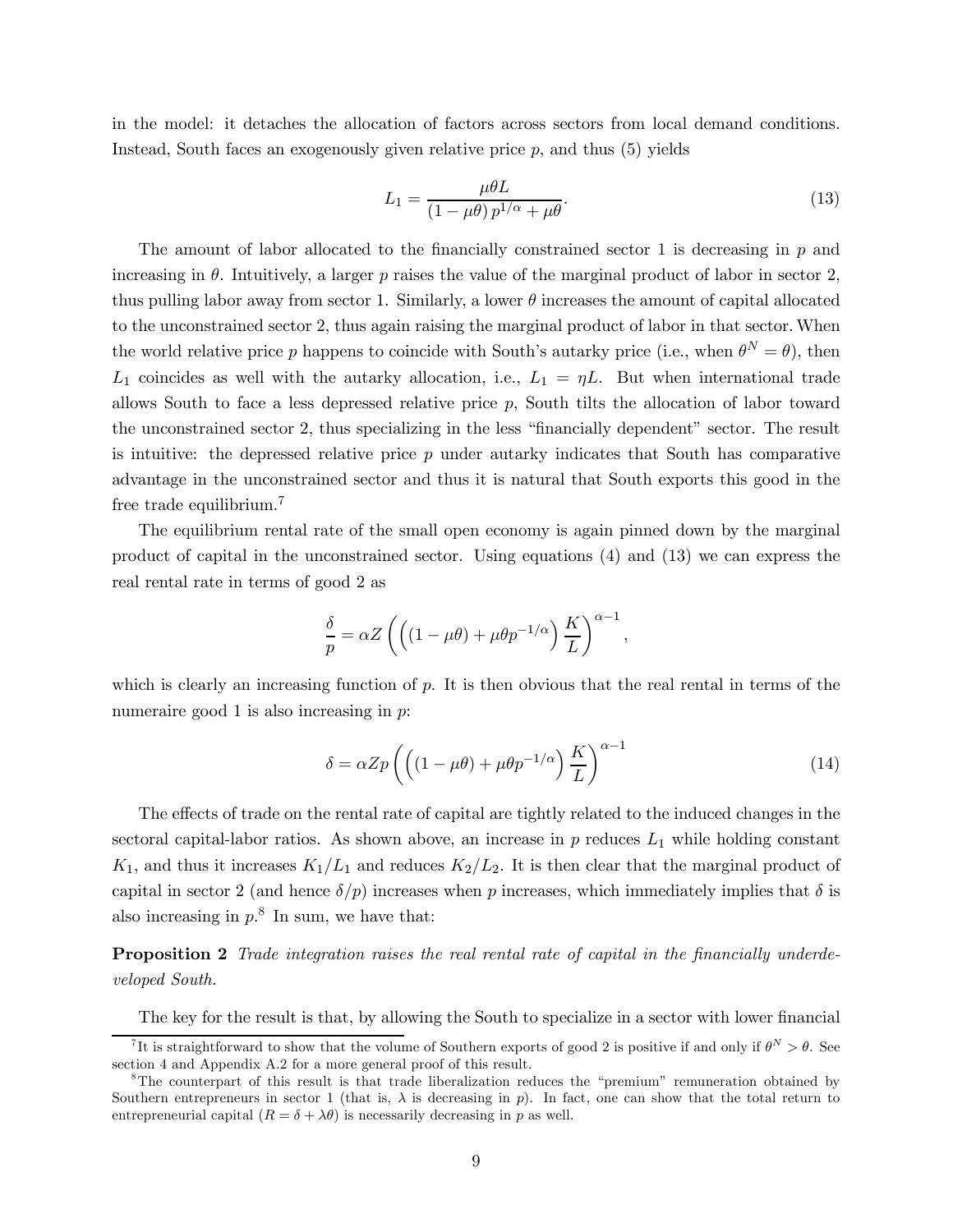

Figure 1: Trade Integration and the Rental Rate of Capital

frictions, international trade reduces the negative impact of financial underdevelopment on the rental rate of capital. In the next section we will show that this result holds in much more general environments than the one studied in our benchmark model.<sup>9</sup>

Figure 1 illustrates the beneficial effect of trade integration on the Southern rental rate of capital. The figure depicts the value of the marginal product of labor in each sector in terms of the unconstrained sector output (i.e.,  $MPL_1/p$  and  $MPL_2$ ). Due to diminishing marginal returns to labor, the schedule  $MPL_1/p$  is decreasing in the allocation of labor to sector 1 as measured from left to right, relative to the origin  $O_1$ . Similarly, the schedule  $MPL_2$  is decreasing in the allocation of labor to sector 2, as measured from right to left starting at the origin  $O_2$ . The distance between the two origins is given by the endowment of labor in the South. Equation (5) then dictates that the equilibrium value of  $L_1$  is given by the intersection of these two curves. It is then obvious that an increase in  $p$  (which shifts the schedule  $MPL_1/p$  down and to the left) will lead to a reduction in  $L_1$  and an increase in  $L_2$ .<sup>10</sup> Because the allocation of capital is independent of p, the graph also depicts the effect of trade integration on the rental rate  $\delta/p$ . In particular, total payments to capital in sector 2 are given by the area to the right of the schedule  $MPL_2$  and above the equilibrium marginal product of labor. Because all pieces of capital obtain the same return  $\delta/p$  in that sector, it is clear that the rental increases in an amount proportional to the shaded area in the graph. Hence,  $\delta/p$  rises when p rises, and a fortiori so does  $\delta$ . The figure also makes it clear that trade integration lowers the wage-rental ratio in the South.

<sup>9</sup> It can also be shown that trade integration necessarily raises welfare in the South (see section 4 for a general proof of this result in our static model).

 $10$ Even though the marginal product of labor in terms of good 2 falls with trade, one can show that the real wage  $w/p^{1-\eta}$  will in fact increase with the increase in p.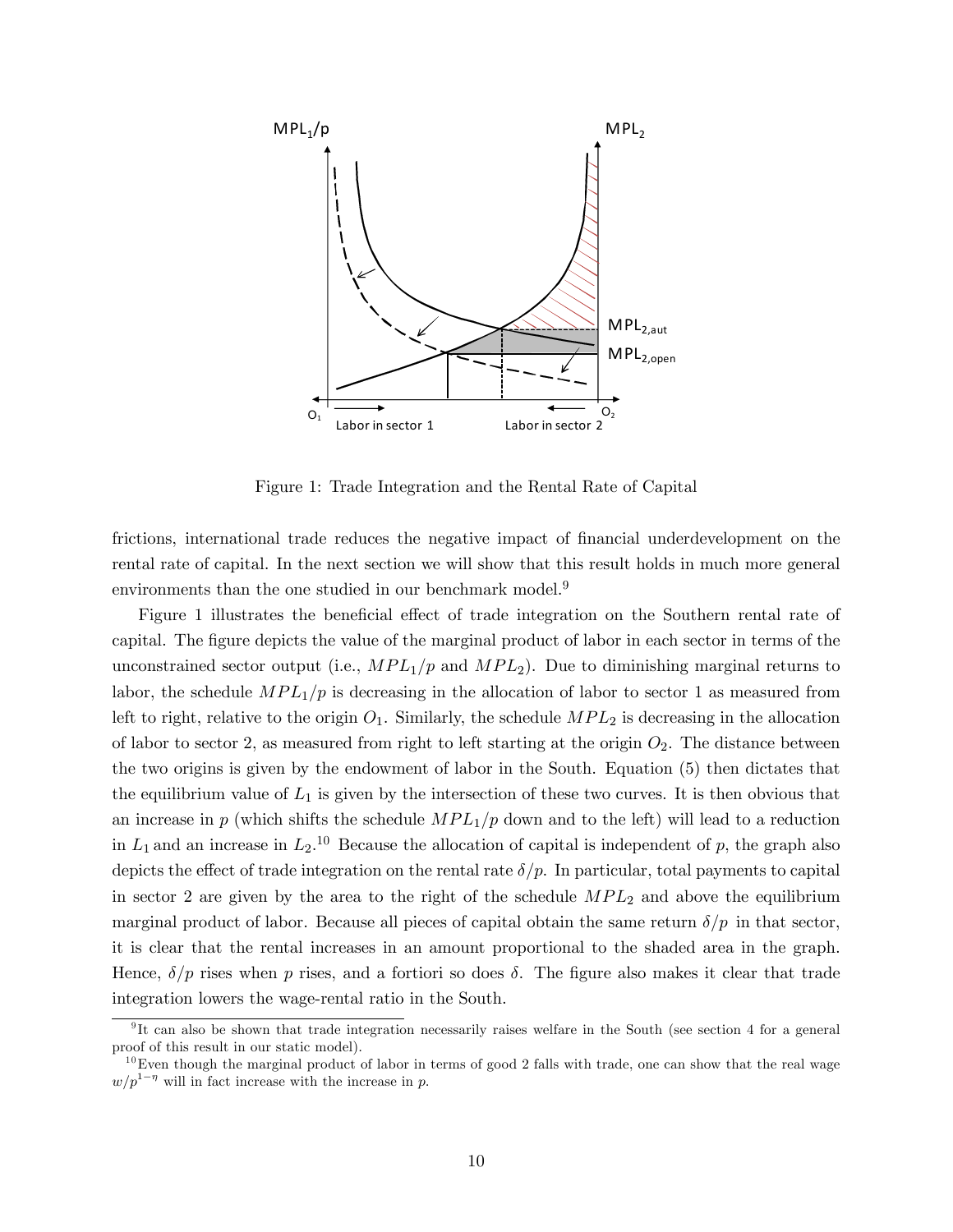#### 2.4.2 The Cross-Section of Rental Rates

Given equation (14), we can also study the effects of an improvement in financial contractibility, that is an increase in  $\theta$ , on the equilibrium rental rate of capital. This exercise is useful because it serves to characterize the cross-section of rental rates across economies that trade at a common relative price p but have different values of  $\theta$  (e.g., North and South). Remember that in the autarky equilibrium we established that both  $\delta/p$  and  $\delta$  were increasing in  $\theta$ , and thus the rental rate was higher in the North than in the South. Conversely, equation (14) indicates that  $\delta$  (and thus also  $\delta/p$  since p is given) is now *decreasing* in  $\theta$ . Hence, trade integration not only raises the real rental rate of capital in financially underdeveloped countries (Proposition 1), but it actually leaves that rental rate at a level that is higher than in relatively financially developed countries.

This somewhat paradoxical result can be explained as follows. Because both countries allocate some labor to each of the two sectors, the zero profit condition in sector 2 ensures that

$$
p = \left(\frac{\delta(\theta)}{\alpha}\right)^{\alpha} \left(\frac{w(\theta)}{1-\alpha}\right)^{1-\alpha}
$$

where the right-hand side is the unit cost in sector 2. It is then clear that in the free trade equilibrium it can no longer be the case that an economy with a low value of  $\theta$  features both depressed wages and a depressed rental rate of capital, as was the case under autarky. Moreover, a few steps of algebra show that the wage is increasing in financial development as long as  $p < 1$ :

$$
w = (1 - \alpha) Z \left( \left( (1 - \mu \theta) p^{1/\alpha} + \mu \theta \right) \frac{K}{L} \right)^{\alpha}.
$$
 (15)

,

Put differently, a small-open economy with a lower  $\theta$  features higher rates of return to capital "because" it has depressed wages. The depressed wage follows from the fact that, even if the aggregate capital-labor ratio  $K/L$  is identical in both countries, under free trade the capital-labor ratio in both sectors is lower in the low- $\theta$  South than in the high- $\theta$  North. In sector 1, it is lower because entrepreneurs earn higher rents in the South than in the North and hence the cost of capital is higher. In sector 2, it is lower because when the economy opens to trade the South specializes in (i.e., shifts labor to) this sector, which is the capital-intensive sector of the economy.<sup>11</sup>

To see this more formally, let us develop a local proof of the effect of an increase in  $\theta$  in the open economy (that is, of a North that has an infinitesimal financial advantage over South). We can decompose the aggregate capital labor ratio,  $k \equiv K/L$ , into a weighted average of the sectoral capital-labor ratios,  $k_1 \equiv K_1/L_1$  and  $k_2 \equiv K_2/L_2$ , with weights  $\psi_1 = L_1/L$  and  $1-\psi_1$ , respectively:

$$
\psi_1 k_1 + (1 - \psi_1) k_2 = k.
$$

 $11$  Of course, if we instead have a situation where North has a higher aggregate capital-labor ratio, then the depressed wage result can hold even when the constrained sector's technology is relatively capital-intensive. We return to this generalization later in the paper.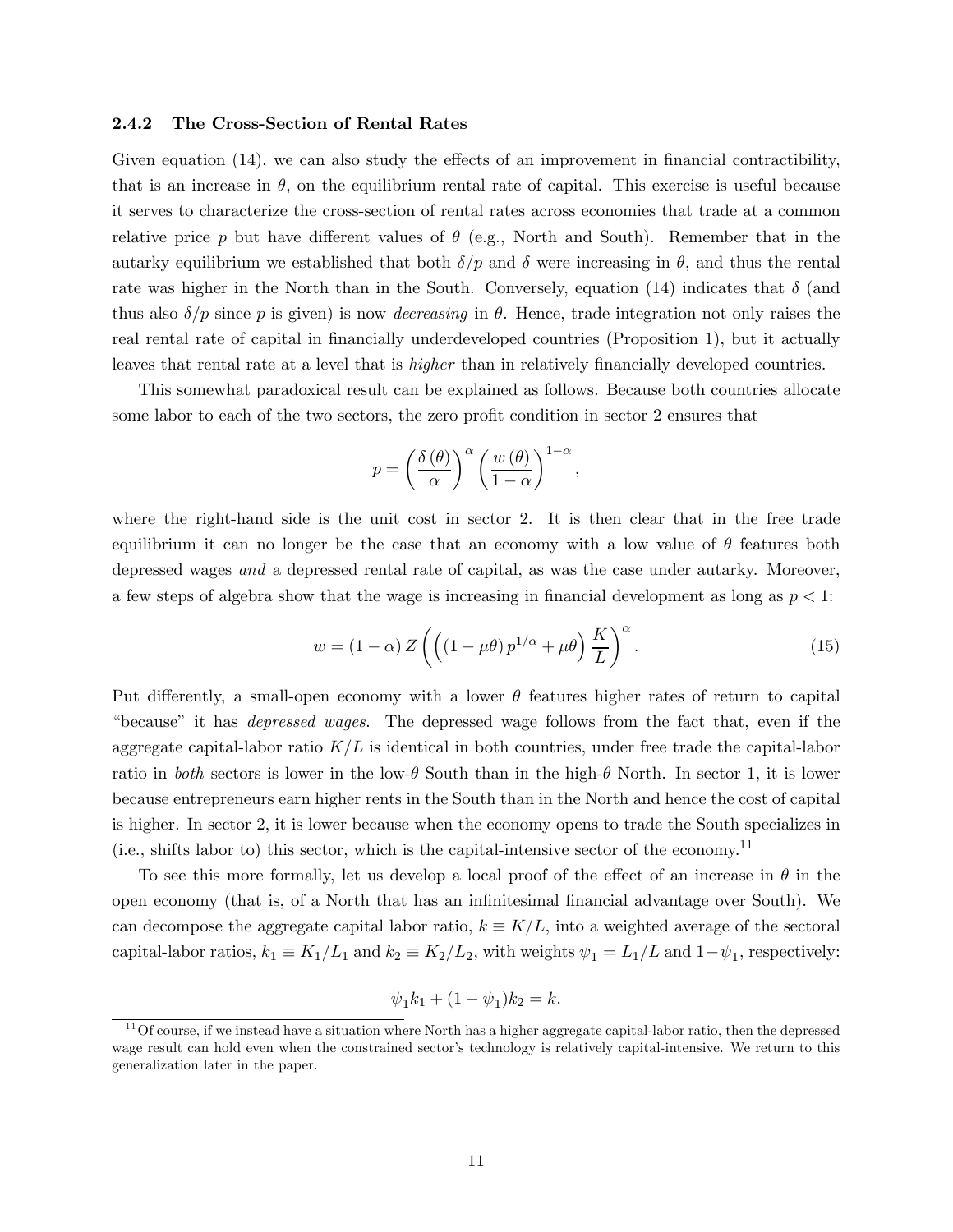Total differentiation of this expression yields:

$$
(k_2 - k_1)d\psi_1 = \psi_1 dk_1 + (1 - \psi_1)dk_2.
$$
\n(16)

Note that the left-hand side of (16) is positive because a higher  $\theta$  is associated with specialization toward sector 1  $(d\psi_1 > 0)$  and because the financial constraint makes sector 1 less capital intensive than sector 2  $(k_1 < k_2)$ . Because the value of the marginal product of labor is equated in both sectors,  $dk_1$  and  $dk_2$  must have the same sign (p is held constant in the exercise), and this sign must clearly be positive to match the sign of the left-hand side of (16). In sum, we have that  $dk_1 > 0$  and  $dk_2 > 0$ , and hence wages are higher when  $\theta$  is higher.<sup>12</sup>

We can summarize the results of this section as follows:<sup>13</sup>

**Proposition 3** In the free trade equilibrium, South produces both goods and is a net importer of the "financially dependent" good 1. Furthermore, free trade does not result in factor price equalization: the wage rate is lower in the South than in the North  $(w^S \lt w^N)$ , while the rental rate of capital is higher in the South than in the North  $(\delta^S > \delta^N)$ .

## 3 Trade and Capital Mobility as Complements

As usual in international trade theory, so far we have studied scenarios in which goods can freely move across countries, but factors of production cannot. In this section we consider the implications of allowing for physical capital mobility. Following the lead of Mundell (1957), we study the interaction of capital mobility and trade integration by comparing the incentives for capital mobility with and without trade frictions in our benchmark model.

## 3.1 Capital Mobility with Large Trade Frictions

Consider first the case with trade frictions. It is obviously the case that with prohibitive trade costs for both goods, there would never be an incentive for capital to move across borders, even in the presence of factor price differences across countries. The reason is that, under those circumstances, there would not be any vehicle to repatriate rental payments from abroad. Consider thus a situation in which trade in one of the two goods (say good 2) is prohibitive, while trade in the other good (say good 1) is costless. Without capital mobility, the equilibrium is then as described in section 2.3 above. Despite the tradeability of good 1, with free trade in just one good, South cannot specialize in its comparative advantage sector and the equilibrium is identical to the autarkic one. From equation (9), it is then clear that in such a case we have  $\delta^N > \delta^S$ . In words, despite both countries

 $12$  In our benchmark Cobb-Douglas model there is a straightforward alternative proof of the depressed wage mechanism: In this economy the share of labor is  $1 - \alpha$ , hence wages are proportional to aggregate output (productivity). However, for a given  $p < 1$ , output increases with the share of factors allocated to sector 1, and we have shown that this share is increasing with respect to  $\theta$ .

<sup>&</sup>lt;sup>13</sup>One can also show that the shadow value of cash is not equated across countries either, and remains at a higher level in the South than in the North, i.e.,  $\lambda^S > \lambda^N$ .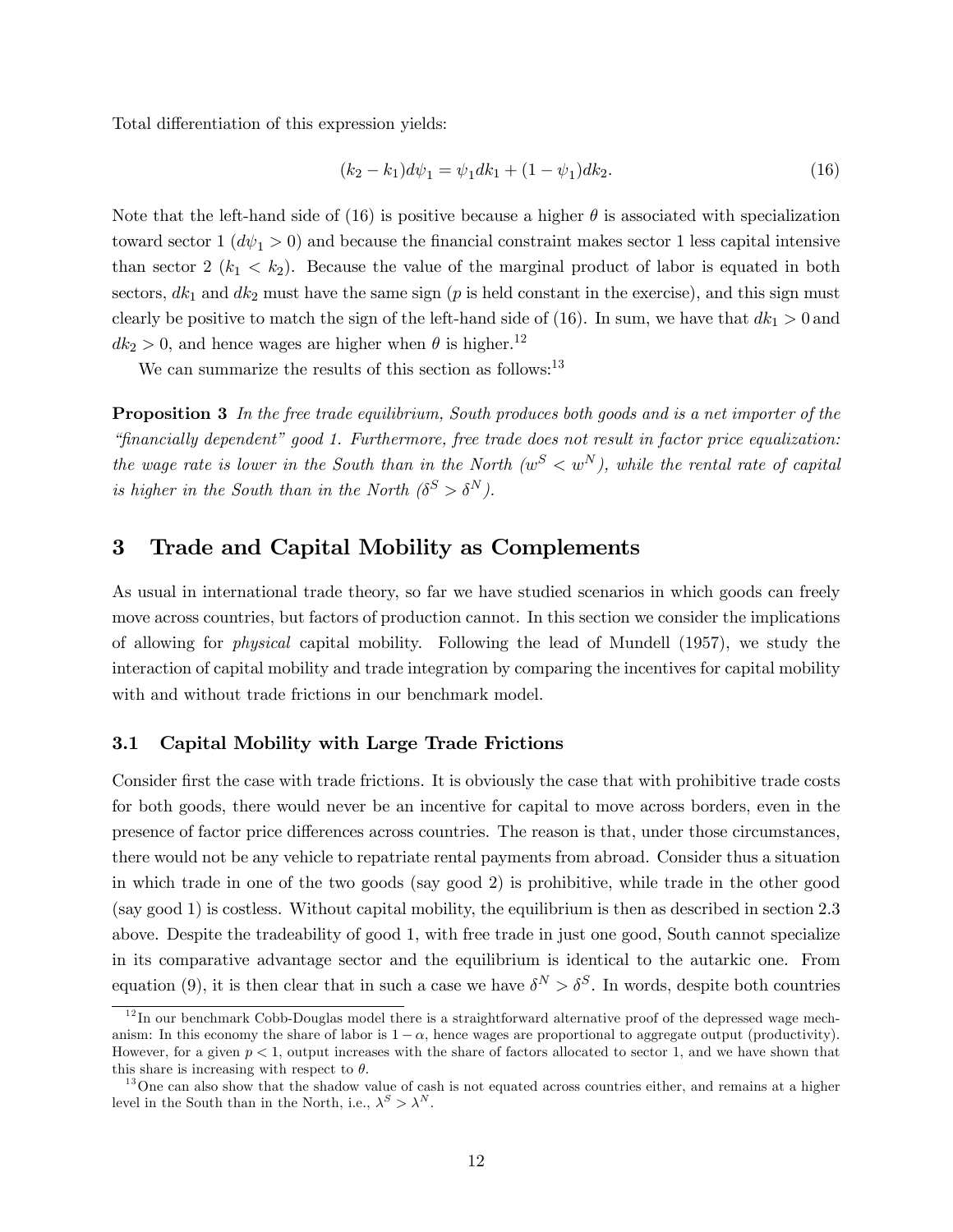sharing the same aggregate capital-labor ratio, the rental rate of capital is higher in North than in South.

If we then allow for physical capital mobility, rentiers in South have an incentive to move their endowment of capital to North. The counterpart of this flow of capital is a positive net import of good 1 in South in an amount equal to the rental payments of the capital stock exported from South to North.<sup>14</sup> The amount of non-entrepreneurial capital  $F^{S\rightarrow N}$  that needs to flow to North in order to ensure that  $\delta^S$  converges up to the (unaffected) Northern rental  $\delta^N$  is cumbersome to compute, but using (5) and imposing goods-market clearing, we find that it is implicitly given by

$$
\frac{\left((1-\mu\theta^S)\eta-(\eta+\alpha\,(1-\eta))\,\frac{F^{S\to N}}{K}\right)^{\alpha}\left(1-\mu\theta^S-(1+\alpha\,(1-\eta))\,\frac{F^{S\to N}}{K}\right)^{1-\alpha}}{1-\mu\theta^N}\left(\frac{\theta^N}{\eta\theta^S}\right)^{\alpha}=1.
$$

Note that  $F^{S\to N}/K$  is necessarily increasing in  $\theta^N$  and decreasing in  $\theta^S$ . Hence, the larger the difference in financial contractibility, the larger the share of Southern capital that flows out to North.<sup>15</sup> As a counterpart of this capital flow, South imports good 1 in an amount  $M_1^S = \delta^N F^{S \to N}$ .

This result bears some resemblance to those derived in the literature arguing that financial frictions may help explain the Lucas (1990) paradox (Gertler and Rogoff, 1990, Shleifer and Wolfenzon, 2002, Reinhart and Rogoff, 2004, Kraay et al., 2005). In a world in which capital-scarce countries also are financially underdeveloped, our closed-economy equilibrium can help rationalize why capital does not flow to those countries.

Notice that we have restricted our analysis to the case involving mobility of rentier capital. Because the return to entrepreneurial capital varies across countries, there might be an incentive for that capital to move across borders as well. Notice, however, that in order to arbitrage away entrepreneurial capital return differentials, it is not sufficient for entrepreneurs to simply move their physical capital abroad. Only when the movement of capital is accompanied by a movement of entrepreneurial ability, corporate governance or of the entrepreneur himself, will the latter be able to capture some of the return differential. In practice, the costs involved in the movement of these additional factors may far outweigh the costs of pure physical capital mobility. Regardless, of these considerations, as we argued above, the effect of  $\theta$  on the return to entrepreneurial capital is ambiguous in the closed economy case, so the direction of capital flows under autarky is in general be ambiguous.

 $14$ The assumption that rental payments are settled in sector 1 output is not important. In the case in which good 2 serves as the means of payment, it is still the case that some Southern rentiers decide to move their capital to the North. The reason for this is that in autarky both  $\delta$  and  $\delta/p$  are increasing in  $\theta$ . Obviously, in that alternative case, South would import good 2 rather than good 1, but this is inconsequential for the substantive results here.

<sup>&</sup>lt;sup>15</sup> If South is large enough, this (physical) capital flow has a non-negligible effect on the rental rate  $\delta^N$  in North. In such a case, the required capital flow  $F^{\dot{S}\to\dot{N}}$  continues to be increasing in  $\theta^N/\theta^S$  but it is quantitatively smaller (relative to South's capital).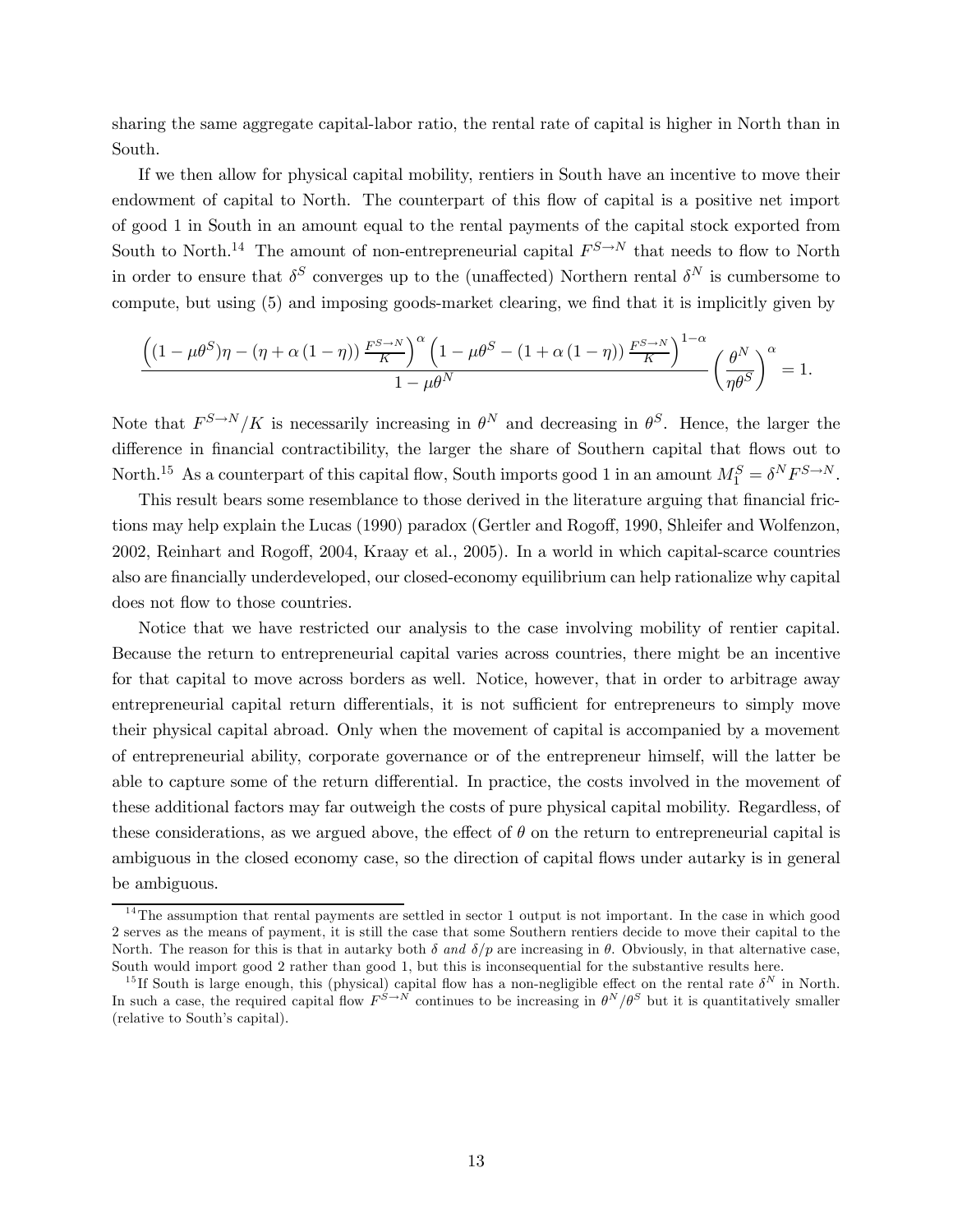## 3.2 Capital Mobility with Small Trade Frictions

We next consider the case in which there is free trade in both goods. Conceptually, this is analogous to considering a situation in which there is substantial heterogeneity in financial dependence across the set of goods that are traded in world markets. Our results in Propositions 2 and 3 indicate that, with free trade, the rental rate of capital in South is higher than under autarky and also exceeds the same rental return in the North, that is  $\delta^S > \delta^N$ . It then follows that if we allow rentiers to move their endowments across borders, capital now moves from North to South. Furthermore, because the allocation of capital to the constrained sector in South is bounded above by  $\mu\theta^S K$ , Northern capital flowing to South only increases the amount of capital employed in sector 2 (i.e., the Southern export sector).

Using equations  $(5)$ ,  $(9)$ ,  $(14)$ , and  $(12)$ , the exact capital flow required to ensure rental rate equalization is now given by

$$
\frac{F^{N\to S}}{K} = \frac{\left(\eta - \mu\theta^N\right)\left(\theta^N - \theta^S\right)}{\theta^N\left(1 - \eta\right)},
$$

and again vanishes when  $\theta^S \to \theta^N$ . Importantly, because the capital flow makes both countries share a common relative price p and a common rental rate  $\delta$ , wages w and the shadow price  $\lambda$ are also equalized across countries. Hence, as in the classical Heckscher-Ohlin-Mundell model, free good and factor mobility lead to factor price equalization. An important difference is that our model requires *both* types of mobility for equalization to take place.

Our results show that, from the point of view of South, trade integration and capital inflows are complements in the sense that a process trade integration increases the incentives for capital to flow to financially underdeveloped countries. Our benchmark model illustrates the power of this complementarity in a particularly strong way in that moving from autarky to free trade necessarily reverses the direction of capital flows across countries.

The complementarity between trade flows and capital mobility in our model is in sharp contrast with the substitutability present in the standard Heckscher-Ohlin model. As shown by Mundell (1957), in that model, a process of trade integration necessarily lowers the rental rate of capital in capital-scarce countries and reduces the incentives for capital to flow to those economies. Furthermore, under certain circumstances, a move toward free trade leads to factor price equalization and eliminates the incentive for capital to move to those countries altogether. Hence, in the Heckscher-Ohlin-Mundell world, trade and capital mobility are substitutes from the point of view of capital-scarce countries. As we will document in the next section, capital-scarce countries also tend to be financially underdeveloped and this makes our opposite conclusions particularly relevant.

Although we have focused on a discussion of capital flows under autarky or free trade, our model can easily accommodate cases with intermediate trade frictions. For instance, maintaining the assumption that the numeraire good 1 is freely tradable, we can let good 2 be subject to an iceberg transport cost such that a fraction  $\tau \in (0,1)$  of the good is lost in transit. Because in equilibrium South exports good 2, this is formally equivalent to North levying a tariff on Southern imports. Alternatively, we could have assumed that the trade friction is in sector 1. This would lead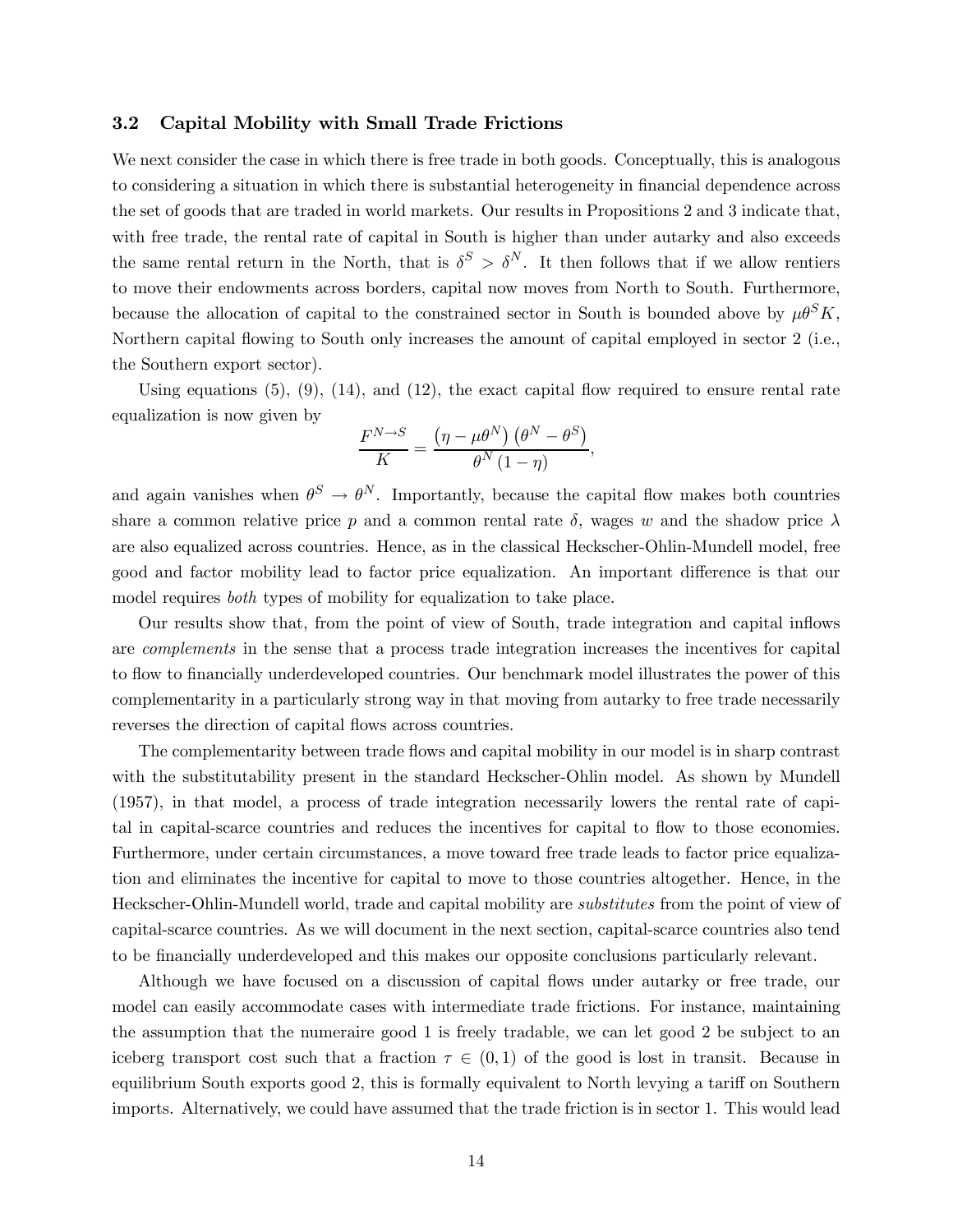to identical expressions, but the trade friction would then have analogous effects to an import tariff levied by South (with the tariff revenue being wasted). In either case, we can think of a reductions  $\sin \tau$  as a reduction in transportation costs or as a trade liberalization episode. Given our assumption that South is a small open economy, the trade friction amounts to Southern producers facing relative prices equal to  $p^N(1-\tau)$  rather than  $p^N$  (as long as  $p^N(1-\tau) > p_{aut}^S$ ), and thus the trade friction  $\tau$  has a monotonic effect on the relative price p faced by South. Because the Southern rental rate of capital is increasing in this relative price  $p$ , we then obtain the following result:

**Proposition 4** There exists a unique level of trade frictions  $\bar{\tau} \in (0, 1 - p_{aut}^S/p^N)$  such that for  $\tau < \bar{\tau}$  we have  $\delta^N < \delta^S$ , while for  $\tau > \bar{\tau}$  we have  $\delta^N > \delta^S$ . Consequently, (physical) capital migrates South when  $\tau < \overline{\tau}$  and North if  $\tau > \overline{\tau}$ .

This Proposition generalizes our "reversal of capital flows" result and it is at the core of our main result regarding the complementarity between trade and capital mobility. The particular value for the threshold integration level  $\bar{\tau}$  cannot be derived in closed form, but applying the implicit function theorem to (14), we obtain that  $\partial \overline{\tau}/\partial \theta^S < 0$ . In words, the lower is financial development in South, the lower is the amount of trade integration needed to ensure that capital flows into South when allowing for capital mobility. Intuitively, the wage is particularly depressed in regions with less developed financial markets, and hence the incentive for capital to flow in is particularly high.

Finally, it is worth mentioning that with positive trade frictions, it is no longer the case that trade integration and free physical capital mobility necessarily lead to factor price equalization. Even when the direction of capital flows is from North to South, the presence of trade frictions ensures that wages in South remain depressed even with frictionless capital mobility.

## 4 Robustness, Generalizations and Discussion

Our benchmark model isolates the effects of cross-country and cross-sectoral heterogeneity in financial frictions on the structure of trade and capital flows. In this section, we introduce Heckscher-Ohlin determinants of international trade into the analysis. The purpose of this extension is twofold. On the one hand, we seek to explore the robustness of our results to more general specifications of preferences and technology. On the other hand, we want to study how the standard results of the Heckscher-Ohlin-Mundell model are modified by the presence of financial frictions. For this reason, we focus for the most part on the range of parameter values for which the financial constraint binds.

#### 4.1 The General Model

The model is a simple generalization of our benchmark static model. The only modifications are that we relax our strong assumptions regarding preferences and technology, we allow for crosscountry variation in aggregate capital-labor ratios, and we let both countries be economically large. Our assumptions are the standard ones in the Heckscher-Ohlin model. On the preference side, we assume that all agents in the world have identical homothetic preferences so that we can express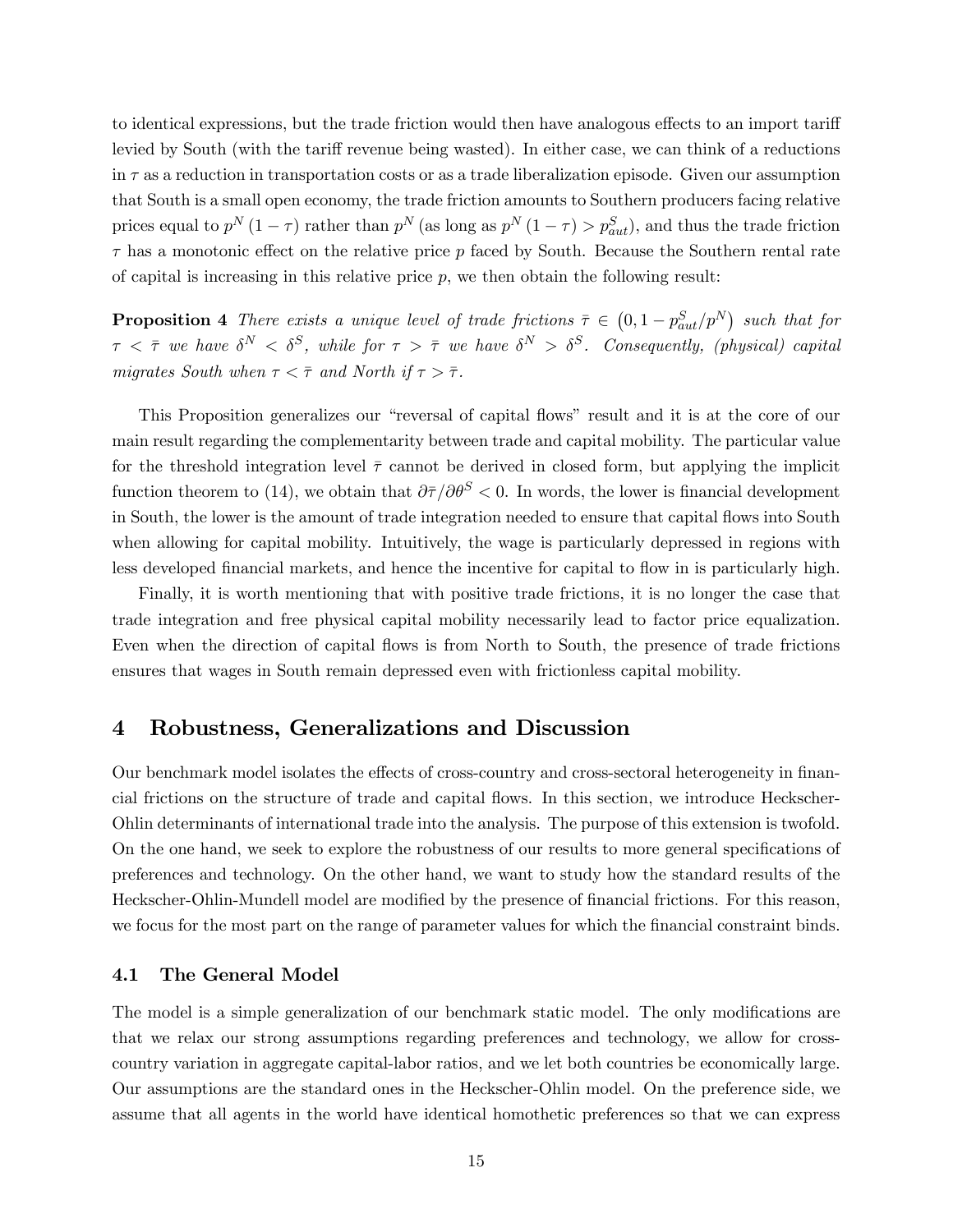demand in sector 1 relative to demand in sector 2 as a general function  $\kappa(p)$  of the relative price p. The only restriction we place on  $\kappa(p)$  is that it is non-decreasing. On the technology side, we assume that both countries have access to the same technologies to produce goods 1 and 2, and that these technologies feature constant returns to scale, continuously diminishing marginal products and no factor intensity reversals. We denote these technologies by  $F_i(K_i, L_i)$  and allow  $F_1(\cdot)$  and  $F_2(\cdot)$ to differ. Furthermore, the North and the South are endowed with potentially different aggregate capital-labor ratios, which we denote by  $K^N/L^N$  and  $K^S/L^S$ , respectively. We next explore the robustness of our main results to this more general environment, which we refer to as our "general model". For the most part, we focus on discussing our results verbally or graphically and relegate most mathematical details to Appendix A.2.

#### 4.2 Complementarity between Trade and Capital Movements

One might have expected that when we introduce Heckscher-Ohlin features into our framework, our complementarity result would be blurred by the standard Stolper-Samuelson theorem. In particular, it seems reasonable that if the South is not just financially underdeveloped, but is also relatively capital-scarce, then a process of trade liberalization will lead to increased specialization in the labor-intensive sector, and will push down the relative demand for capital and its equilibrium rental rate. More specifically, one might worry that our complementarity result is driven by the fact that, in the benchmark model, the unconstrained sector (which is the sector in which South has comparative advantage) is actually the relatively capital intensive one.

Perhaps surprisingly, we next argue that as long as South has comparative advantage in the unconstrained sector, then a process of trade liberalization will increase the Southern real rental rate of capital regardless of factor intensity differences across sectors. More precisely, as long as the South features a relative price p under autarky lower than that in North (i.e.,  $p_{aut}^S$   $\langle p_{aut}^N$ ), Proposition 2 will continue to be valid even when the technology in sector 2 is significantly more labor intensive than that in sector 1 (or vice versa) and even when the Northern capital-labor ratio is much higher than that in the South. In particular, we can state that:

**Proposition 5** In our general model, it continues to be the case that, as long as the autarky relative price p is lower in South than in North, trade integration reduces the wage-rental ratio and increases the real rental rate of capital in South. As a result, trade integration increases the incentives for capital to flow into South.

In order to see the intuition for this "anti-Stolper-Samuelson" result, it suffices to go back to Figure 1. Remember that in illustrating the complementarity result through that graph, we only appealed to diminishing marginal productivity of labor in production and to the fact that trade integration was associated with an increase in  $p<sup>16</sup>$ . In particular, the fact that production

<sup>&</sup>lt;sup>16</sup>Note that our assumption of homothetic preferences implies that, provided that  $p_{aut}^S < p_{aut}^N$ , a process of trade integration will always lead the South to face a higher relative price  $p$ , even when South is not a small open economy. See the next subsection and Appendix A.2 for more details.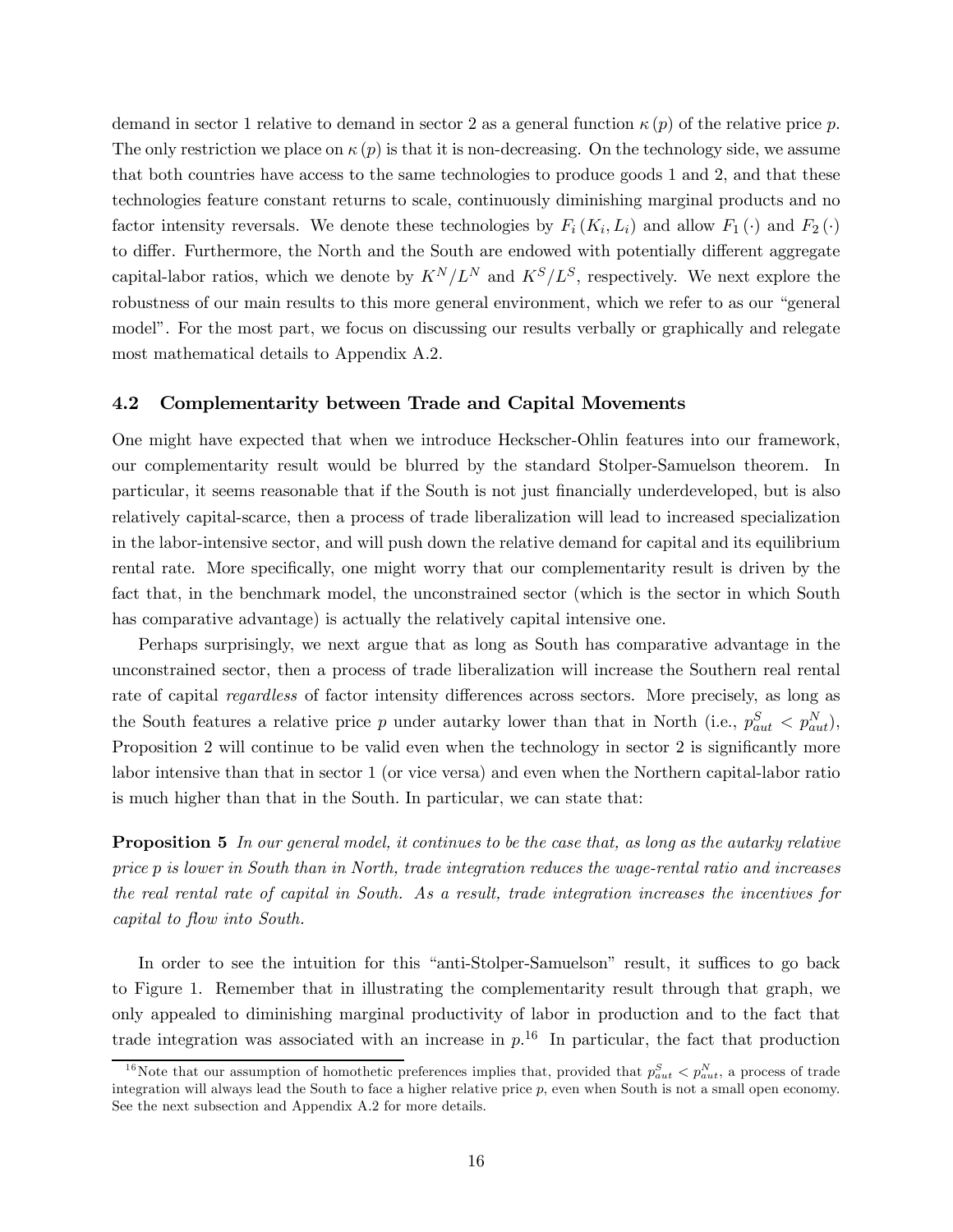technologies were assumed symmetric in the benchmark model played no role. The key feature of our model is that, regardless of relative factor intensities, as  $p$  rises the marginal productivity of factors in the unconstrained sector rises, but only labor is released from the constrained sector. As a result, regardless of the relative capital intensity of the two sectors, an increase in p reduces the capital-labor ratio in sector 2, thereby reducing the wage-rental ratio and increasing the real rental rate of capital.<sup>17</sup>

It may be apparent to the savvy reader that the generality of our complementarity result is connected to a well-known result in the specific factors model (see Jones, 1971, Samuelson, 1971), namely that trade integration increases the real reward of the type of capital specific to the comparative advantage sector. In our model, physical capital is not sector-specific, but the rents obtained by entrepreneurial capital are sector-specific due to the heterogeneity in financial frictions across sectors. As a result, even though trade integration increases the marginal product of capital in sector 2, entrepreneurs are reluctant to move their capital to that sector because of the loss in rents associated with that move.

Despite these similarities, our model is quite distinct from the specific factors model. In that model, one could obtain just about any pattern of comparative advantage and factor mobility by appropriate choices of the endowments of each type of capital as well as their assumed ease of mobility across borders. By linking the extent of capital mobility (both across sectors as well across countries) to financial frictions, our model provides sharp predictions for the pattern of comparative advantage as well as for the incentives for capital to flow across borders with and without trade integration.18

#### 4.3 Comparative Advantage

The previous subsection showed that our main complementarity result is quite general and only requires that South has comparative advantage in the unconstrained sector, in the sense that the autarky relative price  $p$  is lower in South than in North. Our benchmark model satisfies this property due to the lower level of financial development in South, though one may wonder whether the result was dependent on particular functional form assumptions. More significantly, in our general model the autarky relative price  $p$  is also affected by the interaction between relative factor abundance and relative factor intensity, and this complicates the relative ranking of  $p_{aut}^N$  and  $p_{aut}^S$ . For instance, if North happens to be relatively capital abundant, so  $K^N/L^N > K^S/L^S$ , and the unconstrained sector happens to be relatively capital intensive, then it is theoretically possible

 $17$  In contrast, in the Heckscher-Ohlin model, an increase in the relative price of the labor intensive good leads to a move of labor and capital to that sector. Furthermore, because the capital-labor ratio of the absorbing sector is lower than that of the sector releasing factors, an increase of the wage-rental (and a decrease of the real rental rate) is needed to accommodate that shift.

 $18$  For more on this, see the previous version of our paper in Antràs and Caballero (2007). There, we specified a perfectly competitive three-factor model that featured the same equilibrium as our model and elaborated on the differences between our framework and a standard specific-factors model. The development of such an analogous competitive model allowed us to conclude that, in our general static model, there necessarily exist welfare gains from trade for each country, despite the presence of financial frictions.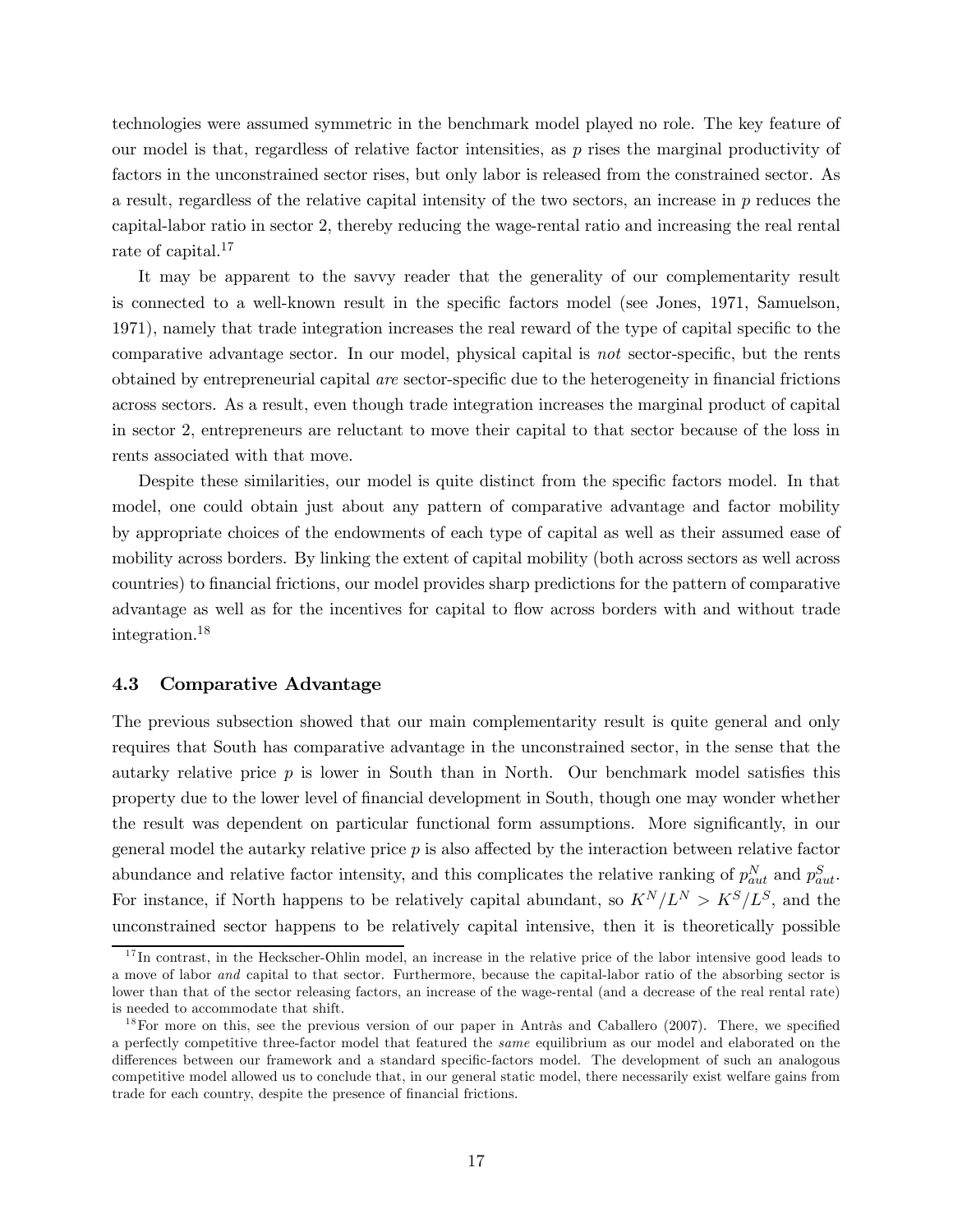that the North would gain comparative advantage in the unconstrained sector 2, despite its more sophisticated financial system. Less trivially, if the unconstrained sector features particularly high complementary between capital and labor relative to the constrained sector, the relative abundance of capital in the North could also generate a large relative supply of good 2 in the North, and an associated low relative price  $p$  under autarky. More formally, in Appendix A.2, we prove the following result:

**Proposition 6** In the closed economy equilibrium of our general model, an increase in financial contractibility  $\theta$  necessarily raises the relative price p of the unconstrained sector. An increase in the aggregate capital-labor ratio will raise this relative price p if and only if

$$
\frac{\alpha_1}{\left(1-\alpha_1\right)\sigma_1} - \frac{\alpha_2}{\left(1-\alpha_2\right)\sigma_2} > 0,\tag{17}
$$

where  $\alpha_i$  is one minus the labor share in sector  $i = 1, 2$ , and  $\sigma_i$  is the elasticity of substitution between capital and labor in the same sector i (i.e.,  $\partial (\ln K_i/L_i)/\partial \ln(w/\rho)$  where  $\rho =$  $(F_i (K_i, L_i) - w L_i) / K_i$ .

The first statement of the proposition confirms that the negative (partial) correlation between  $p$ and  $\theta$  identified in our benchmark model remains valid for general neoclassical production functions and general homothetic preferences. The intuition for the generality of this result is most easily conveyed through graphical analysis (see Appendix A.2 for mathematical details). Figure 2 depicts the production possibility frontier for the North and the South, when the two countries differ only in their level of  $\theta$ . As long as the ratio of sector 2 output to sector 1 output is high, the financial constraint (3) will not bind and the two PPFs will coincide. Nevertheless, for a high enough ratio  $Y_1/Y_2$ , the financial constraint will bind and the Southern PPF is obtained by bowing the Northern one in, in a manner that makes the slope of the PPF lower in the South for any ratio  $Y_1/Y_2$  in that region. Coupled with our assumption of identical homothetic preferences, this necessarily implies that the relative autarky price p must be lower in South than in North.

This theoretical result is consistent with the findings of Manova (2008), who provides empirical evidence suggesting that, controlling for several factors, financially developed countries indeed tend to feature disproportionately high export volumes in the set of industries that Rajan and Zingales (1997) identified as being financially dependent (namely, sectors in which firms have a relatively high fraction of total capital expenditures not financed by internal cash flow).

The combination of Propositions 5 and 6 suggests that our main complementarity result in the benchmark model will continue to hold in the general model whenever differences in capitallabor ratios between financially developed and financially underdeveloped countries are small or whenever the term in the left-hand-side of (17) is small. In practice, however, financially developed countries tend to be significantly capital-abundant relative to financially underdeveloped countries. In Manova's (2008) dataset, for instance, the cross-country correlation between a standard measure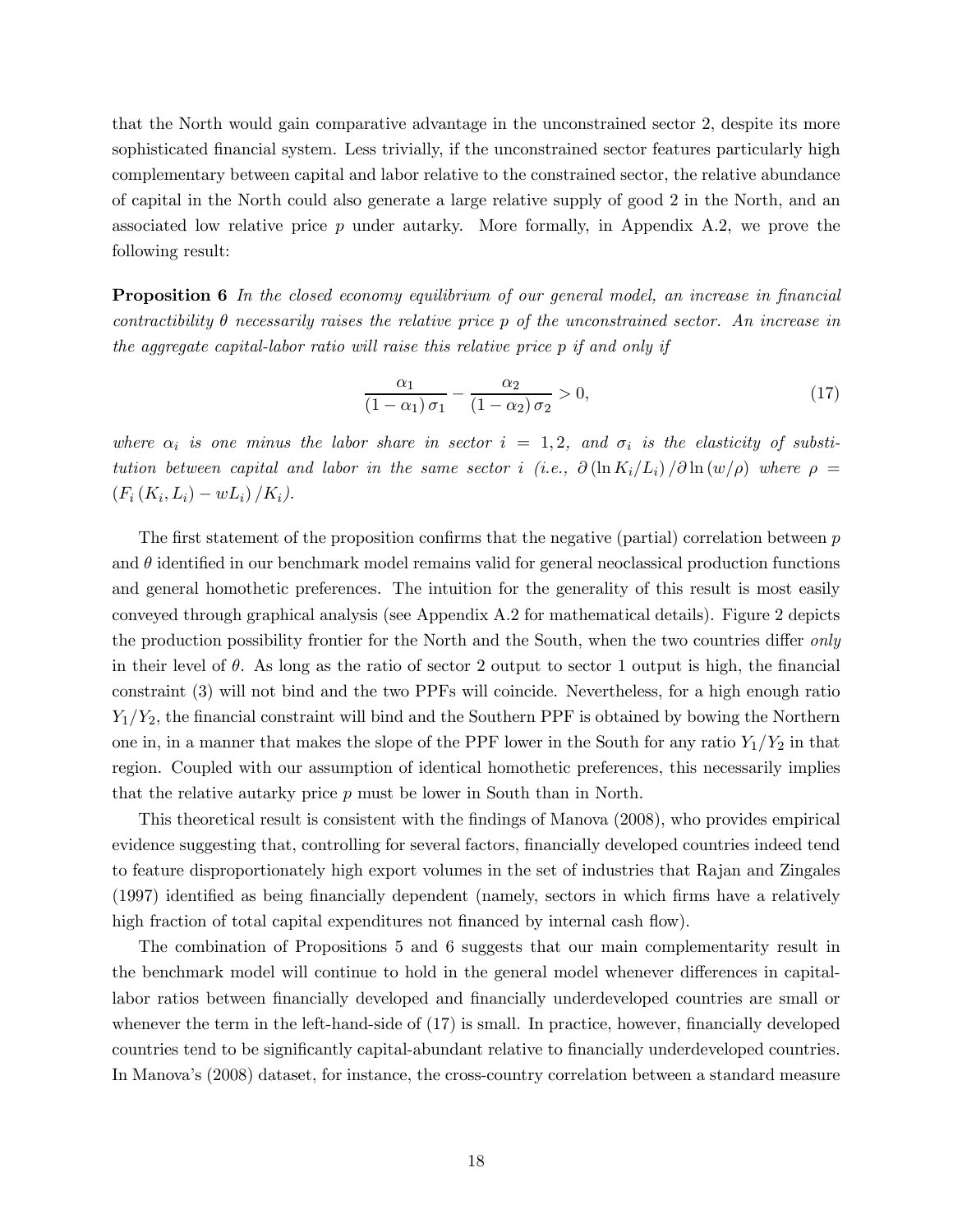

Figure 2: Effect of  $\theta$  on Autarky Relative Price p

of financial development and physical capital per capita is positive and high  $(0.678)$ .<sup>19</sup>

As mentioned above and as captured by condition (17) in Proposition 6, in the presence of aggregate capital-labor ratio differences between the North and the South, the autarky relative price p could actually be lower in the capital-abundant North if the constrained sector featured a particularly high labor share or a particularly low elasticity of substitution between capital and labor. As explained in more detail in Appendix A.3, none of these conditions seems to find much support at least in U.S. data.<sup>20</sup> In particular, we compute the Rajan and Zingales' measure of financial dependence at the 3-digit SIC level, averaged over the period 1980-89, and we correlate it with (a) the labor share in that industry  $(1 - \alpha_i)$ ; (b) an estimate of the elasticity of substitution between capital and labor in that sector  $(\sigma_i)$ ; and (c) the term  $\alpha_i/((1 - \alpha_i)\sigma_i)$  which is the relevant one according to theory. Appendix A.3 contains more details on the construction of these variables. We find very low correlations between financial dependence and each of these variables: the particular values are 0.034, 0.012, and -0.026, respectively.

We conclude from these findings, together with those of Manova (2008), that financially underdeveloped countries appear to indeed gain comparative advantage in relatively financially unconstrained sectors. This implies that it is natural to associate trade integration in financially underdeveloped countries with an increase in the relative price  $p$ , and in light of Proposition 5, we can conclude that trade integration increases the incentives for capital to flow to these financially underdeveloped countries.

 $19$ This corresponds to the correlation between the amount of credit extended by banks and other non-bank financial intermediaries to the private sector divided by GDP averaged over 1980-89 and the log of the average physical capital stock per capita in a given country during the same period.

<sup>&</sup>lt;sup>20</sup>When production functions are not Cobb-Douglas or CES, differences in financial development across countries could generate variation in the parameters  $\alpha_i$  and  $\sigma_i$  across countries. Data limitations however preclude us from performing similar tests for other countries.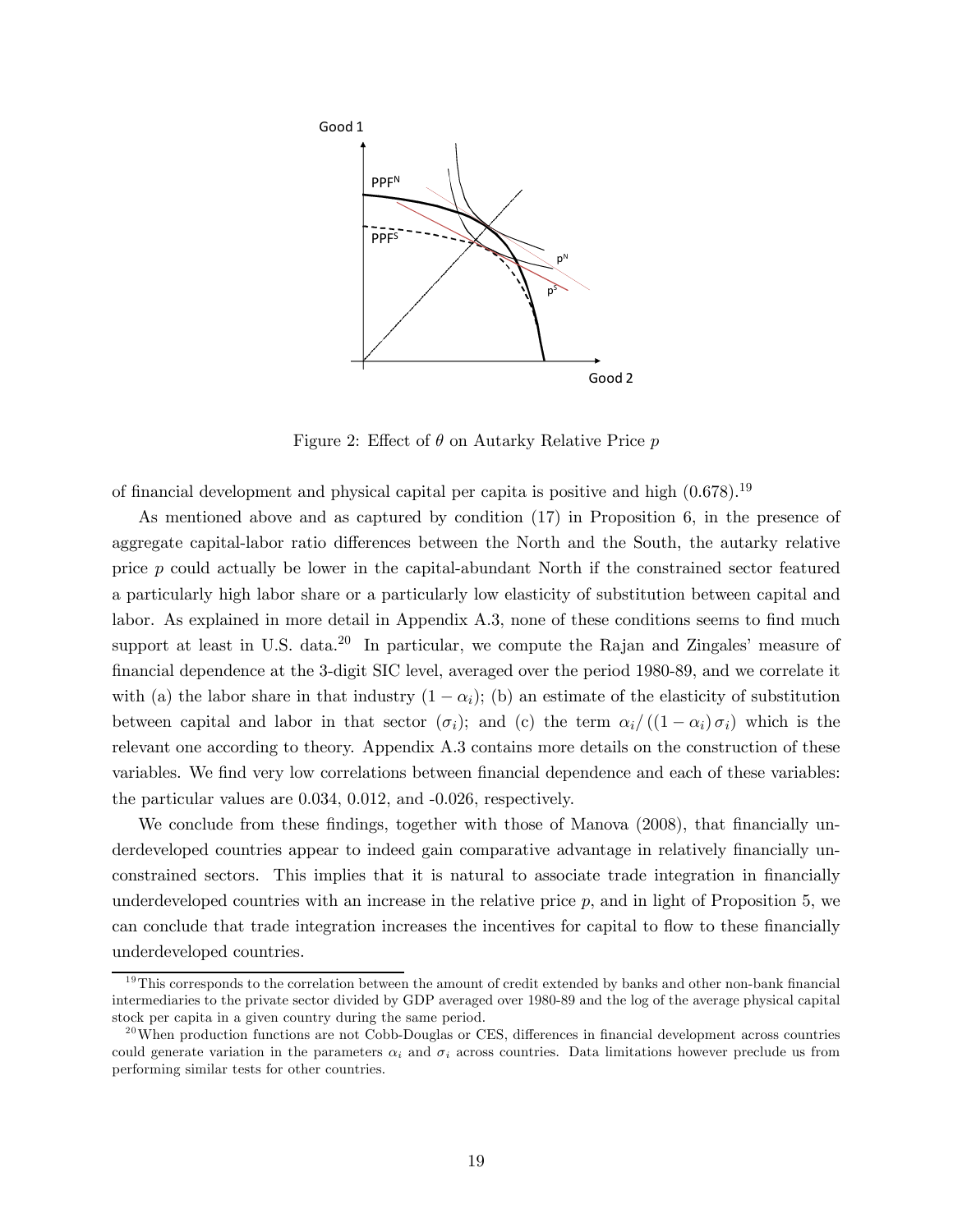#### 4.4 Direction of Capital Flows with Free Trade

We next consider under which conditions the ranking of factor prices derived in Proposition 3 survives in our general model. Note that whenever both North and South produce good 2 in equilibrium, the zero-profit condition in that sector ensures

$$
p = c_2 \left(\delta^j, w^j\right) \text{ for } j = N, S,
$$
\n
$$
(18)
$$

where  $c_2(\cdot)$  is a general neoclassical unit cost function and is thus increasing in both arguments. Hence, as in our benchmark model and unlike in the autarkic case, with free trade in good 2 it must be the case that either  $w^S > w^N$  or  $\delta^S > \delta^N$ . On the other hand, for a general constant returns to scale technology in sector 2, we must also have that

$$
\frac{w^j}{\delta^j} = \vartheta \left(\frac{K_2^j}{L_2^j}\right) \text{ for } j = N, S,
$$
\n(19)

where  $\vartheta(\cdot)$  is necessarily increasing in  $K_2^j/L_2^j$ . Equations (18) and (19) combined imply that the ranking of factor prices is necessarily as derived in Proposition 3 provided that North operates the technology in the unconstrained sector 2 at a higher capital-labor ratio than South does,  $K_2^N/L_2^N > K_2^S/L_2^S$ , which is an empirically likely scenario.

In our benchmark model, the condition  $K_2^N/L_2^N > K_2^S/L_2^S$  is ensured by the fact that North specializes in the constrained sector 1, which operates at an inefficiently low capital-labor ratio.<sup>21</sup> In Appendix A.2, we confirm that this is not an artifact of our Cobb-Douglas assumptions: for general homothetic preferences and general symmetric production functions with constant returns to scale and diminishing marginal products, we obtain that capital intensity will be lower in the constrained sector 1 than in the unconstrained sector 2, and with free trade, the rental rate is higher in South than in North.<sup>22</sup> This allows us to conclude that:

Proposition 7 In our general model, whenever sectors differ only in financial dependence and North is at least as relatively capital-abundant as South, trade integration not only raises the real rental rate of capital in South but it leaves this rental at a higher level in South than in the more financially developed North.

Whenever sectors differ not only in financial dependence but also in capital intensity, it is no longer the case that free trade necessarily results in a larger rental rate in the South (see Appendix

 $^{21}$ An interesting implication of this result is that, in our benchmark model, Northern exports are less capital intensive than Northern imports. More generally, as long as North and South differ only in their level of financial development and production technologies are sufficiently symmetric, North is necessarily a net importer of capital services embodied in goods. Hence, credit constraints may provide an explanation for the so-called Leontief paradox (see Wynne, 2005, for more on this).

 $2<sup>22</sup>$  We have assumed throughout that the financial constraint binds both in the North and in the South. It is straightforward to show that if the constraint does not bind in the North, then trade integration continues to raise the rental rate of capital in the South, but the model delivers factor price equalization (and the elimination of Southern entrepreneurial rents) with free trade.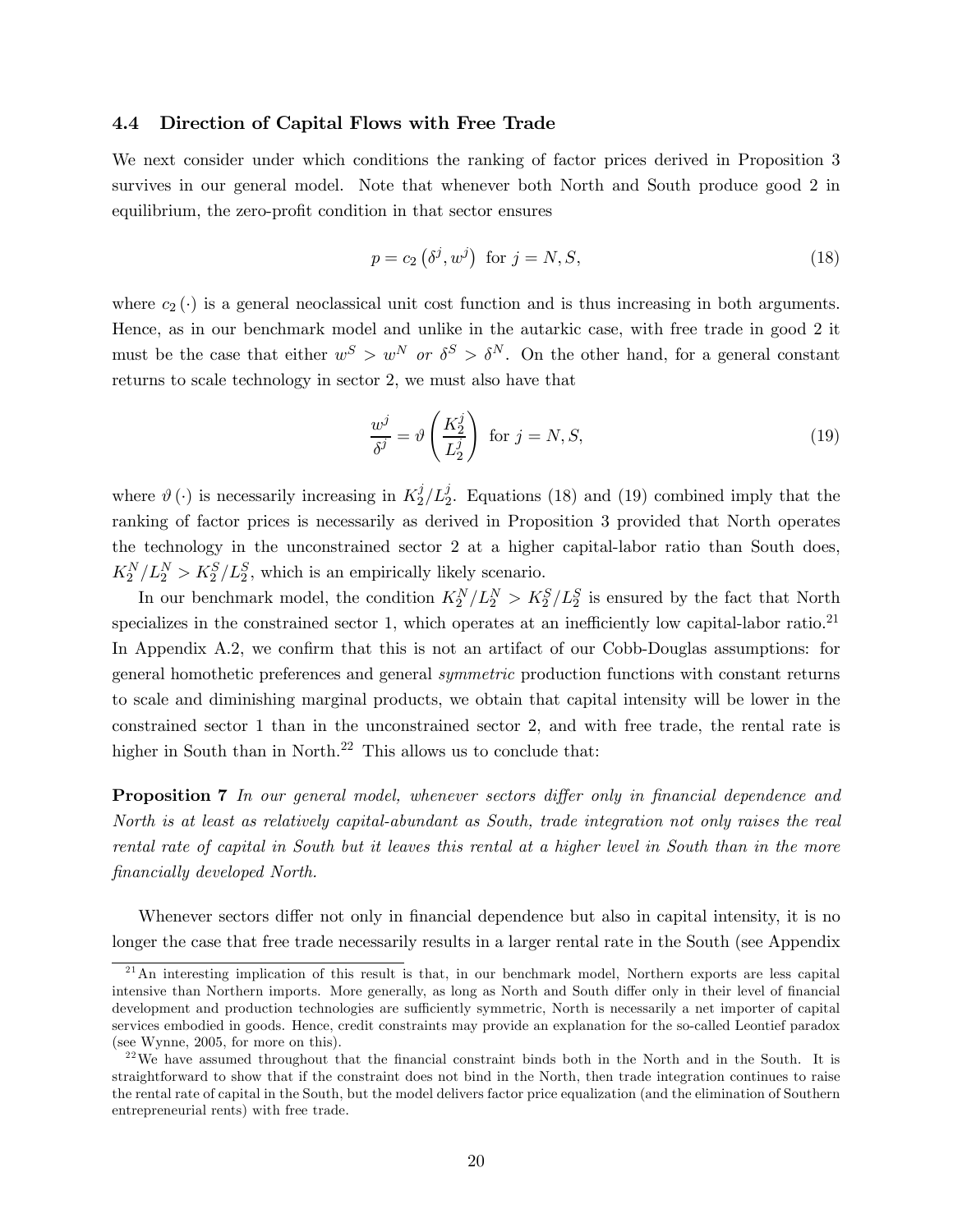A.2 for details). For instance, if the unconstrained sector happens to be particularly labor intensive and North and South have similar aggregate capital-labor ratios, then it could well be the case that  $\delta^N > \delta^S$  with free trade. These conditions appear however to be counterfactual given the empirical evidence reviewed in the last subsection. In Appendix A.2, we also show that for general asymmetric production functions, the Southern rental under free trade will always exceed the Northern one provided that North is sufficiently capital abundant relative to South.<sup>23</sup>

#### 4.5 Relationship with Other Notions of Complementarity

In the introduction we were careful to define our notion of complementarity between trade and capital mobility in terms of the incentives for capital to flow to a particular country. According to our definition, in the Heckscher-Ohlin model, trade and capital movements are substitutes from the point of view of capital-scarce economies, while in our model they are complements from the point of view of financially underdeveloped economies.

The substitutability between trade and capital movements in the Heckscher-Ohlin model is also often understood in other manners. First, substitutability is associated with the prediction of the Heckscher-Ohlin model that capital movements across countries tend to reduce trade flows across countries. In our model, capital movements can increase or decrease trade flows depending on the level of trade costs. As Proposition 4 indicates, when trade frictions are large, capital will flow from South to North. Furthermore, since the allocation of capital to the constrained sector is unaffected by trade or capital flows across countries, this capital movement will necessarily expand the comparative disadvantage sector in North, while it will contract the comparative advantage sector in South, thus tending to reduce trade flows across countries. Conversely, when trade frictions are small, capital will instead flow from the comparative disadvantage sector in the North to the comparative advantage sector in the South, hence increasing trade flows across countries. This type of complementarity generated by our model is closer in spirit to that in Markusen (1983), but it is important to emphasize that it only arises when trade frictions are low, as opposed to our preferred notion of complementarity, which holds more generally.

Second, trade and capital movements are sometimes thought to be substitute when they act as alternative means to bring about factor price equalization in the world. In his seminal contribution, Mundell (1957) stressed the fact not only is it true that trade in goods can bring about factor price equalization (FPE) and eliminate the incentive for capital to flow across countries, but it is also the case that capital movements across countries will arbitrage away factor cost differences across countries and will eliminate the need to trade across countries. Again, our model does not feature this type of substitutability. As argued earlier, whenever financial constraints bind, FPE is only reached in our model when there is free mobility of goods across countries *and* free mobility of rentier capital across countries. Hence, neither trade nor capital movements can substitute for the

 $^{23}$ It should be clear, however, that the likelihood of a reversal in the direction of capital movements brought about by trade integration is not necessarily higher when differences in aggregate capital-labor ratios are high, because these differences might also induce an autarky rental rate in the South that exceeds the Northern one.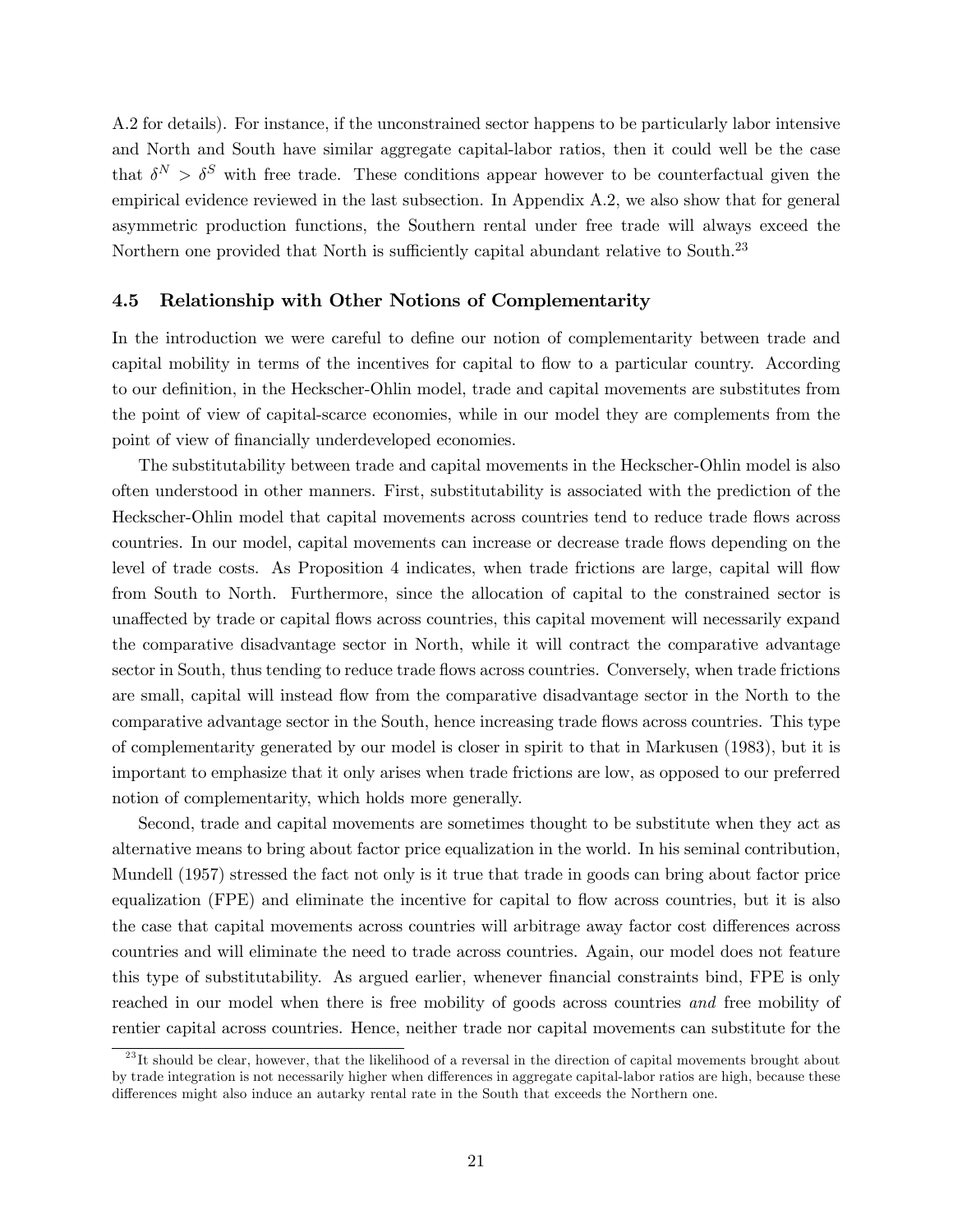other in bringing about FPE.

# 5 The Complementarity with Capital Accumulation

Up to now we have studied the interaction of financial frictions and trade integration in shaping the desired location of physical capital. We concluded that when trade frictions are significant, there is an incentive for physical capital to migrate from the financially underdeveloped South to the financially developed North, while the opposite is true when trade is frictionless. In this section we introduce saving and capital accumulation decisions in order to show how our main complementarity result carries over to intertemporal decisions.

As a corollary, by modeling the net capital flows implications of our view, we are also able to connect with the "global imbalances" literature, which attempts to explain the large capital flows from South to North observed in recent years. The main substantive conclusion that emerges from the analysis below is that protectionism could exacerbate rather than alleviate these "imbalances" if financial factors are important determinants of trade patterns.

#### 5.1 A Dynamic Model

Consider the following dynamic model which integrates a variant of the single-good framework of Caballero, Farhi and Gourinchas (2008) with the static international trade model developed in the previous sections.

Time evolves continuously. Infinitesimal agents are born at a rate  $\phi$  per unit time and die at the same rate; population mass is constant and equal to L. All agents are endowed with one unit of labor services which they supply inelastically to the market.<sup>24</sup> Agents save all their income and consume only when they (are about to) die.<sup>25</sup> Thus, if  $W_t^{j,i}$  denotes the savings accumulated by agents of type  $i = e$  (entrepreneurs) and  $i = r$  (rentiers) in country j up to date t, then aggregate consumption for each of these groups at time t is  $\phi W_t^{j,i}$ . This aggregate consumption is allocated across the different goods according to the instantaneous utility given by (1) for given equilibrium prices, and subject to the budget constraint:

$$
\phi W_t^{j,i} = C_{1t}^{ij} + p_t^j C_{2t}^{ij}.
$$

Physical capital is tradable and is the *only* store of value. We assume that the initial stock of capital is equal to  $K_0^j$  and that new physical capital can be produced one-to-one with a nontradable final good that combines goods 1 and 2 according to the utility aggregator in (1). Perfect competition in the production of capital ensures that the relative price of capital is equal to the

 $24$ To simplify matters we do not distinguish between workers and capitalists in this section. Our previous results on w,  $\delta$ , and  $\lambda$  can be interpreted as applying to the different components of an agent's income.

 $^{25}$ This can be interpreted as agents saving to provide for their long retirement. Caballero, Farhi and Gourinchas (2008) show that the crucial features of the equilibrium described below survive to more general overlapping generation structures, such as that in Blanchard (1985) and Weil (1987).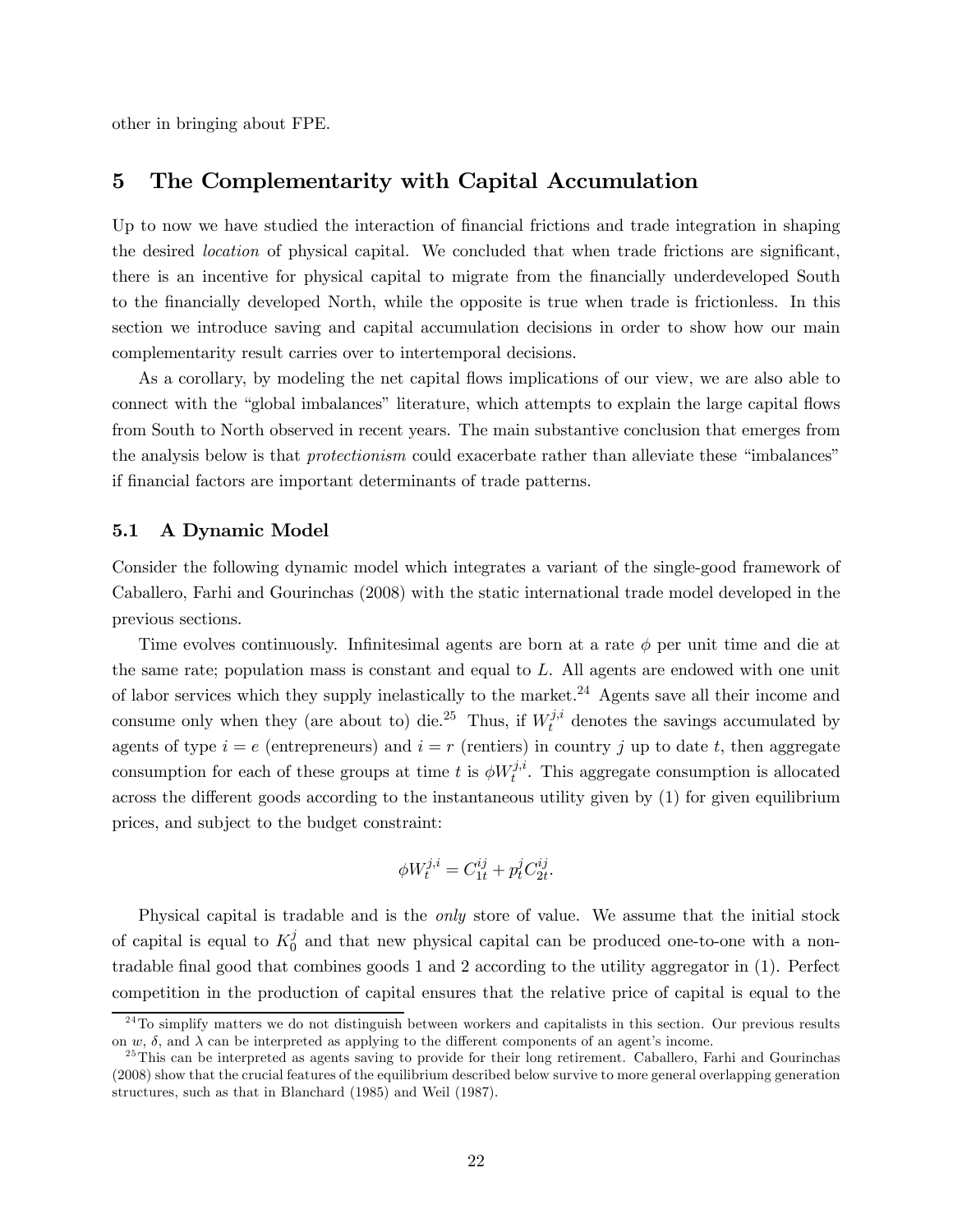ideal price index, that is,  $\left( p_t^j \right)$  $\int_{1-\eta}^{1-\eta}$ . For simplicity, we rule out any capital depreciation.<sup>26</sup>

Entrepreneurs are born as such, and at any given instant they constitute a share  $\mu$  of the population. As in the static model, they naturally specialize in sector 1. Entrepreneurial rents are not capitalizable (i.e., they cannot be used as store of value). This is consistent with our formulation in Appendix A.1, where these rents stem from the inalienability of the human capital of entrepreneurs. Note that the existence of entrepreneurial rents implies that entrepreneurs (on average) accumulate more savings than non-entrepreneurs over their life-span, and hence their share of wealth (that is, capital) in the economy is no longer given by the parameter  $\mu$ . Let us denote this share by  $\tilde{\mu}_t^j = K_t^{j,e}/K_t^j$ , where  $K_t^{j,e}$  is the amount of capital owned by entrepreneurs at any instant t.

At any point in time, factor prices are determined exactly as in the static model developed above with  $\tilde{\mu}_t^j$  replacing  $\mu$ . Nevertheless, in this dynamic model, physical capital plays a dual role as a productive factor and also as a store of value. Capital flows will be the mechanism by which the claims on this store of value are traded across borders and the key price that determines the direction of these capital flows is the interest rate  $r$  in each country before opening the capital account. We turn next to the determination of interest rates.

Let  $q_t^j$  denote the value for a rentier of holding one unit of capital in country  $j = N, S$  at any instant t. In equilibrium,  $q_t^j$  is also the market price of a unit of capital, that is  $q_t^j = \left(p_t^j\right)$  $\big)^{1-\eta}$ , since (surviving) agents spend all their income in buying capital and rentiers are always the marginal buyers. The return on holding a unit of capital is then equal to the dividend price ratio  $\delta_t^j/q_t^j$  plus the capital gain  $\dot{q}_t^j / q_t^j$  or:

$$
r_t^j = \frac{\delta_t^j}{\left(p_t^j\right)^{1-\eta}} + (1-\eta) \frac{p_t^j}{p_t^j}.
$$
\n(20)

Aggregate savings of each group (entrepreneurs and rentiers) decrease with consumption, and increase with labor income, entrepreneurial rents (if any) and the return on accumulated savings:

$$
\dot{W}_t^{j,r} = -\phi W_t^{j,r} + (1 - \mu) w_t^j L + r_t^j W_t^{j,r}, \qquad (21)
$$

$$
\dot{W}_t^{j,e} = -\phi W_t^{j,e} + \mu w_t^j L + \lambda_t^j \theta^j \tilde{\mu}_t^j K_t^j + r_t^j W_t^{j,e}.
$$
\n(22)

With a closed capital account, it must be the case that aggregate savings equal the value of the capital stock at all times:

$$
W_t^{j,r} + W_t^{j,e} = q_t^j K_t^j = \left(p_t^j\right)^{1-\eta} K_t^j.
$$
\n(23)

Combining  $(23)$  and  $(20)$ , and using the sum of  $(21)$  and  $(22)$ , we have that

$$
\phi \left( W_t^{j,r} + W_t^{j,e} \right) + \left( p_t^j \right)^{1-\eta} \dot{K}_t^j = \delta_t^j K_t^j + w_t^j L + \lambda_t^j \theta^j \tilde{\mu}_t^j K_t^j \equiv Y_t^j, \tag{24}
$$

 $^{26}$ In a previous version of the model (Antràs and Caballero, 2007), we assumed that the stock of physical capital was fixed, as in Caballero, Farhi and Gourinchas (2008). This led to a distinct determination of the relative price of capital, but to the same qualitative results as those derived below.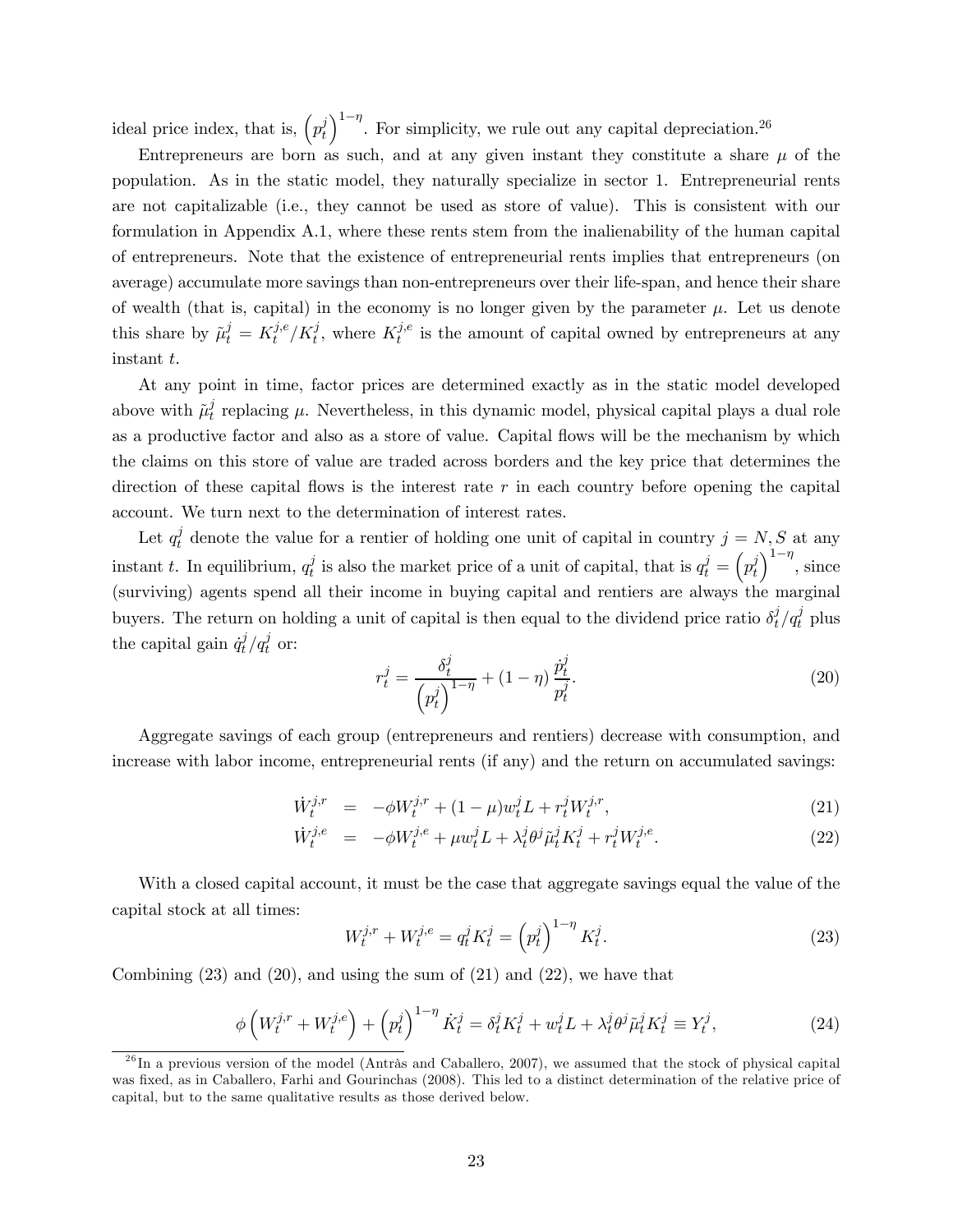where the left-hand side measures the sum of country  $j$ 's aggregate consumption and investment at any instant t, and the right-hand side measures aggregate income and output  $Y_t^j$ .

Equations (20) through (23) describe the dynamic evolution of the economy, together with the expressions for factor prices and the relative price  $p_t^j$  derived in previous sections with  $\tilde{\mu}_t^j$ replacing  $\mu$ . We hereafter focus on exploring the steady state of the benchmark model developed in section 2, which allows for a simple analytic illustration of our results.<sup>27</sup> In Appendix A.4, we show that regardless of the initial value of  $K_0^j$  and as long as  $\mu \theta^j < \eta$  (i.e., Assumption 1), the economy will converge to a steady state in which  $K_t^j$  and  $\tilde{\mu}_t^j$  are constant (implying that  $p_t^j$ ,  $w_t^j$ ,  $\delta_t^j$  and  $\lambda_t^j$  are constant as well). Furthermore, in Appendix A.4 we show that  $\tilde{\mu}^j$  necessarily settles at a value larger than  $\mu$  but lower than  $\eta/\theta^j$ , and hence financial constraints bind even in the long-run. Intuitively, although entrepreneurs obtain a higher income period by period (thus leading to  $\tilde{\mu}^j > \mu$ ), the finite-horizon nature of our model implies that the distribution of wealth remains non-degenerate. We also show in Appendix A.4 that  $\tilde{\mu}^j$  is a function of factor prices, which remember are themselves functions of  $\tilde{\mu}^j$ . These interactions between equilibrium factor prices and the tightness of the financial constraint complicate the mechanics of the model, but as illustrated below, the analysis remains tractable.

We next compute the equilibrium steady-state interest rate in our benchmark model with and without free trade. Setting  $\dot{p}_t^j = 0$  in equation (20) and dropping time subscripts, we obtain

$$
r^j = \frac{\delta^j}{(p^j)^{1-\eta}},\tag{25}
$$

and thus the steady-state interest rate naturally equals the rental rate of capital in terms of the composite good from which physical capital is made. In the static model, we demonstrated that the autarky real rental rate of capital is depressed in the financially underdeveloped South and that the Southern real rental increases with a process of trade integration with a more financially developed North. Our dynamic model features capital accumulation and one might worry that these results might be overturned by an endogenously lower aggregate capital-labor ratio in the South under autarky and by an endogenous increase in the Southern capital-labor ratio following trade liberalization. Although our dynamic model does feature these endogenous responses of the aggregate capital-labor ratio, we next show that our main complementarity result continues to hold in the steady state.

To see this, consider first the case in which North and South are closed to international trade. Combining equations  $(8)$ ,  $(9)$ ,  $(11)$ , and  $(15)$ , together with  $(20)$ ,  $(23)$  and  $(24)$  – while setting  $\dot{p}_t^j = \dot{K}_t^j = 0$  – yields:

$$
\frac{K_{aut}^j}{L} = \left(\frac{Z}{\phi}\right)^{1/(1-\alpha)} \left(\frac{\tilde{\mu}_{aut}^j \theta^j}{\eta}\right)^{\alpha \eta/(1-\alpha)} \left(\frac{1-\tilde{\mu}_{aut}^j \theta^j}{1-\eta}\right)^{\alpha(1-\eta)/(1-\alpha)}\tag{26}
$$

 $^{27}$ See Antràs and Caballero (2009) for a fuller exploration of our dynamic framework.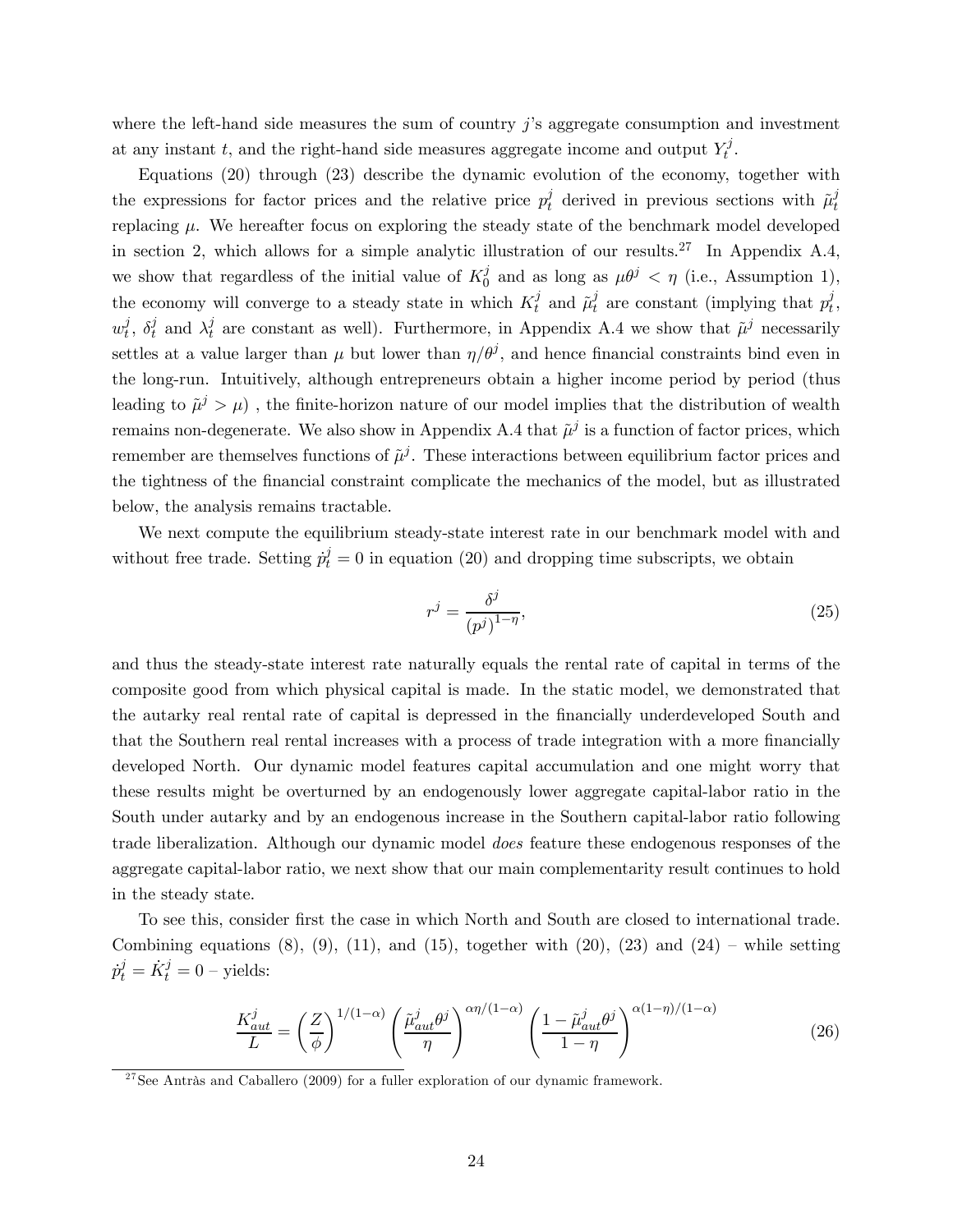and

$$
r_{aut}^j = \phi \alpha \frac{1 - \eta}{1 - \tilde{\mu}_{aut}^j \theta^j},\tag{27}
$$

where  $\tilde{\mu}_{aut}^j$  is the autarky steady state share of capital in the hands of entrepreneurs in country j. We show in Appendix A.4 that although the expression for  $\tilde{\mu}_{aut}^j$  is complicated, the term  $\tilde{\mu}_{aut}^j\theta^j$  is necessarily an increasing function of  $\theta^j$  and satisfies  $\tilde{\mu}^j_{aut}\theta^j < \eta$ . As a result of this, the autarkic capital-labor ratio is an increasing function of  $\theta^j$  and is thus higher in the North than in the South. In spite of this, equation  $(27)$  indicates that, as in our static model, the autarkic real rental rate  $$ and thus the interest rate – continues to be an *increasing* function of  $\theta^j$ , which implies that South experiences a capital outflow if it integrates to global capital markets when trade frictions are large.

The low interest rate in South reflects the fact that the rental capital income, the only capitalizable income in the economy, is depressed by the financial friction. In this dynamic version of the model, financial frictions also lower the steady-state value of the capital-labor ratio, but the latter effect is a dominated one in shaping the determination of the rental rate of capital.

We can contrast this autarky result with the polar opposite case where trade is frictionless. Plugging the equilibrium values of factor prices under free trade into (25), and using (23) and (24) yields

$$
\frac{K_{open}^j}{L} = \left(\frac{Z}{\phi} \frac{\left(\tilde{\mu}_{open}^j \theta^j + \left(1 - \tilde{\mu}_{open}^j \theta^j\right) p^{1/\alpha}\right)^\alpha}{p^{1-\eta}}\right)^{1/(1-\alpha)}.
$$
\n(28)

and

$$
r_{open}^{j} = \phi \alpha \frac{p^{1/\alpha}}{\tilde{\mu}_{open}^{j} \theta^{j} + \left(1 - \tilde{\mu}_{open}^{j} \theta^{j}\right) p^{1/\alpha}},\tag{29}
$$

where  $\tilde{\mu}_{open}^j$  is the steady state share of capital in the hands of entrepreneurs under free trade. Although the equation defining  $\tilde{\mu}_{open}^j$  is also complicated, we show in Appendix A.4 that  $\tilde{\mu}_{open}^j\theta^j$ is again necessarily increasing in  $\theta^j$  and is also decreasing in p. Inspection of (29) reveals that this in turn implies that the steady state interest rate is increasing in p and *decreasing* in  $\theta^j$ . In words, a process of trade liberalization (an increase in  $p$ ) raises the interest rate in the South to the point that South actually experiences capital inflows if it integrates to global capital markets when trade is free. Hence, in analogy to Propositions 2 and 5, we have that:

**Proposition 8** Trade integration raises the interest rate in the financially underdeveloped South. Furthermore, with free trade, the interest rate is higher in the South than in the North, while the converse is true under autarky.

The logic behind the complementarity between trade and capital flows is related to that in the static model. By specializing in the unconstrained sector, rentiers' capital in the South benefits from a larger amount of labor allocated to the unconstrained sector and thus earns higher returns. Furthermore, with free trade, rentier capital ends up working with a disproportionate amount of labor in economies with lower credit multipliers and this translates into disproportionately large returns. As a result, a larger share of capital income is in the form of capitalizable rents and the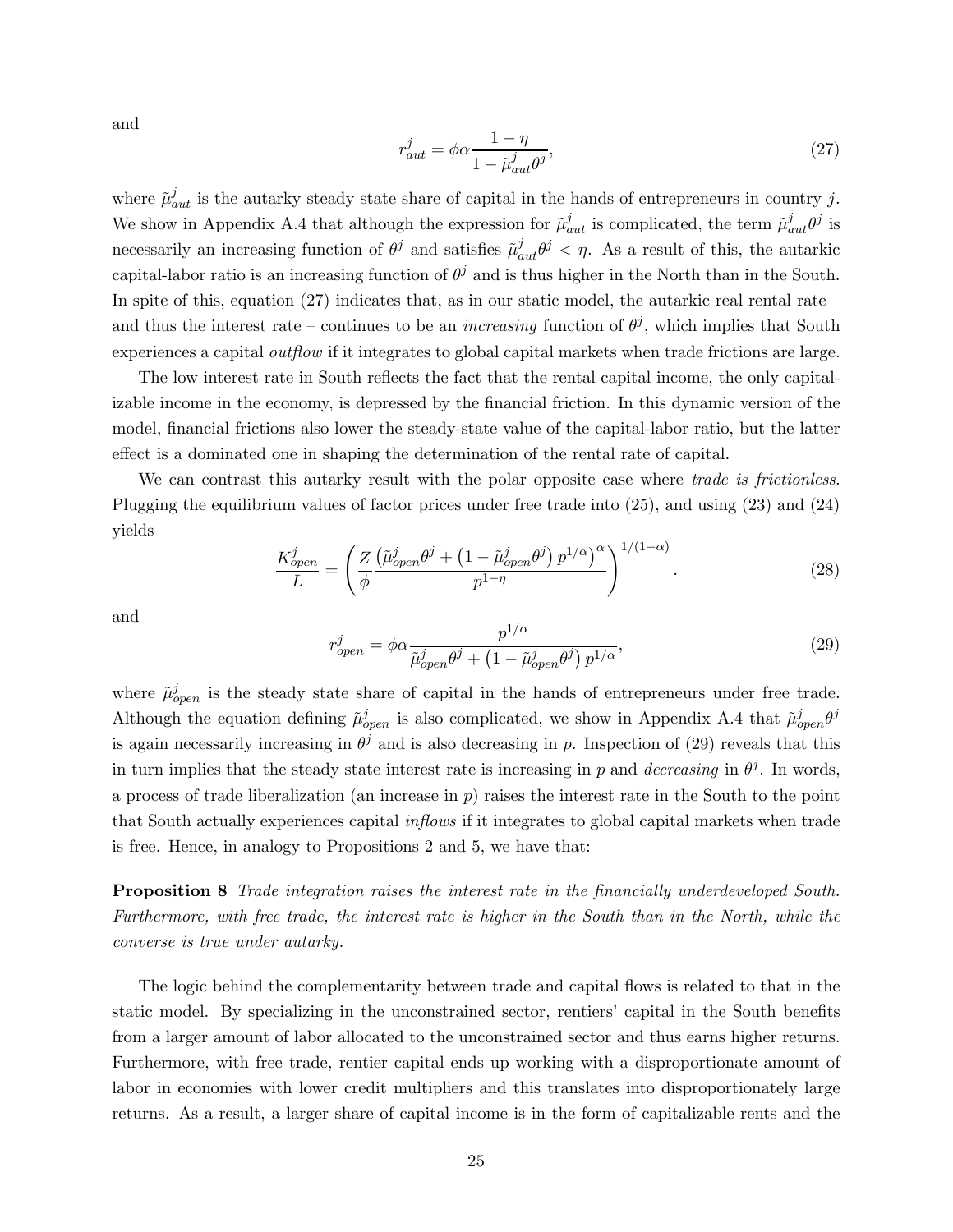return to financial capital is higher.<sup>28</sup>

We next turn to studying intermediate levels of openness, which corresponds to situations with varying degrees of international specialization.

#### 5.2 An Application: Protectionism Backfires

Protectionist proposals are a standard policy reaction to the so called "global imbalances" that have characterized the global economy in recent years. The rationale for these proposals is that by raising trade barriers in North, the magnitude of trade surpluses in South must decline. We argue in this section that if the global imbalances are an equilibrium response to heterogenous degrees of financial development across the world, protectionism may exacerbate rather than reduce them. We illustrate the reason behind our warning by showing that the pre-integration North-South interest rate spread, which is the main factor behind the direction of capital flows in our model, rises with trade frictions.

Let us extend the interest rate expression in  $(29)$  to cases of intermediate levels of trade frictions. As in section 3.2, we consider situations in which sector 1's output can be freely tradable, while a fraction  $\tau \in (0,1)$  of sector 2's output melts in transit when shipped across countries. For simplicity, we also maintain the assumption that South is a small open economy. As a result, the relative price in South is  $p^{N}(1-\tau)$  and the steady-state interest rate in each country becomes:

$$
r^N = \phi \alpha \frac{\left(p^N\right)^{1/\alpha}}{\tilde{\mu}^N \theta^N + \left(1 - \tilde{\mu}^N \theta^N\right) \left(p^N\right)^{1/\alpha}};
$$
  

$$
r^S = \phi \alpha \frac{\left(p^N \left(1 - \tau\right)\right)^{1/\alpha}}{\tilde{\mu}^S \theta^S + \left(1 - \tilde{\mu}^S \theta^S\right) \left(p^N \left(1 - \tau\right)\right)^{1/\alpha}}.
$$

Notice that even for a common share of entrepreneurs  $\mu$  in both countries, the share of entrepreneurial wealth in total wealth differs across countries  $(\tilde{\mu}^N \neq \tilde{\mu}^S)$ . An increase in  $\tau$  impacts the difference  $r^N - r^S$  through a direct effect apparent in the formula for  $r^S$  above, as well as through an indirect effect working through the steady state value of  $\tilde{\mu}^S$ . It turns out, however, that both effects work in the same direction and we can establish that, for a given  $p^N$ , the difference  $r^N - r^S$ is strictly increasing in  $\tau^{29}$  Furthermore, our previous results allow us to conclude that:

<sup>&</sup>lt;sup>28</sup> An additional feature that emerges in the dynamic model is that trade liberalization generates endogenous changes in the tightness of the credit constraint. In Appendix A.4, we show that  $\tilde{\mu}_{open}^S < \tilde{\mu}_{aut}^S$  (since trade lowers  $\lambda^S$ ), and hence the Southern share of capital in the hands of entrepreneurs is lower in the free trade equilibrium than under autarky. By allowing the economy to specialize in the sector with less financial constraints, entrepreneurial rents are eroded and wealth inequality is reduced in the long run. Naturally, this implies that, contrary to our static model, the allocation of capital across sectors will not remain unaffected by a process of trade liberalization. As the economy transitions to the new steady state, the fraction of capital in sector 1 gradually falls and that in sector 2 increases. It is straightforward to verify that, in our benchmark model, these endogenous changes in  $\tilde{\mu}$  lead to a gradual tightening of credit constraints along the transition. As a result, the welfare gains from trade liberalization are much less clear-cut than in the static model. See Chesnokova (2007) for a related point.

<sup>&</sup>lt;sup>29</sup>It is clear from inspection of the formula for  $r^S$  that the direct effect of  $\tau$  on  $r^S$  is negative. Furthermore, in Appendix A.4, we show that  $\tilde{\mu}^S$  is decreasing in the relative price faced by South. A larger  $\tau$  then increases  $\tilde{\mu}^S$ , and hence further reduces  $r^S$  (since in our benchmark model  $r^S$  is decreasing in  $\tilde{\mu}^S \theta^S$  for a given relative price p).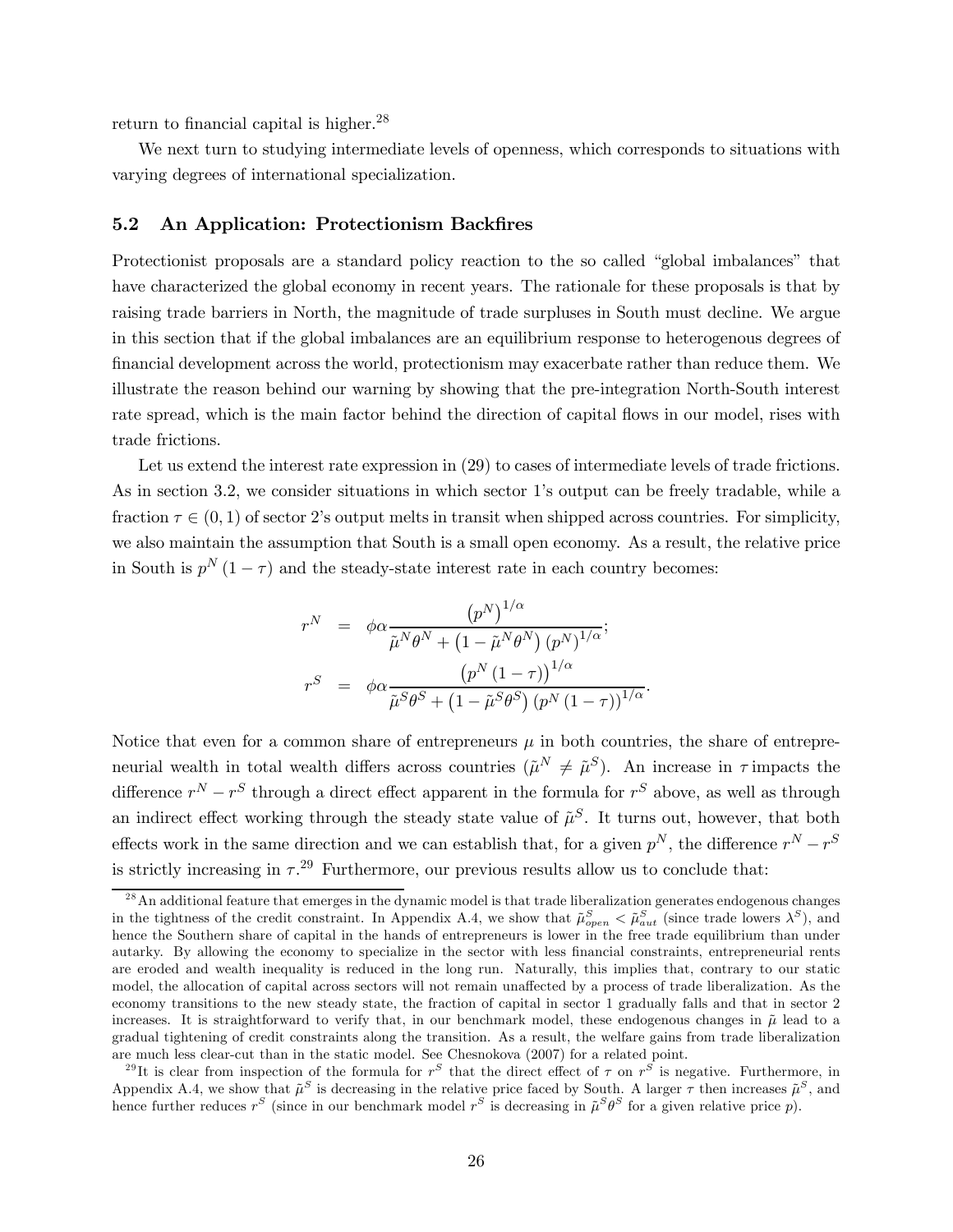**Proposition 9** There exists a unique level of trade frictions  $\tilde{\tau} \in (0, 1 - p_{aut}^S/p^N)$  such that for  $\tau < \tilde{\tau}$  we have  $r^N < r^S$ , while for  $\tau > \tilde{\tau}$  we have  $r^N > r^S$ . Consequently, savings flow South when  $\tau < \tilde{\tau}$  and North if  $\tau > \tilde{\tau}$ .

This result is analogous to Proposition 4, now applied to capital flows. To see its implication, suppose that the initial level of trade frictions is  $\tau_0 \geq \tilde{\tau}$  so that  $r^N \geq r^S$ . Then financial integration leads to capital outflows from South to North, a situation that captures the current scenario between emerging Asia and the U.S. In fact, in our model with no adjustment costs of capital, financial integration would lead to an instantaneous capital flight that would lead to equalization of the marginal product of capital (in terms of the freely tradable numeraire good).

We now want to compare the impact of financial integration for different values of the trade friction  $\tau \geq \tilde{\tau}$ . It is clear from the above discussion that the larger is  $\tau$ , the larger is the gap  $r^N - r^S$ . Because of diminishing returns to capital, it then flows that the initial capital outflow (or trade surplus) in the South will be larger the larger is  $\tau$ .<sup>30</sup> That is, protectionism backfires (if the goal is to reduce North's trade deficits).

In our derivations we have treated South as small relative to North, but it should be apparent that our substantive results do not depend on this assumption. The main significant difference is that, in the two-large region model, financial integration also reduces the interest rate in North, thus reducing the size of the capital movements needed to equalize the return to capital.

## 5.3 An Application and Extension: High Saving Rate in Regions of South

The implication that regions in South that are more open to trade are more prone to receive net capital inflows may appear as counterfactual when comparing Asia and Latin America. The economies in the former region are at least as open as those in the latter, but they typically run current account surpluses that are significantly larger than those of Latin American economies. However, there is no contradiction once one also considers that Asian economies have much higher saving rates.

Our dynamic model is flexible enough to accommodate such situations. In particular, suppose that South is split between high and low saving regions – for example, Asia and Latin America, respectively. Because consumption in any instant is equal to a fraction  $\phi$  of wealth, a natural way to capture this different propensity to consume is to have

$$
\phi^{S,Asia} < \phi^N < \phi^{S, LA}.
$$

If all countries in South have identical financial markets, endowments, technology, and instantaneous utility functions at the time of death, then it follows that before opening the capital account

 $30$  For simplicity, we focus here on a comparison of the impact effect of financial integration for different values of  $\tau$ . In Antràs and Caballero (2009) we further characterize the transitional dynamics following financial integration in a model that features adjustment costs to capital.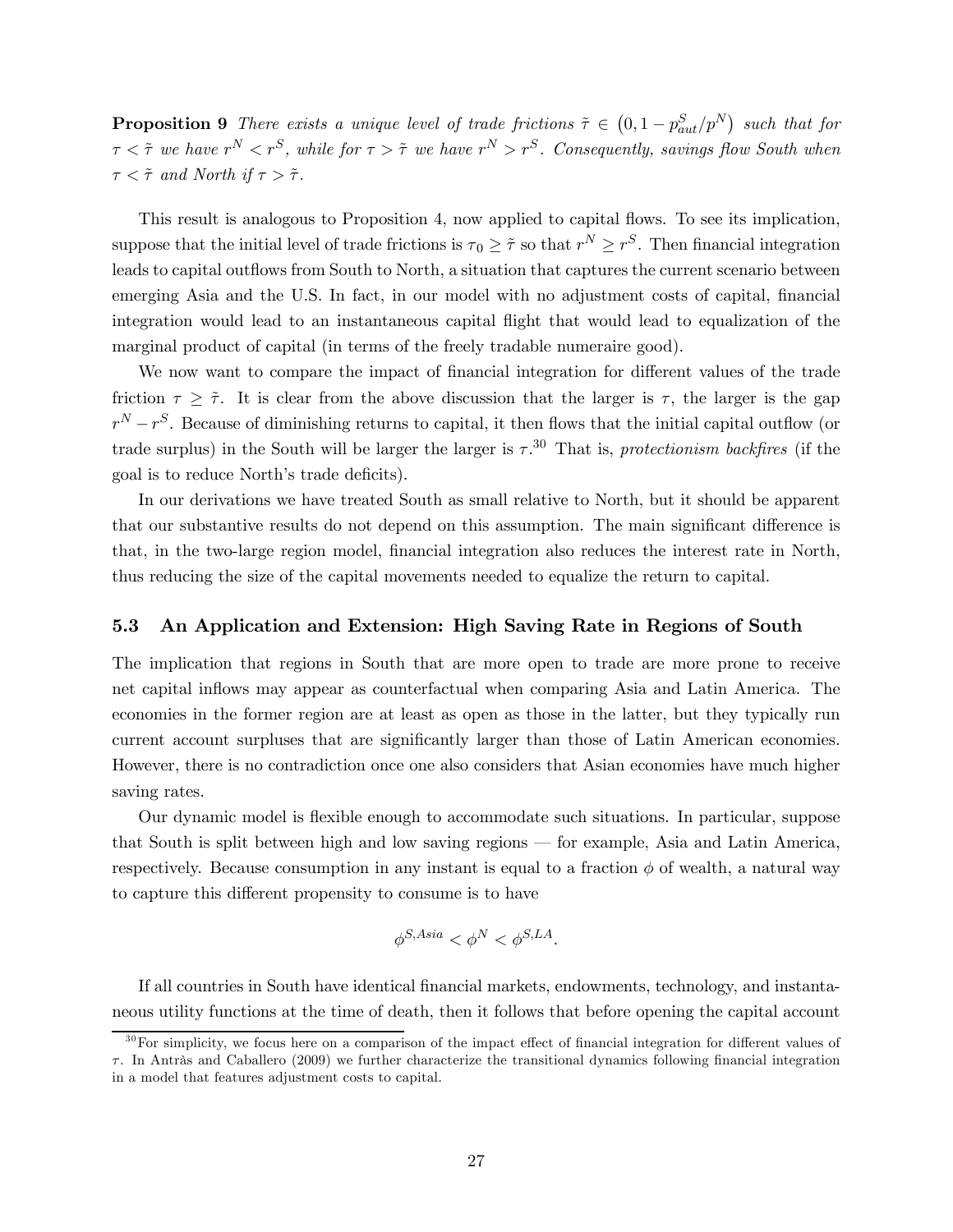we have

$$
r^{S,Asia} = \frac{\phi^{S,Asia}}{\phi^{S, LA}} r^{S, LA} < r^{S, LA}.
$$

More generally, high savings countries in South need to be more open to trade than low saving countries in order to experience *net* capital inflows.<sup>31</sup>

## 6 Final Remarks

The main message of this paper is that when variation in financial development and financial dependence are significant determinants of comparative advantage, trade and capital flows become complements in financially underdeveloped countries. This complementarity contrasts with the substitutability that arises for capital-scarce countries in the standard Heckscher-Ohlin-Mundell framework, and has important practical implications. For example, it indicates that deepening trade liberalization in South raises its ability to attract foreign capital. At the global level, it implies that protectionist policies aimed at reducing the so called "global imbalances" may backfire and exacerbate them. And while we do not analyze the normative aspects of liberalization processes, our framework hints that it is important for developing economies to liberalize trade before the capital account, if capital outflows are to be averted.

Our complementarity follows from the fact that trade liberalization decouples the process of labor allocation from local demand conditions. In this context, a financially underdeveloped country is able to allocate a disproportionate amount of workers in sectors in which financial frictions are less severe, thereby increasing the marginal product of capital and its equilibrium rental rate. Although we initially derived this result for the case in which South is a small open economy and preferences and technologies are Cobb-Douglas, we later demonstrated that the result is general. In particular, in a world in which countries differ only in financial development and sectors differ only in financial dependence, trade integration necessarily reduces (and actually overturns) the gap between the real return to capital in North and South. Furthermore, even after introducing Heckscher-Ohlin determinants of trade, our complementarity result continues to hold under empirically plausible conditions.

<sup>&</sup>lt;sup>31</sup>Our model offers an alternative explanation for Latin America attracting larger net capital inflows than Asia despite being less open to trade. In particular, just as in our static model, the amount of trade integration needed to ensure net capital inflows into South is lower the lower is financial development in South. Hence, the observed patterns are also consistent with Latin America being less financially developed than Asia.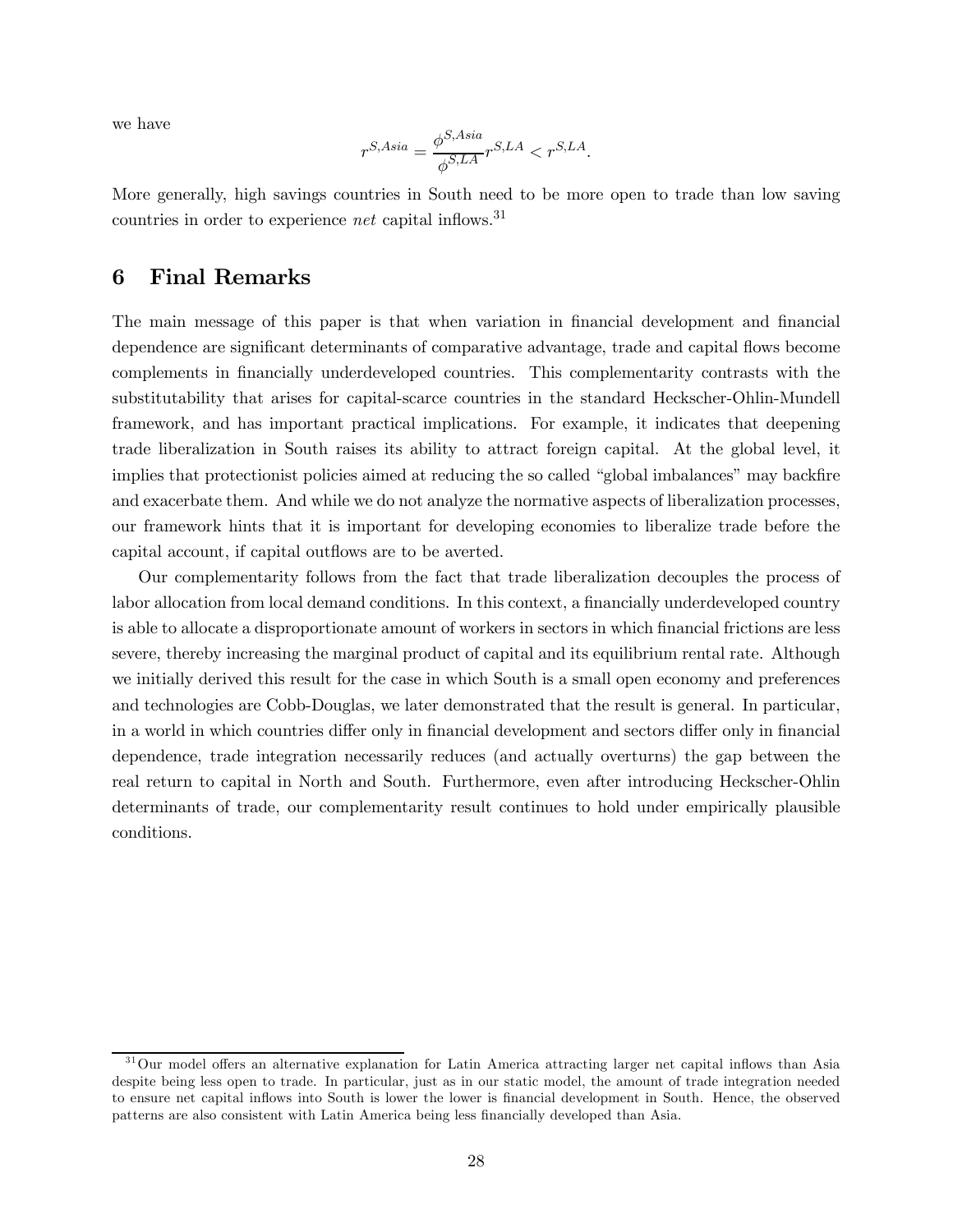# References

- Aghion, Philippe, Abhijit Banerjee, and Thomas Piketty (1999), "Dualism and Macroeconomic Volatility," Quarterly Journal of Economics, Vol. 114, No. 4, pp. 1359-1397.
- Amano, Akihiro (1977), "Specific Factors, Comparative Advantage and International Investment," Economica, Vol. 44, No. 174, pp. 131-144.
- Antràs, Pol and Ricardo J. Caballero (2007), "Trade and Capital Flows: A Financial Frictions Perspective," NBER Working Paper No. 13241.
- Antràs, Pol and Ricardo J. Caballero (2009), "On the Role of Macroeconomic and Financial Factors during Trade Liberalizations," work in progress.
- Aoki, Kosuke, Gianluca Benigno, and Nobuhiro Kiyotaki (2006), "Adjusting to Capital Account Liberalization," unpublished manuscript London School of Economics.
- Bardhan, Pranab and Kenneth Kletzer (1987), "Credit Markets and Patterns of International Trade," Journal of Development Economics, Volume 27, Issues 1-2, pp. 57-70.
- Beck, Thorsten (2002), "Financial Development and International Trade : Is There a Link?," Journal of International Economics, Vol. 57, Issue 1, pp. 107-131.
- Becker, Bo, and David Greenberg (2007), "Financial Development, Fixed Costs and International Trade," Working Paper Harvard Business School.
- Blanchard, Olivier J. (1985), "Debt, Deficits, and Finite Horizons," Journal of Political Economy, Vol. 93, No. 2, pp. 223-247.
- Boyd, John H. and Bruce D. Smith (1997), "Capital Market Imperfections, International Credit Markets and Nonconvergence," Journal of Economic Theory, 73:2 335-364.
- Brecher, Richard A. and Ronald Findlay (1983), "Tariffs, Foreign Capital and National Welfare with Sector-Specific Factors," Journal of International Economics, Volume 14, Issues 3-4, pp. 277-288.
- Caballero, Ricardo J., Emmanuel Farhi, and Pierre-Olivier Gourinchas (2008), "An Equilibrium Model of 'Global Imbalances' and Low Interest Rates," American Economic Review, 98:1, pp. 358—93.
- Chesnokova, Tatyana (2007), "Immiserizing Deindustrialization: A Dynamic Trade Model with Credit Constraints," Journal of International Economics, forthcoming.
- Chor, Davin (2008), "Unpacking Sources of Comparative Advantage: A Quantitative Approach," mimeo Singapore Management University.
- Gertler, Mark and Kenneth S. Rogoff (1990), "North-South Lending and Endogenous Domestic Capital Market Inefficiencies," Journal of Monetary Economics, 26:2, pp. 245-266.
- Jones, Ronald W. (1971), "A Three-Factor Model in Theory, Trade, and History," in Bhagwati, et al., eds., Trade, Balance of Payments, and Growth: Essays in Honor of C. P. Kindleberger, Amsterdam: North-Holland.
- Jones, Ronald W. (1989), "Co-movements in Relative Commodity Prices and International Capital Flows: A Simple Model," Economic Inquiry, Volume 27, Issue 1, pp. 131-41.
- Ju, Jiandong and Shang-Jin Wei (2006), "Endowment Versus Finance: A Wooden Barrel Theory of International Trade," CEPR Discussion Paper 5109.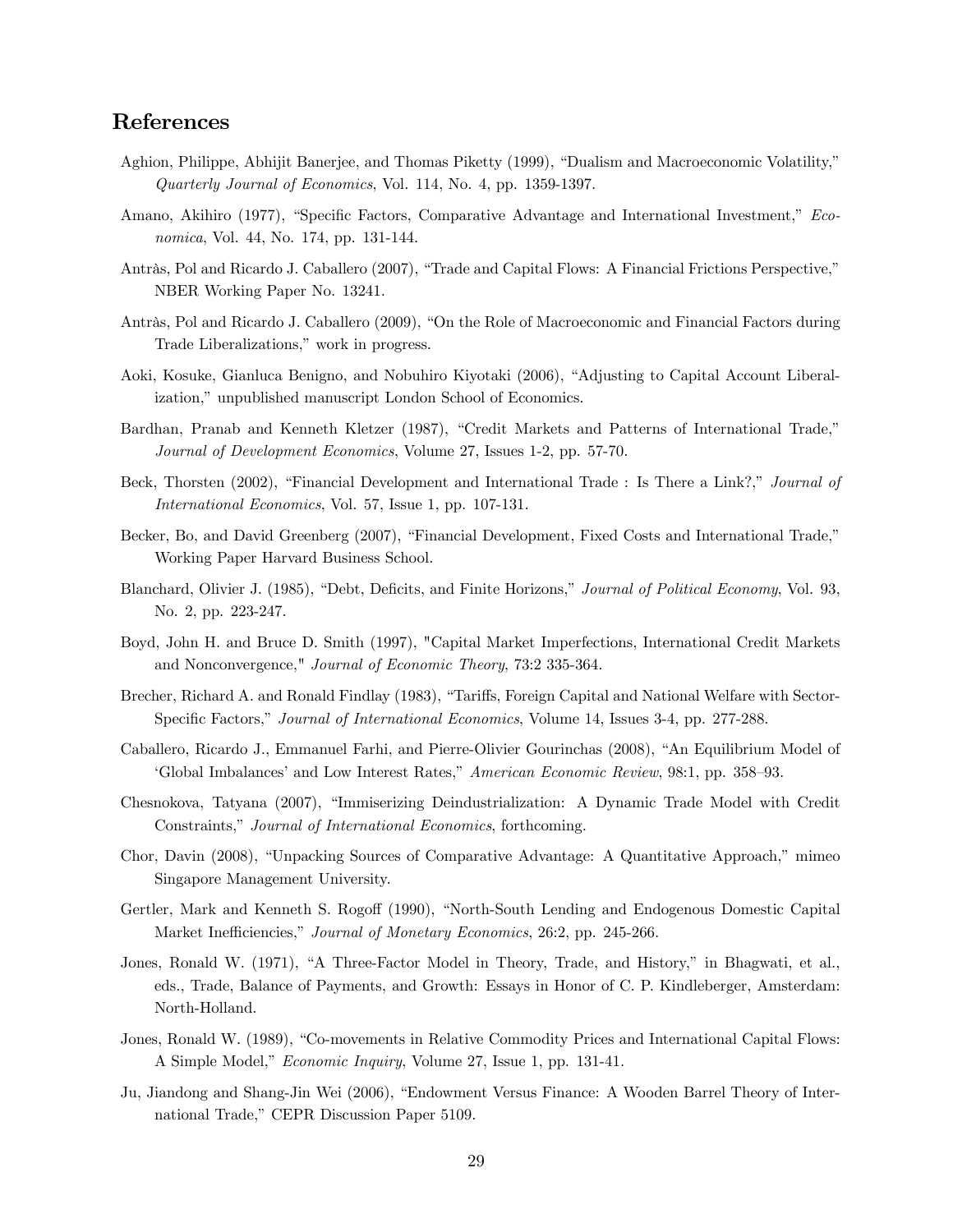- King, Robert G. and Ross Levine (1993), "Finance and Growth: Schumpeter Might be Right," Quarterly Journal of Economics, Vol. 108, No. 3, pp. 717-737.
- Kraay, Aart, Norman Loayza, Luis Servén, and Jaume Ventura (2005), "Country Portfolios," Journal of the European Economic Association, 3:4, pp. 914-945.
- Lucas, Robert (1990), "Why Doesn't Capital Flow from Rich to Poor Countries?" American Economic Review, 80:3, pp. 92-96.
- Manova, Kalina (2008), "Credit Constraints, Heterogeneous Firms and International Trade, " unpublished manuscript, Harvard University.
- Markusen, James R. (1983), "Factor Movements and Commodity Trade as Complements," Journal of International Economics, Volume 14, Issues 3-4, pp. 341-356.
- Martin, Philippe, and Hélène Rey (2006), "Globalization and Emerging Markets: With or Without Crash?," American Economic Review, 96:5, pp. 1631-1651.
- Matsuyama, Kiminori (2005), "Credit Market Imperfections and Patterns of International Trade and Capital Flows," Journal of the European Economic Association, Vol. 3, No. 2-3, pp. 714-723.
- Mendoza, Enrique G., Vincenzo Quadrini, and José-Victor Rios-Rull (2007), "Financial Integration, Financial Deepness and Global Imbalances," NBER Working Paper No. 12909.
- Mundell, Robert A. (1957), "International Trade and Factor Mobility," American Economic Review, Vol. 47, No. 3, pp. 321-335.
- Neary, J. Peter (1995), "Factor Mobility and International Trade," Canadian Journal of Economics, Vol. 28, Special Issue, pp. S4-S23.
- Rajan, Raghuram G., and Luigi Zingales (1995), "What Do We Know About Capital Structure? Some Evidence from International Data," Journal of Finance, 50:5, pp. 1421-1460.
- Rajan, Raghuram G., and Luigi Zingales (1998), "Financial Dependence and Growth," American Economic Review 88:3, 559-586.
- Reinhart, Carmen M. and Kenneth S. Rogoff (2004), "Serial Default and the "Paradox" of Rich to Poor Capital Flows," American Economic Review, 94:2, pp. 52-58.
- Samuelson, Paul A. (1971), "Ohlin Was Right," Swedish Journal of Economics, Vol. 73, pp. 365-384.
- Shleifer, Andrei and Robert W. Vishny (1997), "A Survey of Corporate Governance," Journal of Finance, Vol. 52, No. 2., pp. 737-783.
- Shleifer, Andrei and Daniel Wolfenzon (2002), "Investor Protection and Equity Markets," Journal of Financial Economics, 66:1, pp. 3-27.
- The Economist (2006), "More Pain than Gain." September 14th.
- Tirole, Jean (2006), The Theory of Corporate Finance, Princeton: Princeton University Press.
- Weil, Philippe (1989), "Overlapping Families of Infinitely-Lived Agents," Journal of Public Economics, Vol. 38, Issue 2, pp. 183-198.
- Wynne, José (2005), "Wealth as a Determinant of Comparative Advantage," American Economic Review, 2005, Vol. 95, Issue 1, pp. 226-254.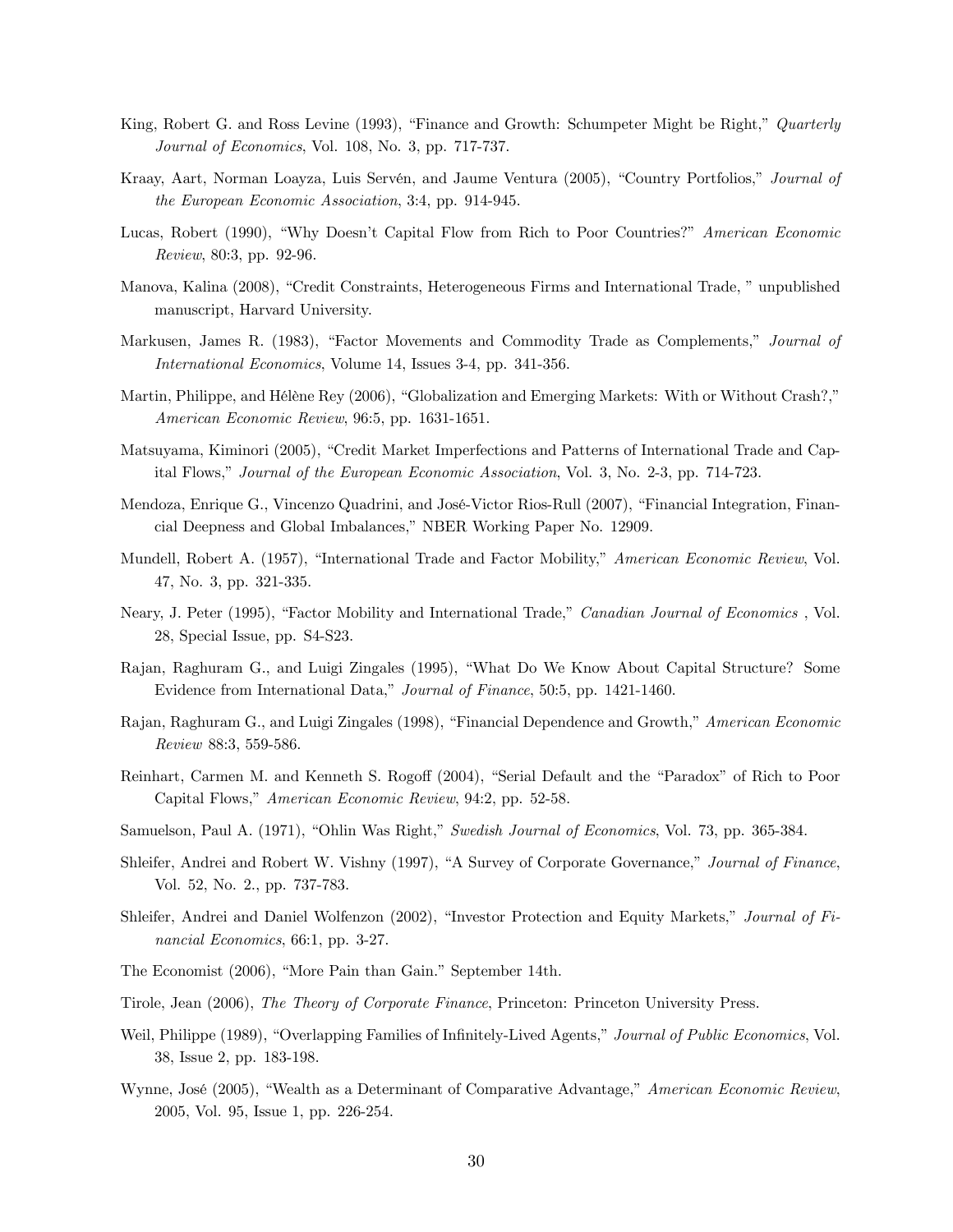# Appendix

#### A. 1 Microfoundations of the Financial Constraint

In the main text, we simply imposed the assumption that  $B^i \leq (\theta - 1) K^i$  for some constant  $\theta > 1$ , where  $B^i$  is the amount of capital rented by entrepreneur i, and  $K^i$  is i's capital endowment. In this Appendix, we provide a simple microfoundation for this assumption, which builds on limited commitment on the part of entrepreneurs, along the lines of Aoki, Benigno and Kiyotaki (2006).

In particular, assume that the entrepreneur can always walk away from the project before production occurs (but after investment has taken place), and renege on all debt obligations in doing so. Suppose that the human capital of the entrepreneur is necessary for production to occur. If the entrepreneur refused to put his/her skills to use after obtaining the funds from investors, then revenue would be zero (human capital is inalienable) and all that investors could recoup is a fraction  $\varphi \in (0,1)$  of the installed capital, i.e.,  $\varphi(K^i + B^i)$ . Suppose that investors were allowed to rent this saved collateral in sector 2, which would yield them a payoff of  $\delta\varphi\left(K^{i}+B^{i}\right)$ . We can think of  $\varphi$  as our new primitive index of financial development. Regardless of the value of  $\varphi$ , efficiency dictates that the entrepreneur does not walk away and carries out production; but if lenders have weak bargaining power, the entrepreneur is able to use the threat of withholding his/her human capital services to renegotiate the terms of the loan. With full bargaining power, the payoff to lenders can be pushed all the way down to  $\delta\varphi(K^i + B^i)$ . Foreseeing this ex-post renegotiation, investors only lend to entrepreneurs if their payoff is at least as large as the return they could obtain in the unconstrained sector 2, which is  $\delta B^i$ . The participation constraint of investors hence imposes that  $\delta B^i \leq \delta \varphi \left( K^i + B^i \right)$  or

$$
B^i \leq \frac{\varphi}{1-\varphi}K^i.
$$

By setting  $\theta = \frac{1}{1-\varphi} > 1$ , we have the exact same formulation as in our main text, with a larger  $\theta$  being associated with a larger collateral value of capital (larger  $\varphi$ ).

We can also consider an alternative formulation in which the collateral value of capital is zero, but lenders (rentier capitalists) are not completely unable to produce in sector 1. In particular, suppose that if the entrepreneur walked away, rentiers could use the installed capital to produce a fraction  $\varphi$  of sector 1's output. In this formulation,  $\varphi$  is negatively related to the complexity of production in sector 1. The outside option of lenders in this case would be, for the benchmark model,

$$
\pi^{R} = \max_{L} \left\{ \varphi Z \left( K^{i} + B^{i} \right)^{\alpha} (L)^{1-\alpha} - wL \right\} = \alpha \varphi Z \left( \frac{(1-\alpha) \varphi Z}{w} \right)^{(1-\alpha)/\alpha} \left( K^{i} + B^{i} \right),
$$

and with full bargaining power on the part of entrepreneurs, the participation constraint for rentiers would now be:

$$
\delta B^i \leq \alpha \varphi Z \left( \frac{(1-\alpha)\varphi Z}{w} \right)^{(1-\alpha)/\alpha} \left( K^i + B^i \right).
$$

In terms of the notation used in the main text, this formulation implies

$$
\theta - 1 = \frac{\alpha \varphi Z \left(\frac{(1-\alpha)\varphi Z}{w}\right)^{(1-\alpha)/\alpha}}{\delta - \alpha \varphi Z \left(\frac{(1-\alpha)\varphi Z}{w}\right)^{(1-\alpha)/\alpha}}.
$$
\n(30)

Notice that the credit multiplier  $\theta$  is now a function of factor prices, but because firms take these prices as exogenous, firm behavior is identical to that in the main text. The main difference is that, in solving for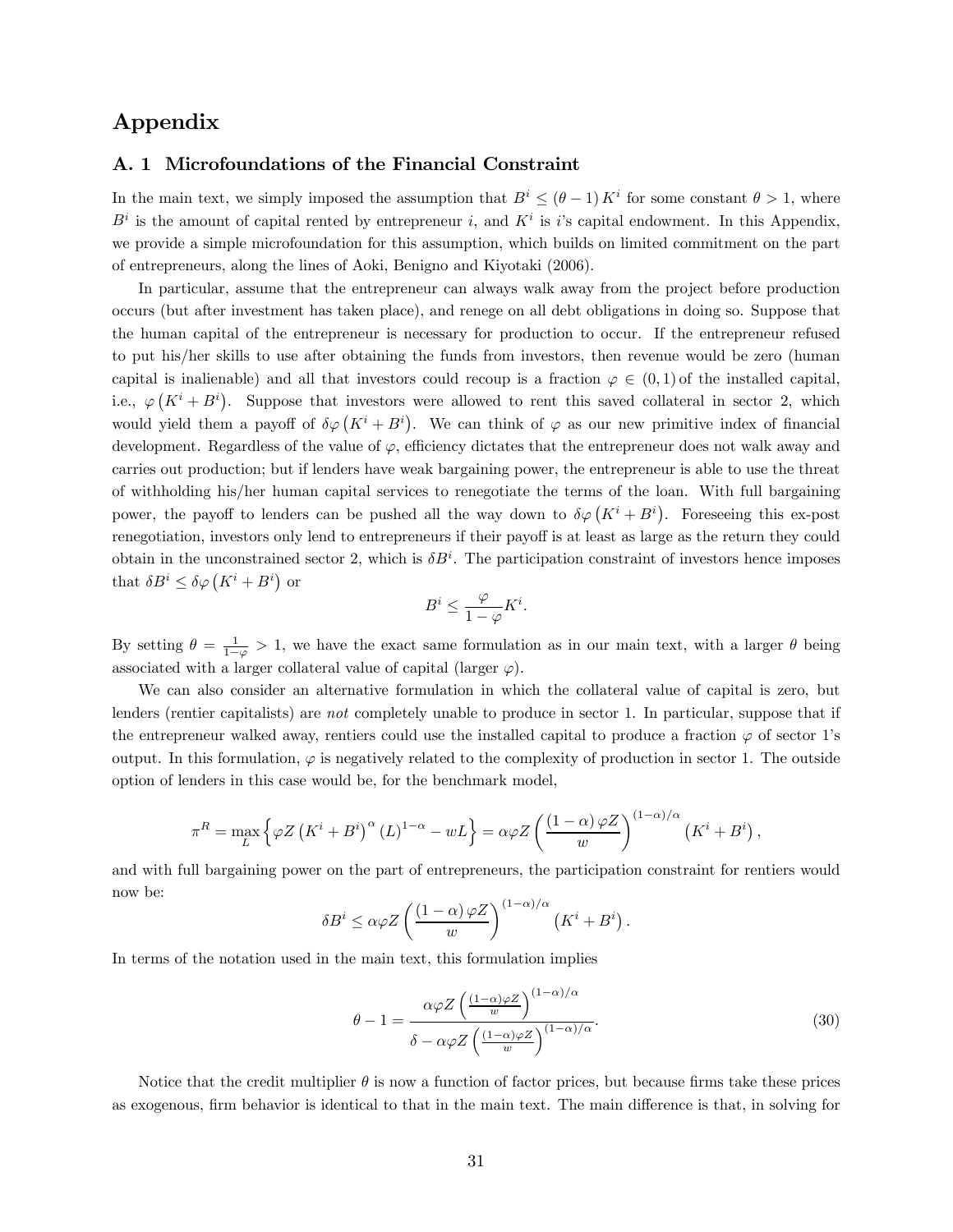the general equilibrium, one has to be careful in acknowledging the dependence of  $\theta(w,\delta)$  on w and  $\delta$ . An implication of the analysis is that now trade affects the tightness of the constraint.

Despite these nuances, our main result on the complementarity between trade integration and net capital inflows in South is robust to this more general formulation of the benchmark model. To see this, consider first the equilibrium of a small open economy, where remember that

$$
w = (1 - \alpha) Z \left( \left( (1 - \mu \theta(w, \delta)) p^{1/\alpha} + \mu \theta(w, \delta) \right) \frac{K}{L} \right)^{\alpha}
$$
  

$$
\delta = \alpha Z p^{1/\alpha} \left( \left( (1 - \mu \theta(w, \delta)) p^{1/\alpha} + \mu \theta(w, \delta) \right) \frac{K}{L} \right)^{\alpha - 1}
$$
(31)

Plugging these two expressions into (30), we end up with a fairly simple formula for  $\theta$  in terms of  $\varphi$  and  $p$ :

$$
\theta = \frac{1}{1 - \left(\frac{\varphi}{p}\right)^{1/\alpha}}.\tag{32}
$$

This shows that, for a given p, large  $\varphi$  countries are also large  $\theta$  countries, just as in our previous formulation. Furthermore,  $\theta$  is a decreasing function of p, and hence the tightness of the financial constraint increases when trade liberalization increases the relative price p. Because the rental  $\delta$  in (31) is increasing in p and decreasing in  $\theta$ , it follows that overall we must have that  $\delta$  is increasing in p, which is our complementarity result  $(\delta/p)$  is increasing in p as well). We can similarly show that  $w/\delta$  is decreasing in p, which confirms our anti-Stolper-Samuelson result.

Finally, it remains to show that the relative price p increases in South when trade frictions are reduced. To prove this, it suffices to show that the autarky relative price  $p$  is an increasing function of the primitive index  $\varphi$  of financial development (so that  $\varphi^N > \varphi^S$  implies  $p^N > p^S$ ). Because p is increasing in the endogenous tightness  $\theta$ , this is equivalent to showing that  $\theta$  in (32) is increasing in  $\varphi$  when evaluated at the equilibrium autarky relative price  $p = (\mu \theta (1 - \eta) / (\eta (1 - \mu \theta)))^{\alpha}$ . This yields

$$
\theta = \frac{\mu(1-\eta) + \eta \varphi^{1/\alpha}}{\mu(1-\eta) + \mu \eta \varphi^{1/\alpha}},
$$

which is indeed increasing in  $\varphi$ . In sum, even accounting for the endogenous response of the credit constraint, in our benchmark model, trade integration allows South to trade at a higher relative price  $p$  and this necessarily increases the real rental rate of capital.

#### A. 2 The Static Model with General Functional Forms

In this Appendix we provide further mathematical details on our "general model", which features general neoclassical production functions and general homothetic preferences. Letting  $k = K/L$ , we denote output per worker under each of the two production technologies by  $f_1(k)$  and  $f_2(k)$ .

Let us first consider the equilibrium of the closed economy. As in the main text, we assume that  $\theta$  is low enough to ensure that the credit constraint binds and the amount of capital allocated to sector 1 is  $K_1 = \mu\theta K$ . Letting  $\psi_1$  denote the share of labor allocation to sector 1, the equilibrium conditions of this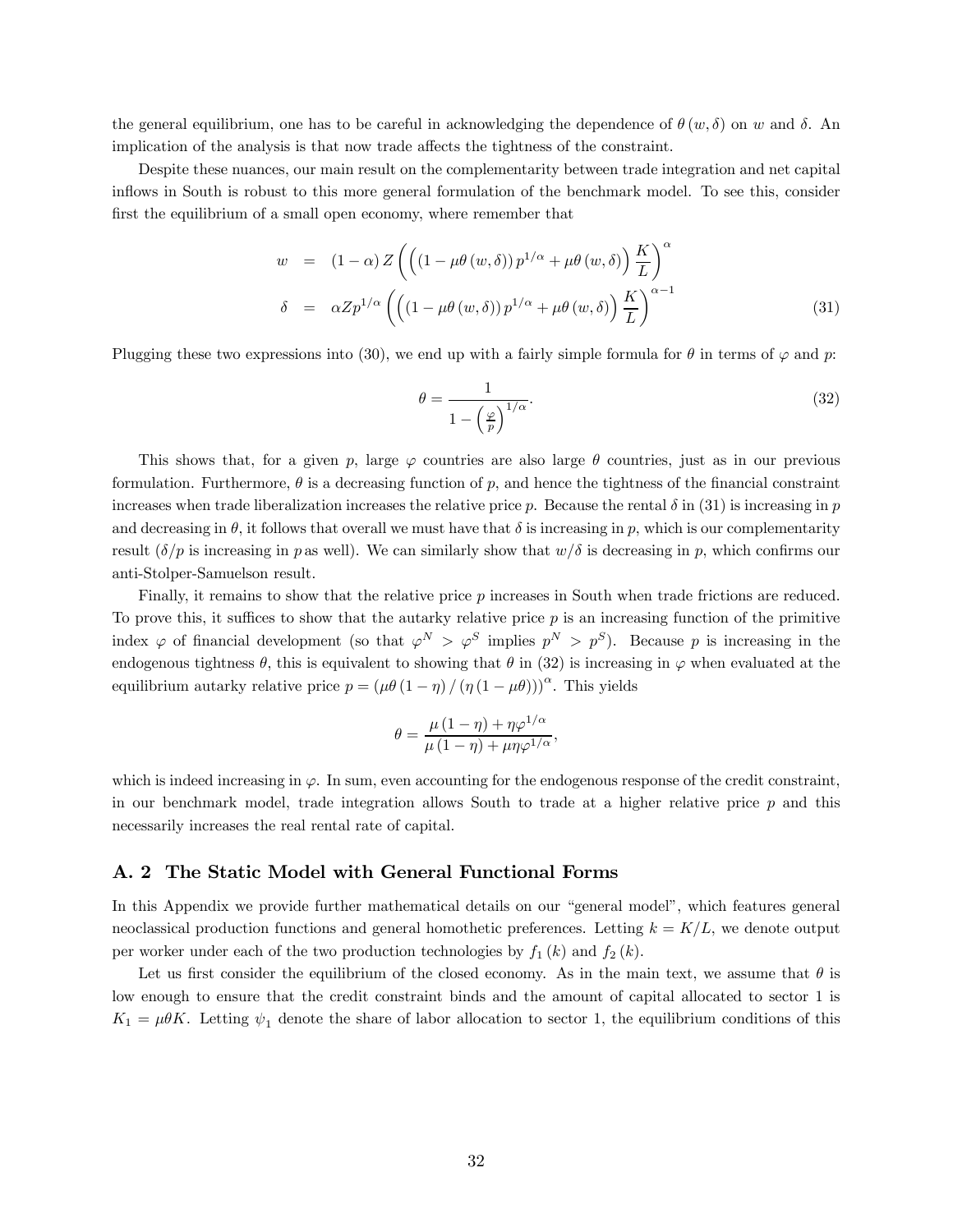closed economy are:

$$
\psi_1 f_1 \left( \frac{\mu \theta}{\psi_1} \frac{K}{L} \right) = \kappa (p) (1 - \psi_1) f_2 \left( \frac{1 - \mu \theta}{1 - \psi_1} \frac{K}{L} \right)
$$
  

$$
f'_1 \left( \frac{\mu \theta}{\psi_1} \frac{K}{L} \right) = \delta + \lambda
$$
  

$$
f_1 \left( \frac{\mu \theta}{\psi_1} \frac{K}{L} \right) - f'_1 \left( \frac{\mu \theta}{\psi_1} \frac{K}{L} \right) \frac{\mu \theta}{\psi_1} \frac{K}{L} = w
$$
  

$$
p f'_2 \left( \frac{1 - \mu \theta}{1 - \psi_1} \frac{K}{L} \right) = \delta
$$
  

$$
p f_2 \left( \frac{1 - \mu \theta}{1 - \psi_1} \frac{K}{L} \right) - p f'_2 \left( \frac{1 - \mu \theta}{1 - \psi_1} \frac{K}{L} \right) \frac{1 - \mu \theta}{1 - \psi_1} \frac{K}{L} = w.
$$
 (33)

The first condition ensures goods-market equilibrium (remember that  $\kappa(p)$  denotes the relative demand for good 1). The next two conditions characterize factor demand in sector 1, while the last two ones characterize factor demand in sector 2. Log-differentiating the above system (33) and after a few manipulations we obtain:

$$
\hat{\psi}_1 + \alpha_1 \left( \hat{\theta} - \hat{\psi}_1 + \hat{k} \right) = -\frac{\psi_1}{(1 - \psi_1)} \hat{\psi}_1 + \varepsilon \hat{p} + \alpha_2 \left( -\frac{\mu \theta}{1 - \mu \theta} \hat{\theta} + \frac{\psi_1}{(1 - \psi_1)} \hat{\psi}_1 + \hat{k} \right)
$$

$$
-\frac{(1 - \alpha_1)}{\sigma_1} \left( \hat{\theta} - \hat{\psi}_1 + \hat{k} \right) = \frac{\delta}{\delta + \lambda} \hat{\delta} + \frac{\lambda}{\delta + \lambda} \hat{\lambda}
$$

$$
0 = (1 - \alpha_1) \hat{w} + \alpha_1 \left( \frac{\delta}{\delta + \lambda} \hat{\delta} + \frac{\lambda}{\delta + \lambda} \hat{\lambda} \right)
$$

$$
\hat{\delta} = \hat{p} - \frac{(1 - \alpha_2)}{\sigma_2} \left( -\frac{\mu \theta}{1 - \mu \theta} \hat{\theta} + \frac{\psi_1}{(1 - \psi_1)} \hat{\psi}_1 + \hat{k} \right)
$$

$$
\hat{p} = (1 - \alpha_2) \hat{w} + \alpha_2 \hat{\delta}, \tag{34}
$$

where hats denote percentage changes in the variables and the following definitions have been used:

$$
\alpha_{i} \equiv f'_{i}(k_{i}) k_{i}/f_{i}(k_{i})
$$
\n
$$
\sigma_{i} \equiv \frac{\partial \ln k_{i}}{\partial \ln \left(\frac{f_{i}(k_{i}) - f'_{i}(k_{i})k_{i}}{f'_{i}(k_{i})}\right)}
$$
\n
$$
\varepsilon \equiv \kappa'(p) p/\kappa(p)
$$

These correspond to sector i's elasticity of output with respect to capital (or one minus the labor share in sector i), sector i's elasticity of substitution between capital and labor, and the elasticity of substitution in consumption between goods 1 and 2.

The system (34) can be solved to obtain  $\hat{p}$ ,  $\hat{w}$ ,  $\hat{\delta}$ ,  $\hat{\lambda}$ , and  $\hat{\psi}_1$  as a function of  $\hat{\theta}$  and  $\hat{k}$ . These expressions shed light on the cross-country variation in prices and the allocation of labor under autarky. We are particularly interested in exploring whether the relative price  $p$  is larger in North or South. After some fairly cumbersome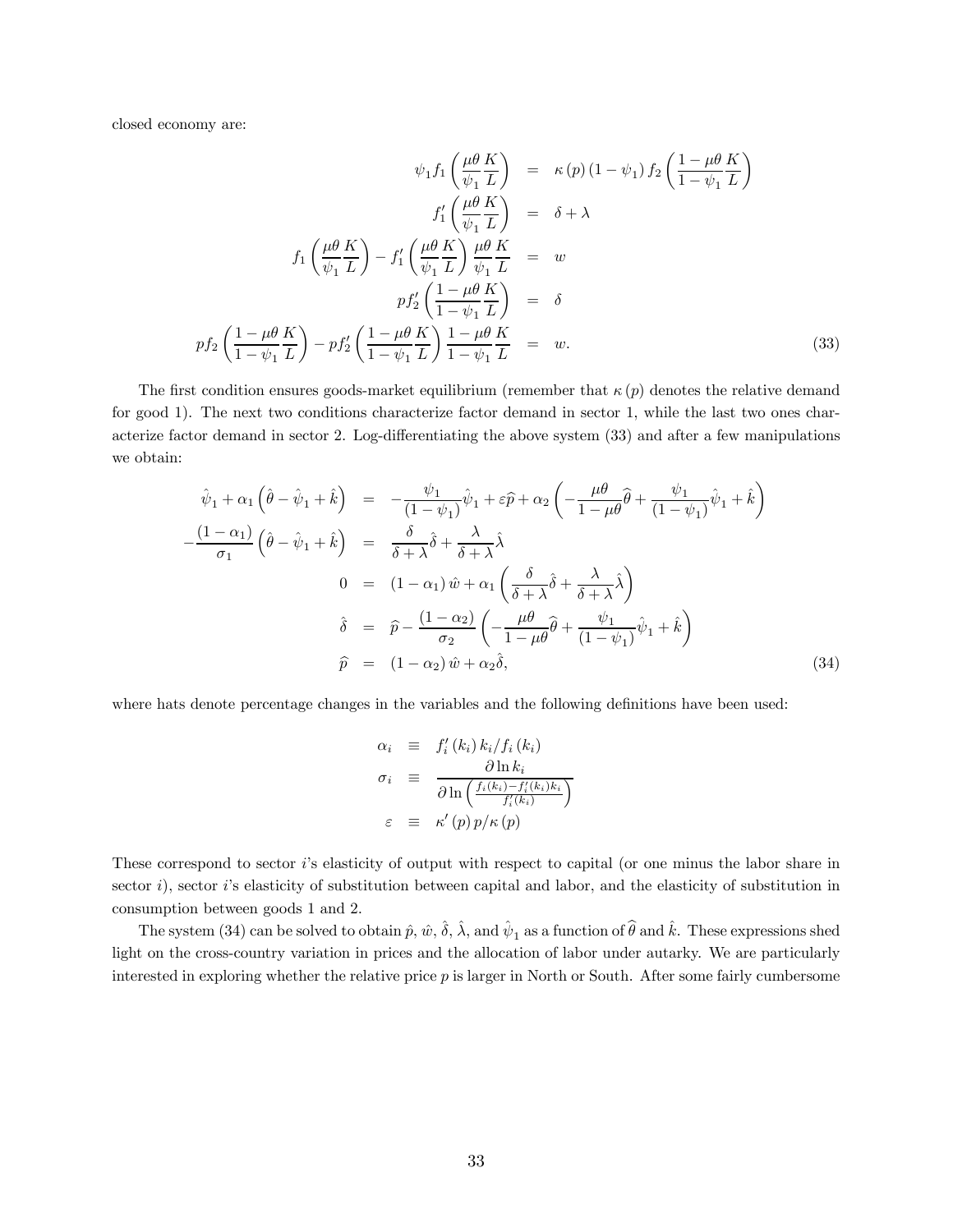algebra we obtain

$$
\hat{p} = \frac{\frac{\left(1-\alpha_{1}+\frac{\psi_{1}}{(1-\alpha_{2})}\right)}{\left(1+\frac{\sigma_{1}\alpha_{2}}{\alpha_{1}\sigma_{2}}\frac{\psi_{1}}{(1-\psi_{1})}\right)}\left(1+\frac{\sigma_{1}}{\alpha_{1}}\frac{\alpha_{2}}{\sigma_{2}}\frac{\mu\theta}{1-\mu\theta}\right) + \left(\alpha_{1}+\alpha_{2}\frac{\mu\theta}{1-\mu\theta}\right)}{\varepsilon + \frac{\sigma_{1}}{\alpha_{1}}\frac{\left(1-\alpha_{1}+\frac{\psi_{1}}{(1-\psi_{1})}\left(1-\alpha_{2}\right)\right)}{\left(1+\frac{\sigma_{1}\alpha_{2}}{\alpha_{1}\sigma_{2}}\frac{\psi_{1}}{(1-\psi_{1})}\right)}}\hat{\theta}
$$
\n
$$
+\frac{\left(\alpha_{1}\sigma_{2}\left(1-\alpha_{2}\right)-\left(1-\alpha_{1}\right)\sigma_{1}\alpha_{2}\right)}{\left(\varepsilon + \frac{\sigma_{1}}{\alpha_{1}}\frac{\left(1-\alpha_{1}+\frac{\psi_{1}}{\left(1-\psi_{1}\right)}\left(1-\alpha_{2}\right)\right)}{\left(1+\frac{\sigma_{1}\alpha_{2}}{\alpha_{1}\sigma_{2}}\frac{\psi_{1}}{\left(1-\psi_{1}\right)}\right)}\right)\left(\alpha_{1}\sigma_{2}\left(1-\psi_{1}\right)+\psi_{1}\sigma_{1}\alpha_{2}\right)}\hat{k},\tag{35}
$$

which confirms our claim in Proposition 6.

We can now move to an analysis of the small open economy. Our goal here is to show that, for general technologies and preferences, the real rental rate of capital is an increasing function of p. We again logdifferentiate the above system but this time ignoring the goods-market condition and treating  $p$  as parametric. This amounts to solving for  $\hat{w}$ ,  $\hat{\delta}$ ,  $\hat{\lambda}$ , and  $\hat{\psi}_1$  as a function of  $\hat{p}$ ,  $\hat{\theta}$  and  $\hat{k}$ . We focus here on the value of  $\hat{\delta}$ :

$$
\hat{\delta} = \frac{(\psi_1 \sigma_1 + \alpha_1 \sigma_2 (1 - \psi_1))}{(\psi_1 \sigma_1 \alpha_2 + \alpha_1 \sigma_2 (1 - \psi_1))} \hat{p} - \frac{(\psi_1 - \theta \mu) \alpha_1 (1 - \alpha_2)}{(\alpha_1 \sigma_2 (1 - \psi_1) + \psi_1 \sigma_1 \alpha_2) (1 - \theta \mu)} \hat{\theta} - \frac{\alpha_1 (1 - \alpha_2)}{(\alpha_1 \sigma_2 (1 - \psi_1) + \psi_1 \sigma_1 \alpha_2)} \hat{k}.
$$

Notice that the rental rate  $\delta$  is necessarily increasing in p, and so is  $\delta/p$ , since the coefficient of  $\hat{p}$  is strictly larger than one (for  $\alpha_2 < 1$ ). Hence, as long as long as trade integration raises the relative price p in South, it also raises the rental rate of capital in terms of both sectors' output.

This confirms the validity of Proposition 5 as long as  $p_{aut}^N > p_{aut}^S$  is a sufficient condition for p increasing in South as a result of trade integration. In the small open economy case, this is obvious, but it remains the case for the case in which both countries are large. In such a case, it will still necessarily be the case that the world equilibrium price will fall somewhere between the two autarky relative prices, and thus trade integration corresponds to an increase in p from the point of view of South whenever  $p_{aut}^N > p_{aut}^S$ . The key for this result is that relative demand of good 1 in each country is monotonically increasing in  $p$  (due to homothetic preferences), while relative supply of good 1 in each country is monotonically decreasing in p (because  $K_1$  is independent of p, while  $L_1$  decreases in p). Hence, for any price outside the interval  $(p_{aut}^N, p_{aut}^S)$ , an excess relative demand in one country would not be compensated by an excess relative supply in the other country. This same argument explains why the South will feature net exports of good 2 as long as  $p_{aut}^N > p_{aut}^S$ . This completes the proof of Proposition 5.

As discussed in the main text, the rise in  $\delta$  (and  $\delta/p$ ) induced by trade is the key feature that leads to complementarity between trade flows and capital flows in our model. Whether the increase in  $\delta$  is large enough to lead to  $\delta^S > \delta^N$  with free trade depends on whether relative factor endowment differences are large relative to factor intensity differences and differences in financial contractibility. To be more precise, the condition that ensures  $\delta^S > \delta^N$  is given by:

$$
\left(\frac{\psi_1}{1-\psi_1}-\frac{\mu\theta}{1-\mu\theta}\right)\hat{\theta}+\left(\frac{1}{1-\psi_1}\right)\hat{k}>0.
$$

Or, more simply, all that we require is that North operates sector 2's technology at a higher capital-labor ratio than South does. As argued in the main text, sufficiently large differences in capital-labor ratios between North and South will ensure that this condition is satisfied.

It is straightforward to show, however, that this condition also holds in the case of symmetric (neoclassi-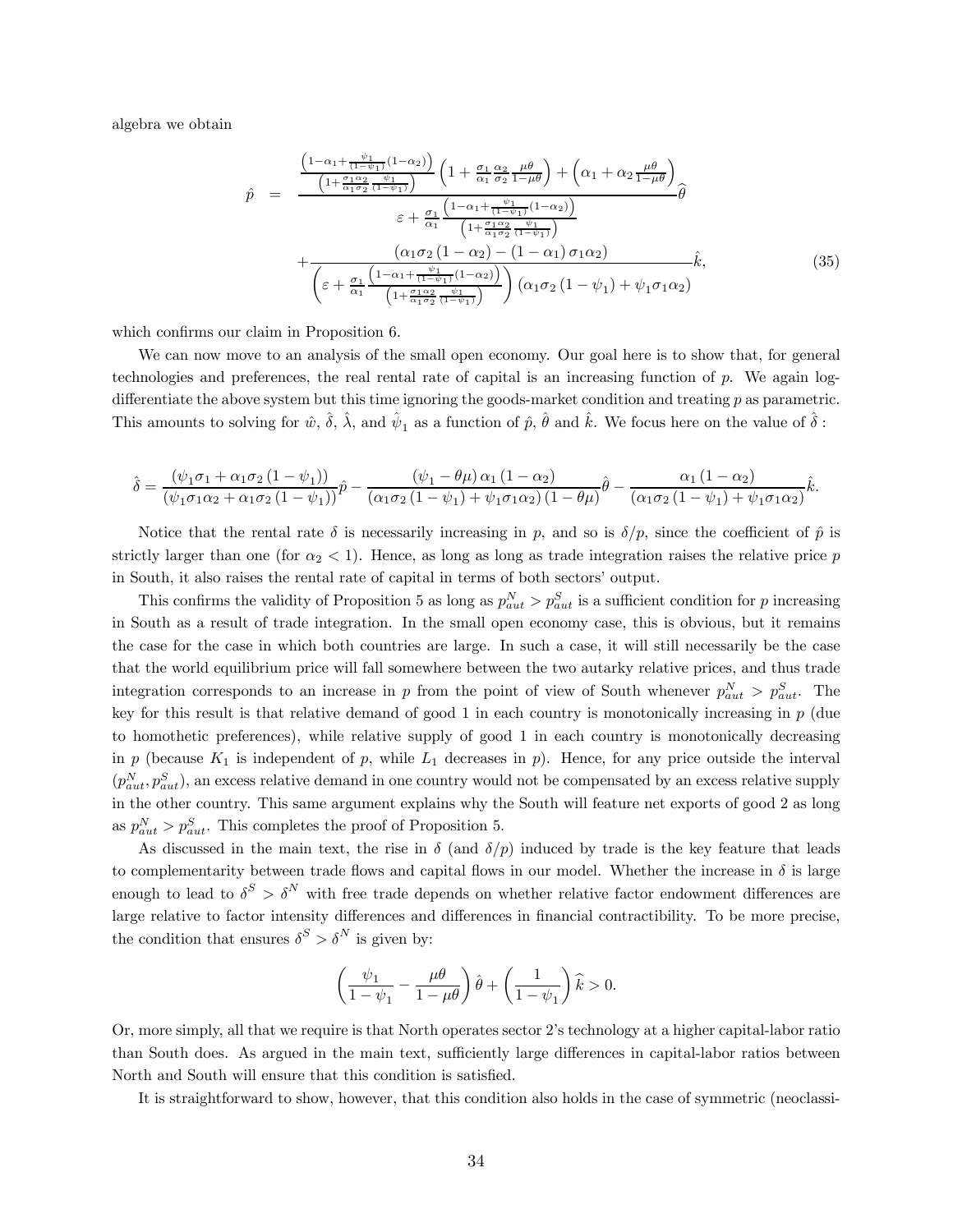cal) production functions and no differences in  $K/L$  across countries. In such a case, the analog of equation (5) equating the value of the marginal product of labor across sectors is

$$
F_L\left(\frac{\mu\theta^j K}{\psi_1^j L}\right) = pF_L\left(\frac{\left(1 - \mu\theta^j\right) K}{\left(1 - \psi_1^j\right) L}\right), \text{ for } j = N, S,
$$
\n(36)

where  $F_L(\cdot)$  denotes the marginal product of labor and  $F'_L(\cdot) > 0$ . As shown above, for general homothetic preferences and symmetric production functions, it continues to be the case that  $p < 1$  as long as the financial constraint binds in North. From equation (36), this immediately implies that  $\psi_1^j / (1 - \psi_1^j) > \mu \theta^j / (1 - \mu \theta^j)$ , and thus  $\delta^{S} > \delta^{N}$ . This confirms the validity of Proposition 7.

#### A. 3 External Dependence, Capital Intensity and Factor Substitution

In this Appendix we provide more details on the correlations reported in section 4. We follow Rajan and Zingales (1997) in measuring financial dependence as the fraction of total capital expenditures not financed by internal cash flow. This is computed at the 3-digit SIC level and averaged over the period 1980-89 using Compustat data, as in Chor (2008). We correlate this measure with the labor share in that industry  $(1 - \alpha_i)$ , which we compute using the NBER-CES Manufacturing Industry Database, as the ratio of total payroll to total value added in a given 3-digit industry, averaged over the period 1980-89. The correlation between the two measures is 0.034. We next correlate financial dependence with an estimate of the elasticity of substitution between capital and labor in a given industry  $(\sigma_i)$ . This latter measure is computed as follows. The NBER-CES Manufacturing Industry database provides data on total payroll, number of employees, real capital stock and value added for each 4-digit SIC industry. With these series we construct a proxy for the average wage-rental ratio (where, wage=payroll/employees and rental=(value added-payroll)/real capital stock) and a average capital-labor ratio in a particular 3-digit SIC industry. For each industry, we then run a regression of the capital-labor ratio on the wage-rental and a time trend (that controls for factor-biased technological progress) during the period 1958-1996. The resulting estimates are our measures of substitutability and their correlation with financial dependence is equal to 0.012. We have also experimented with running each 3-digit industry regression with 4-digit SIC level data, including 4-digit fixed effects that allow for Hicks-neutral shifts in technologies across subindustries within a 3-digit industry). The results are very similar. Our final exercise is to use the above measures to compute and industry measure of  $\alpha_i/((1 - \alpha_i)\sigma_i)$ , as suggested by the model in section 4. The correlation of this term with financial dependence continues to be very small  $(-0.026)$ .

#### A. 4 Details on the Dynamic Model

In this Appendix we provide further details on the determination of the steady-state in our dynamic model in section 5. Our first goal is to reduce the dynamics of the model to two differential equations in two variables, namely the capital stock  $K_t^j$  and the share of wealth in the hands of entrepreneurs  $\tilde{\mu}_t^j$ .

**Closed Economy Equilibrium** For the autarky case, first plug equations  $(8)$ ,  $(9)$ ,  $(11)$ ,  $(15)$  and  $(23)$ into (24) with  $\tilde{\mu}_t^j$  replacing  $\mu$ , to obtain the following law of motion equation for physical capital:

$$
\frac{dK_t^j}{dt} = Z\left(\frac{\tilde{\mu}_t^j \theta^j}{\eta}\right)^{\alpha \eta} \left(\frac{1 - \tilde{\mu}_t^j \theta^j}{1 - \eta}\right)^{\alpha(1 - \eta)} \left(K_t^j\right)^{\alpha} L^{1 - \alpha} - \phi K_t^j. \tag{37}
$$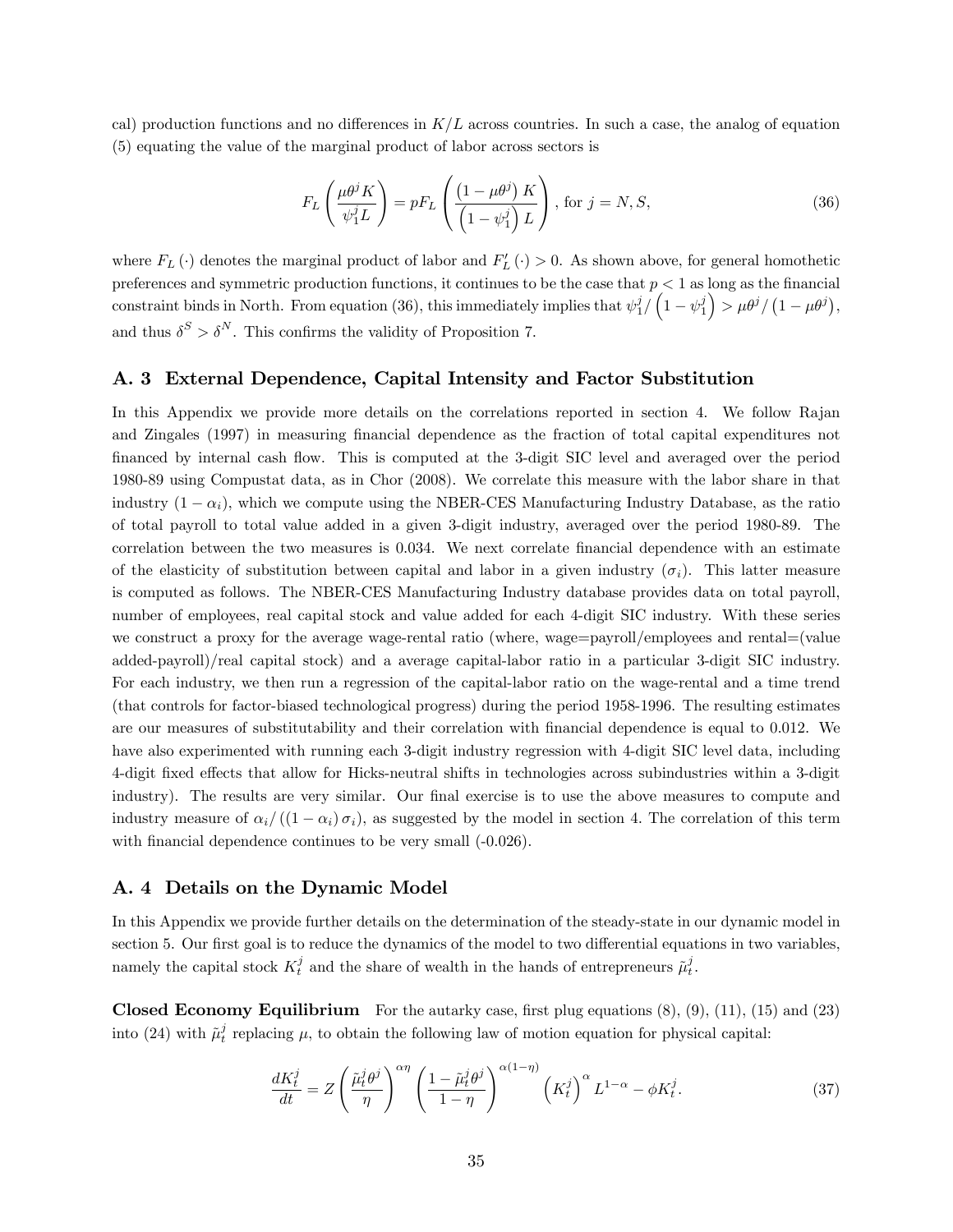Working with equations (21) and (22), and plugging again (8), (9), (11), (15) and (23) we obtain the following law of motion for the share of wealth  $\tilde{\mu}_t^j$  in the hands of entrepreneurs:

$$
\frac{d\tilde{\mu}_t^j}{dt} = \left[ \alpha \left( 1 - \tilde{\mu}_t^j \right) \left( \frac{\eta - \tilde{\mu}_t^j \theta^j}{1 - \tilde{\mu}_t^j \theta^j} \right) - \left( \tilde{\mu}_t^j - \mu \right) (1 - \alpha) \right] Z \left( \frac{\tilde{\mu}_t^j \theta^j}{\eta} \right)^{\alpha \eta} \left( \frac{1 - \tilde{\mu}_t^j \theta^j}{1 - \eta} \right)^{\alpha (1 - \eta)} \left( \frac{K_t^j}{L} \right)^{\alpha - 1} . \tag{38}
$$

Log-linearizing the system of differential equations in (37) and (38) around the steady state  $(K^j, \tilde{\mu}^j)$ , we obtain

$$
\begin{bmatrix}\n\frac{d \log(K_i^j)}{dt} \\
\frac{d \log(K_i^j)}{dt}\n\end{bmatrix} = \begin{bmatrix}\n-(1-\alpha)\phi & \frac{(\eta - \tilde{\mu}^j \theta^j)}{\tilde{\mu}^j \theta^j (1 - \tilde{\mu}^j \theta^j)} \alpha \phi \\
0 & -\left(1 + \frac{(\theta^j - 1)\alpha(1 - \eta)}{(1 - \tilde{\mu}^j \theta^j)^2}\right) \phi\n\end{bmatrix} \begin{bmatrix}\n\log(K_i^j) - \log(K^j) \\
\log(\tilde{\mu}_i^j) - \log(\tilde{\mu}^j)\n\end{bmatrix}.
$$

This immediately implies that the two eigenvalues associated with the dynamic system are both negative and thus the system is stable. We can thus safely characterize the steady state of the system.

Next, setting  $dK_t^j/dt = 0$  in (37) we obtain the steady-state physical capital stock in (26), while setting the growth of  $\tilde{\mu}_t^j$  in (38) to zero, we obtain that the steady-state value of  $\tilde{\mu}_t^j$  must satisfy:

$$
\alpha \left( 1 - \tilde{\mu}_{aut}^j \right) \left( \frac{\eta - \tilde{\mu}_{aut}^j \theta^j}{1 - \tilde{\mu}_{aut}^j \theta^j} \right) - \left( \tilde{\mu}_{aut}^j - \mu \right) (1 - \alpha) = 0. \tag{39}
$$

We next verify that as long as Assumption 1 holds (i.e.,  $\eta > \mu\theta$ ), this equation determines a unique solution for  $\tilde{\mu}_{aut}^j$ , and that this solution satisfies  $\mu \theta^j < \tilde{\mu}_{aut}^j \theta^j < \eta$ . Uniqueness of the solution follows from the fact that the left-hand-side of (39) is monotonically decreasing in  $\tilde{\mu}_{aut}^j$ . The fact that  $\tilde{\mu}_{aut}^j \theta^j < \eta$  can be established by contradiction. For any  $\tilde{\mu}_t^j > \eta/\theta^j$ , financial constraints would not bind and entrepreneurs would obtain no rents. Given the OLG structure of the model, this would imply that in a steady state equilibrium with  $\tilde{\mu}_{aut}^j\theta^j > \eta$  we would necessarily have  $\tilde{\mu}_{aut}^j = \mu$  (this can be formally proved by solving for the steady-state value of  $\tilde{\mu}_{aut}^j$  whenever the Lagrange multiplier  $\lambda_t^j$  is set to 0). But then  $\mu\theta^j = \tilde{\mu}_{aut}^j\theta^j > \eta$  would contradict Assumption 1. Hence, we must have  $\tilde{\mu}_{aut}^j \theta^j < \eta$ . Inspection of equation (39) then immediately reveals that  $\tilde{\mu}_{aut}^j > \mu$ . In words, the steady-state share of wealth in the hands of entrepreneurs exceeds their share in the population, but is never high enough to let the economy "escape" from financial constraints.

For the main results in the main text, it is also important to show that  $\tilde{\mu}_{aut}^j \theta^j$  is a monotonically increasing function of  $\theta^j$ . For that purpose, it is useful to define  $\Lambda^j_{aut} \equiv \tilde{\mu}^j_{aut} \theta^j$  and rewrite equation (39) as follows

$$
\alpha \left(\theta^j - \Lambda_{aut}^j\right) \left(\frac{\eta - \Lambda_{aut}^j}{1 - \Lambda_{aut}^j}\right) - \left(\Lambda_{aut}^j - \mu\theta^j\right)(1 - \alpha) = 0.
$$

Straightforward differentiation indicates that the left-hand-side is decreasing in  $\Lambda^j_{aut}$  and increasing in  $\theta^j$ (given that  $\eta > \Lambda_{aut}^j$ ). Hence, by the implicit function theorem, we must have that  $\Lambda_{aut}^j \equiv \tilde{\mu}_{aut}^j \theta^j$  is increasing in  $\theta^j$ .

**Free Trade Equilibrium** Working with equations  $(21)$ ,  $(22)$ ,  $(23)$ ,  $(24)$ , and the expressions for factor prices in the open-economy, static model (with  $\tilde{\mu}_t^j$  replacing  $\mu$ ), we obtain the following laws of motion for